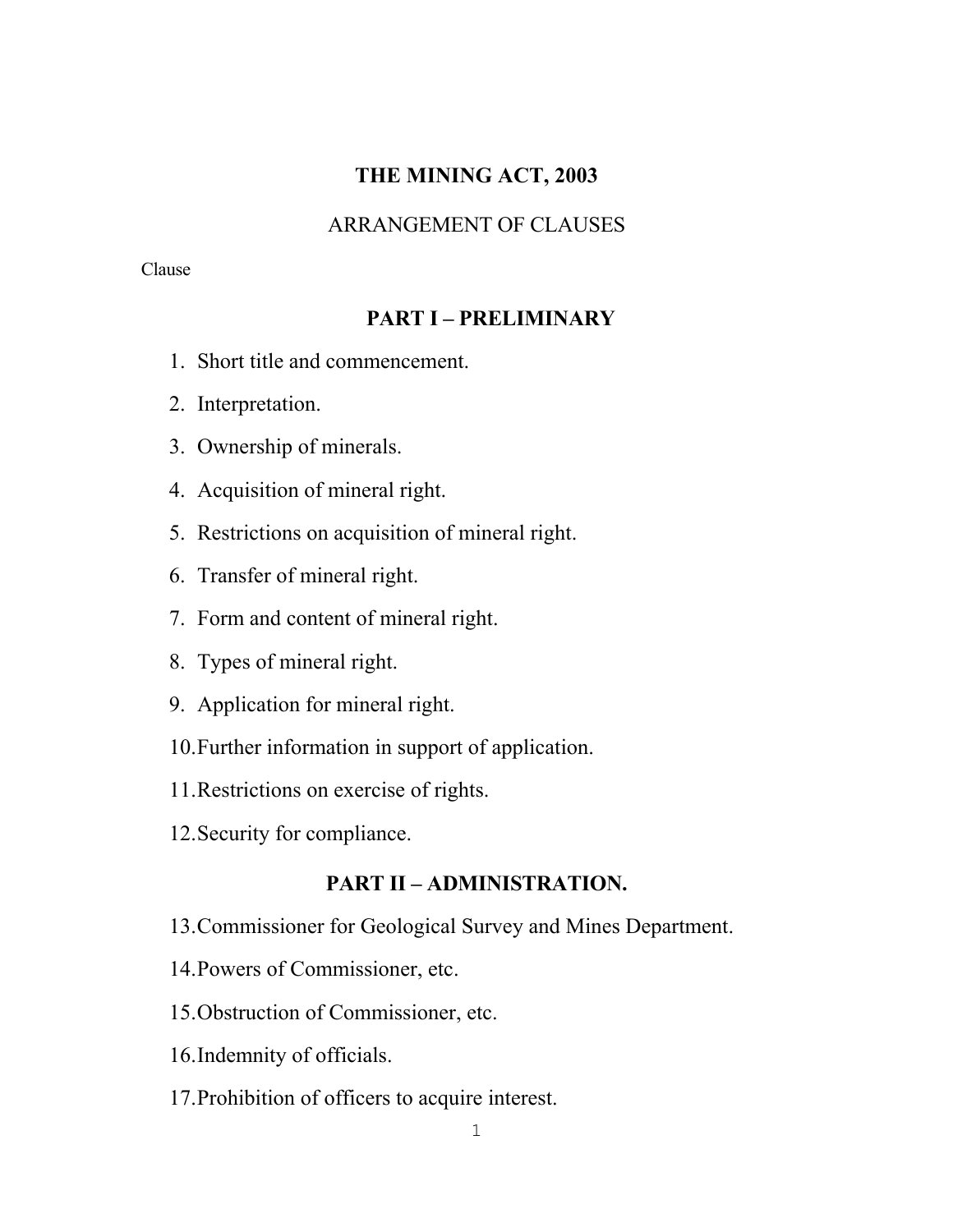# **PART III - MINERAL AGREEMENT, PROSPECTING LICENCE, EXPLORATION LICENCE, RETENTION LICENCE AND MINING LEASE.**

- 18.Mineral agreements.
- 19.Application for prospecting licence.
- 20.Grant of prospecting licence.
- 21.Restrictions on prospecting licence.
- 22.Duration of prospecting licence.
- 23.Rights of prospecting licence holder.
- 24.Obligations of prospecting licence holder.
- 25.Minerals obtained during prospecting.
- 26.Application for exploration licence.
- 27.Grant of exploration licence.
- 28.Restrictions on exploration licence.
- 29.Duration of exploration licence.
- 30.Renewal of exploration licence.
- 31.Rights of exploration licence holder.
- 32.Obligations of exploration licence holder.
- 33.Amendment of exploration programme.
- 34.Status of exploration licence pending grant of a mining lease.
- 35.Application for retention licence.
- 36.Grant of retention licence.
- 37.Duration of retention licence.
- 38.Renewal of retention licence.
- 39.Rights and obligations under a retention licence.
- 40.Power to request retention licence holder to apply for mining lease.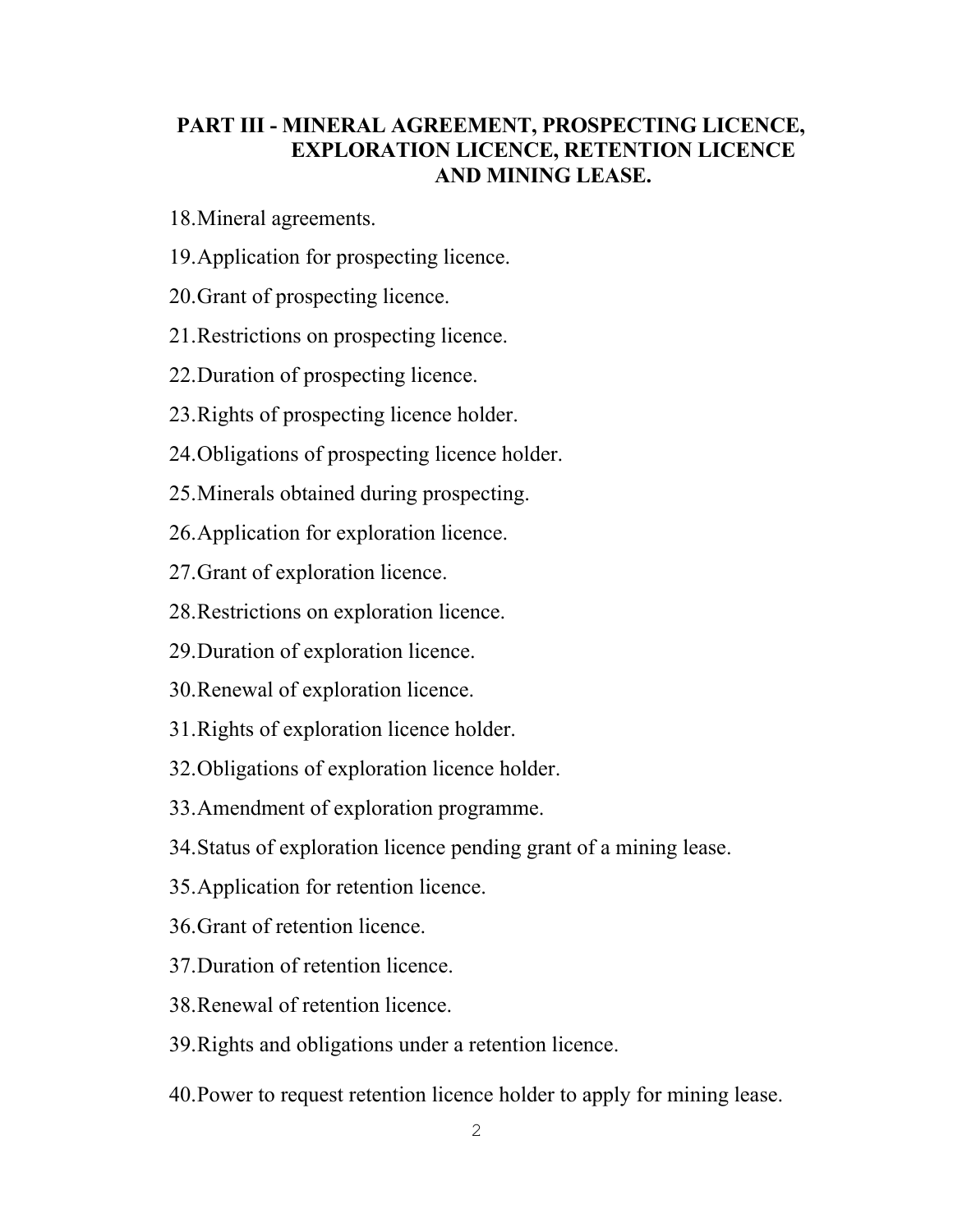- 41.Application for mining lease.
- 42.Disposal of application for mining lease.
- 43.Restrictions on grant of mining lease.
- 44.Disposal and notice of decision on mining lease application.
- 45.Contents of mining lease.
- 46.Duration of a mining lease.
- 47.Renewal of a mining lease.
- 48.Amendment of programme of operations of mining lease.
- 49.Rights of mining leaseholder.
- 50.Obligations of mining leaseholder.
- 51.Wasteful mining and treatment practices.
- 52.Coordination of mining operations.
- 53.Cessation, suspension or curtailment of production.

# **PART IV - LOCATION LICENCE**

- 54.Application of Act to location licence.
- 55.Location licence.
- 56.Application for location licence.
- 57.Grant of location licence.
- 58.Size of area covered by location licence.
- 59.Duration, renewal and revocation of location licence.
- 60.Rights and duties of location licence holder.
- 61.Inquiry into disputes.
- 62.Inquiry proceedings.
- 63.Legality of proceedings.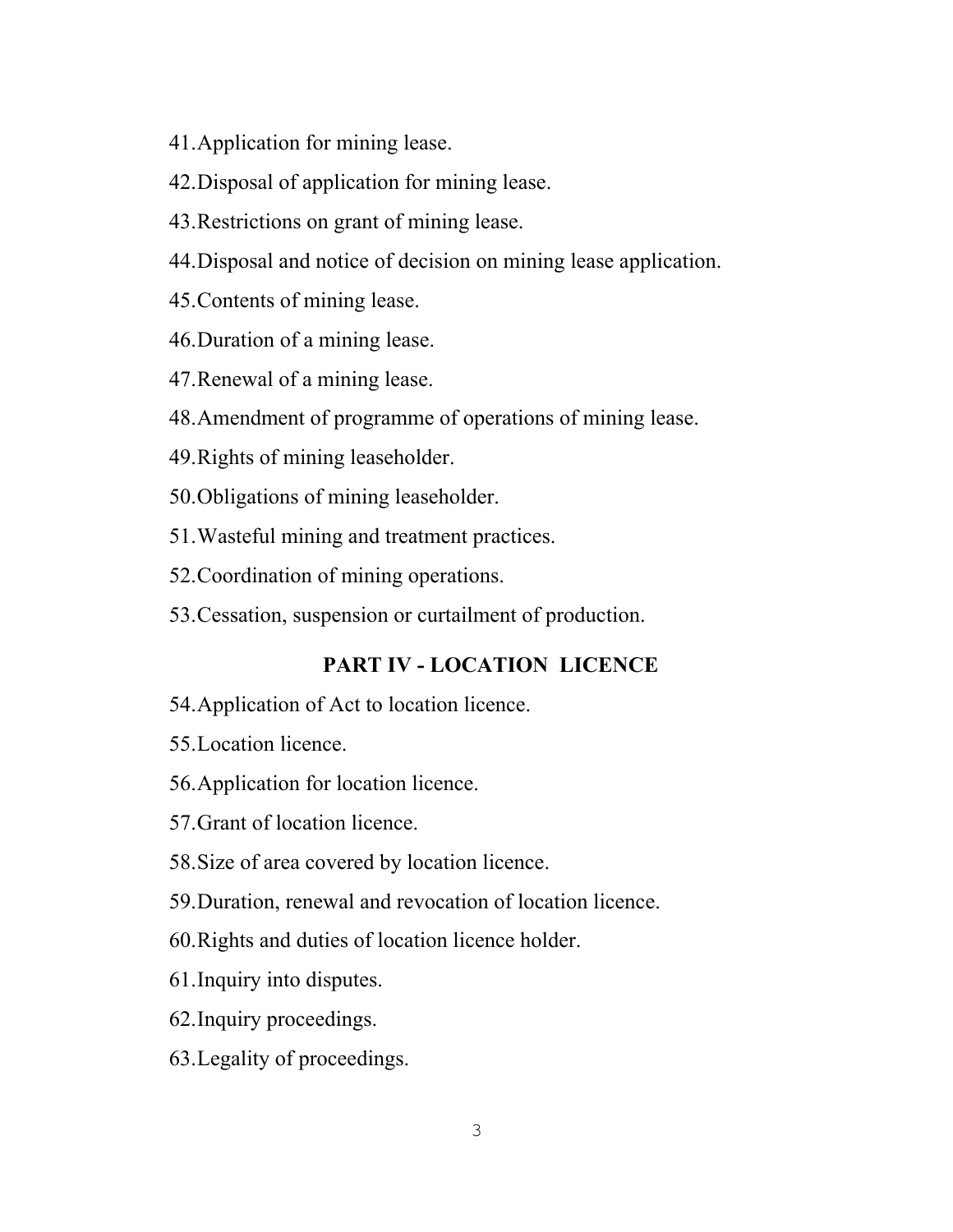# **PART V - INSPECTION OF OPERATIONS UNDER MINERAL RIGHTS**

- 64.Powers of Commissioner to inspect.
- 65.Powers to order the remedy of dangerous or defective operations.
- 66.Powers of medical and public officers to make inspections.
- 67.Requirements of Act not subject to exemption by agreement.
- 68.Report of accidents.

# **PART VI - BUYING, SELLING AND DEALING IN MINERALS**

- 69.Persons authorised to buy and sell minerals.
- 70.Mineral dealer's licence.
- 71.Liability of mineral dealers for royalties.
- 72.Records to be kept by mineral dealers.
- 73.Goldsmith's licence.
- 74.Retail shopkeepers.
- 75.Register to be kept by goldsmiths.
- 76.Compliance with mineral dealer's licence.
- 77.Cancellation of mineral dealer's licence on conviction.

# **PART VII - MINERAL RIGHTS AND SURFACE RIGHTS.**

- 78.Restriction on exercise of mineral rights.
- 79.Rights under mineral right to be exercised reasonably.
- 80.Right to graze stock and cultivate.
- 81.Acquisition of exclusive rights by holder of mining lease.
- 82.Compensation for disturbance of rights.
- 83.Option for compensation by landowners.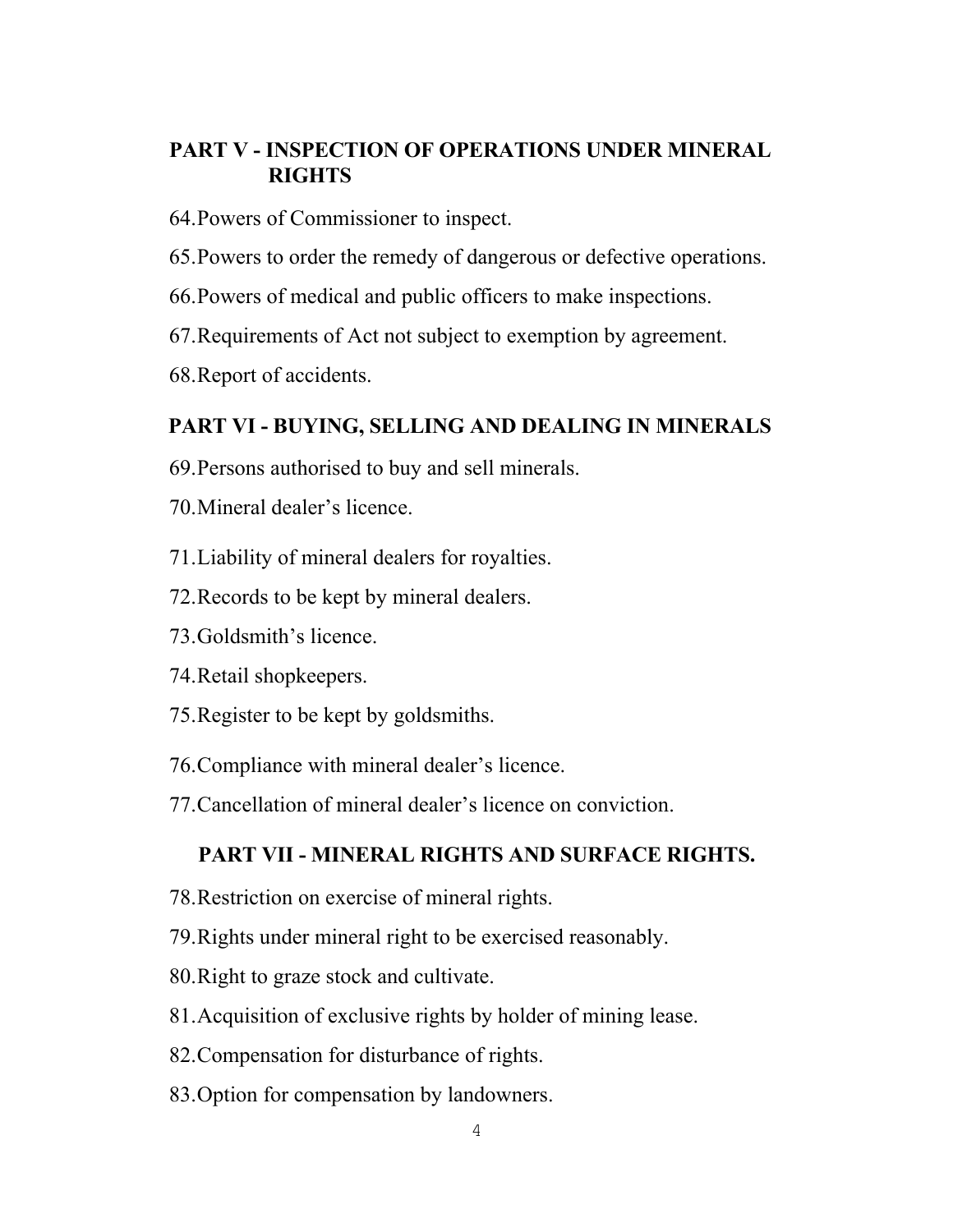84.Interference with passageways.

- 85.Access to public roads.
- 86.Rights in waters and wetlands.
- 87. Grant of water rights.

# **PART VIII - SURRENDER, CANCELLATION ANDSUSPENSION OF MINERAL RIGHTS.**

88.Withdrawal of application for mineral right.

- 89.Surrender of area covered by mineral right.
- 90.Suspension or cancellation of mineral right.
- 91.Assets on termination.
- 92. Delivery of documents on termination of mineral right.

# **PART IX - REGISTRATION AND RECORDS.**

- 93.Register.
- 94.Offences in relation to register.
- 95.Inspection of register.
- 96.Replacement of original instrument.
- 97. Evidentiary provision.

# **PART X - FINANCIAL PROVISIONS.**

- 98.Royalties.
- 99. Waiver of royalty, etc.
- 100. Provisional royalties.
- 101.Valuation of minerals.
- 102. Royalty on stockpiled minerals.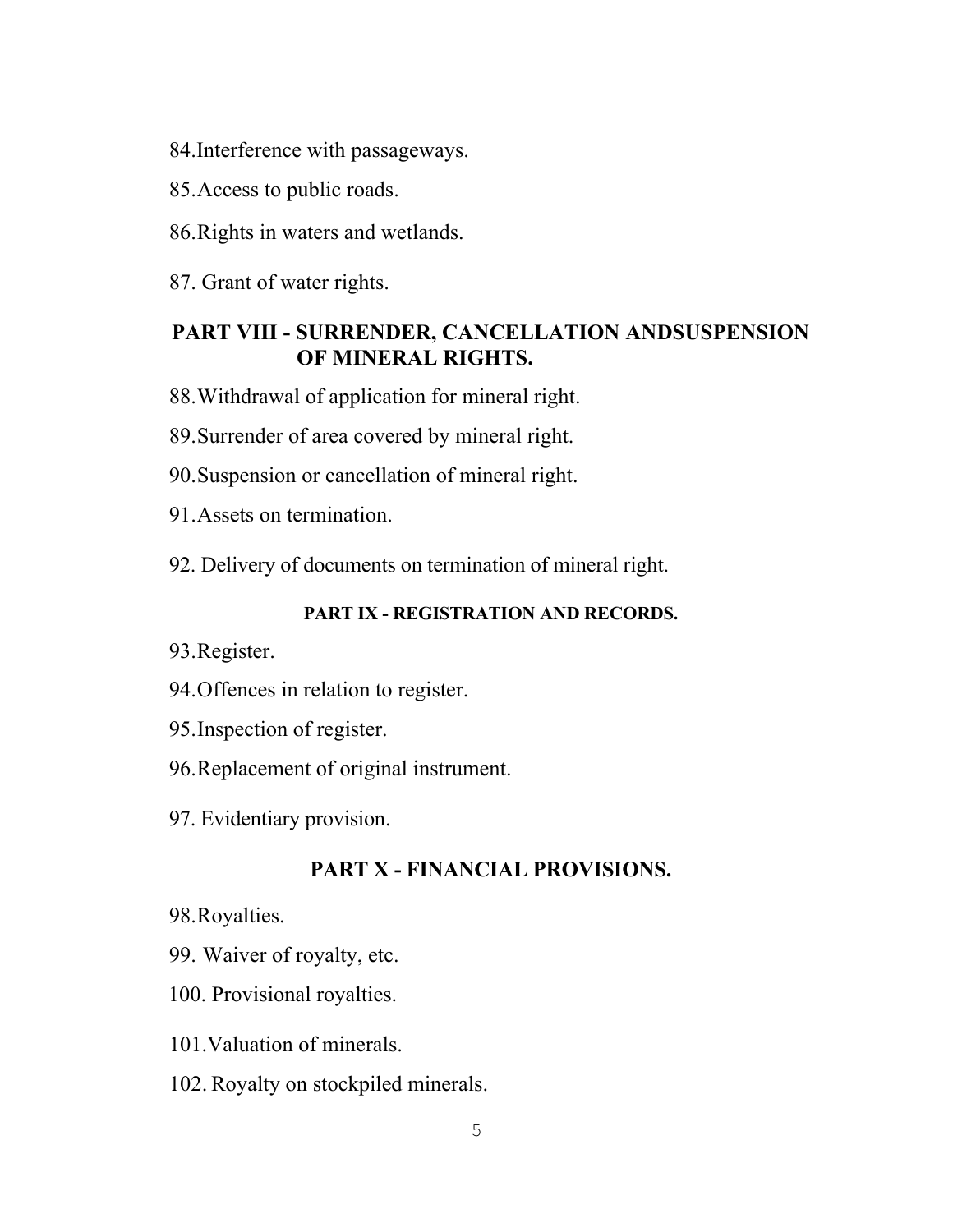- 103. Due date of royalty.
- 104. Failure to pay royalty on due date.
- 105. Recovery of royalty, etc.
- 106. Annual mineral rents.
- 107. Commissioner's power to require for information.

# **PART XI - PROTECTION OF THE ENVIRONMENT.**

- 108. Environmental Impact assessment and environmental audits.
- 109. Environmental protection standards.
- 110. Environmental restoration plan.
- 111. Direction for protection of environment.
- 112. Environmental performance bond.

# **PART XII – MISCELLANEOUS PROVISIONS.**

- 113.Preference for Ugandan products and employment of Uganda citizens.
- 114. Underground work for women.
- 115. Disposal of minerals.
- 116. Export of minerals.
- 117. Import of minerals.
- 118. Administrative review by Minister.
- 119. Judicial review of Minister's decision.
- 120. Miscellaneous offences.
- 121. Regulations.
- 122. Repeal of Mining Act, Cap. 248.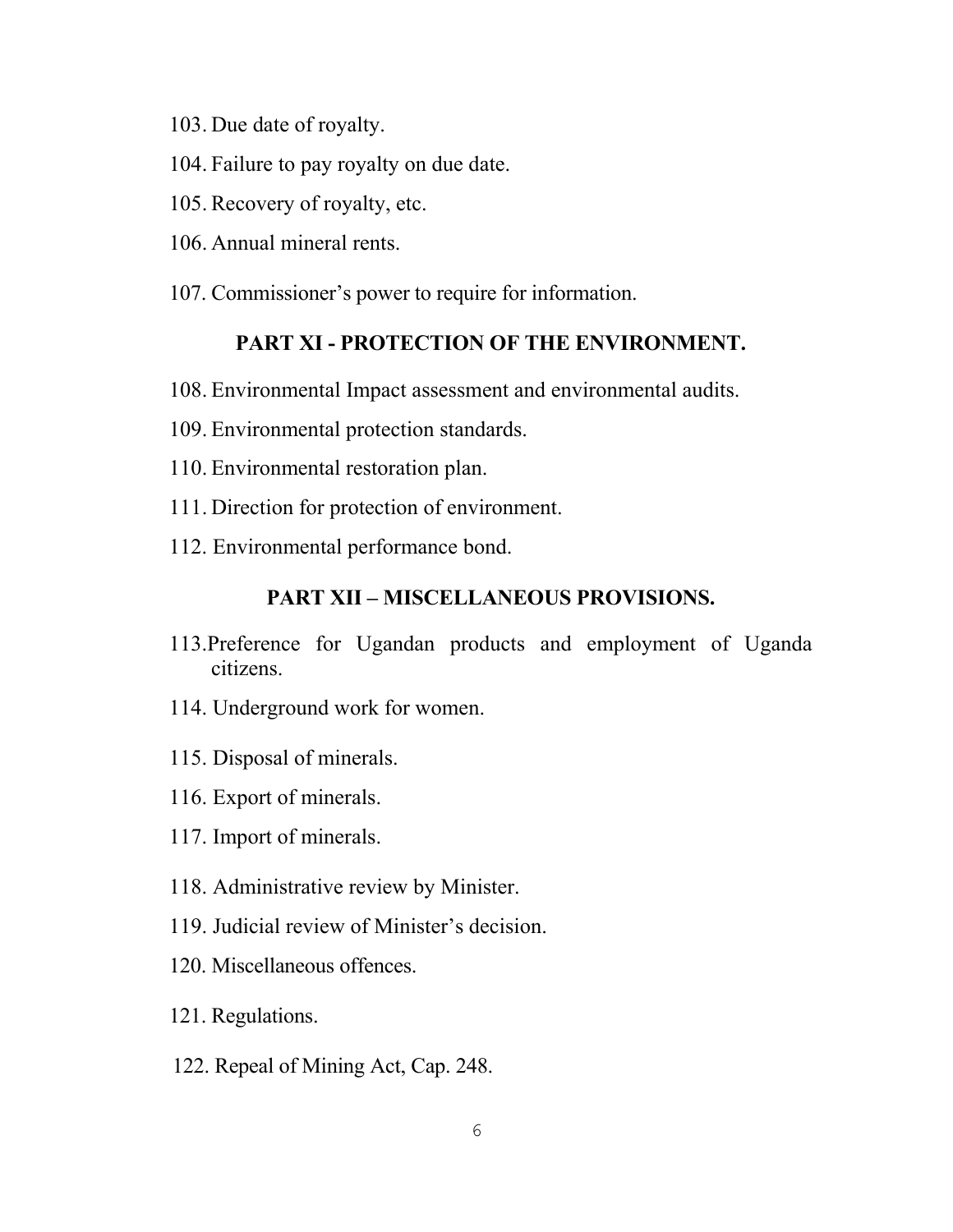123. Amendment of Schedule.

124. Transitional provisions relating to existing mineral rights, etc.

# **SCHEDULES**

# **FIRST SCHEDULE**

**Section 2**

# **Currency Point.**

# **SECOND SCHEDULE**

**Section 98 (3**)

**Sharing of royalties.**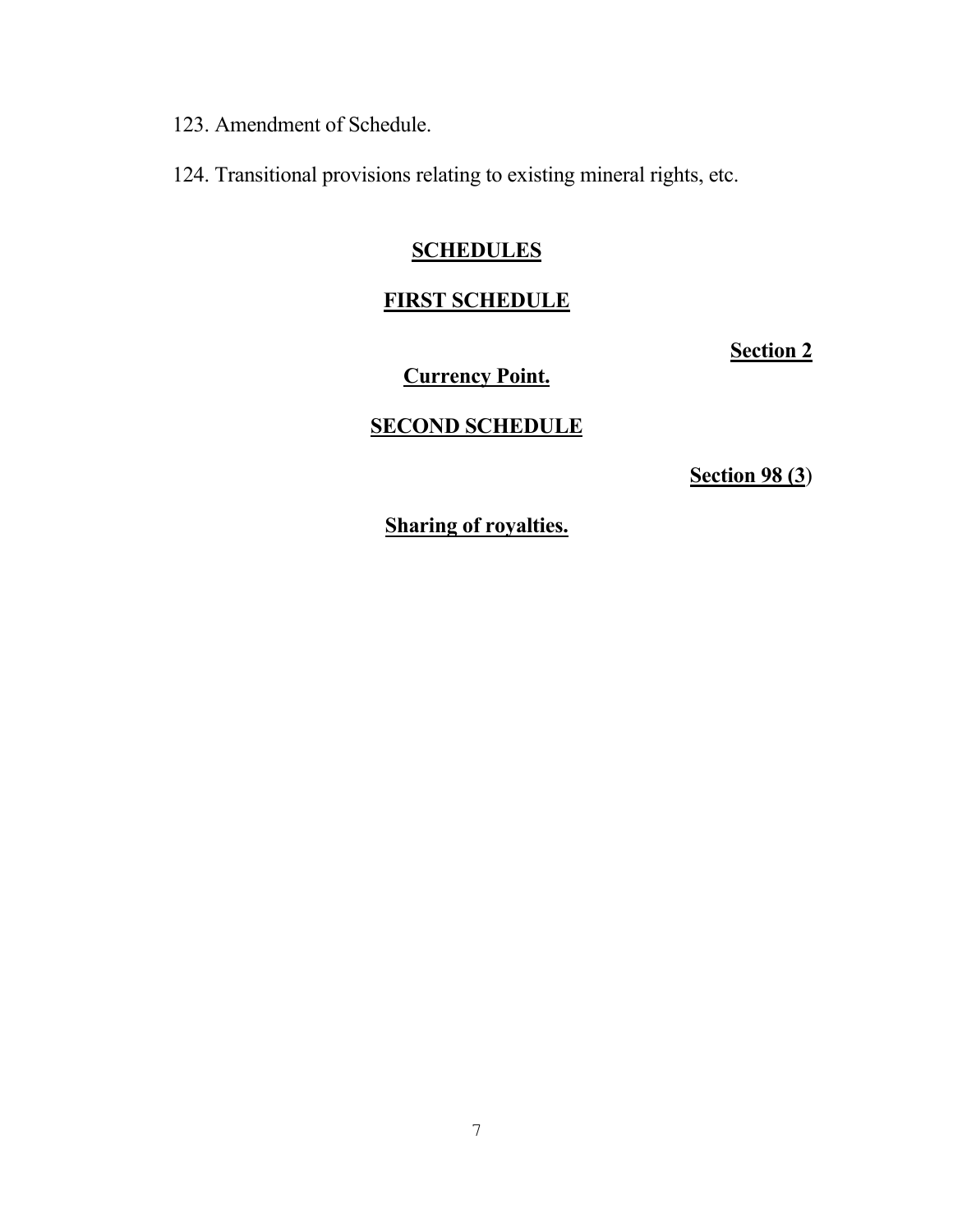# THE MINING BILL, **2003**

# **THE MINING ACT, 2003**

**An Act to repeal and replace the Mining Act, Cap. 248, with a new legislation on mining and mineral development, which conforms, and otherwise gives effect, to the relevant provisions of the Constitution; to vest the ownership and control of all minerals in Uganda in the Government; to provide for the acquisition of mineral rights; and to provide for other related matters.** 

BE IT ENACTED by Parliament as follows:

#### **PART I - PRELIMINARY**

#### **Short title and commencement.**

**1.** (1) This Act may be cited as the Mining Act, **2003.**

 (2) This Act shall come into force on a day to be appointed by the Minister by statutory instrument, and different days may be appointed for the commencement of different provisions.

#### **Interpretation.**

**2.** In this Act, unless the context otherwise requires -

- "authorised officer" means a public officer to whom the Commissioner has delegated any of his or her powers, duties and functions under section 13 of this Act;
- "building mineral" means rock, clay, gravel, laterite, murram, sand, sandstone and slate, which is mined by a person from land owned or lawfully occupied by him or her for his or her own domestic use in Uganda for building, or mined by a person for his or her own use for road-making, and includes such other minerals as the Minister may from time to time declare by notice published in the Gazette, to be building minerals;
- "capital" means all cash contributions, plant, machinery, equipment, buildings, spare parts, raw materials and other business assets other than goodwill;
- "company" means a body corporate formed or registered under the Companies Act, Cap. 85;
- "Commissioner" means the Commissioner for the Geological Survey and Mines Department appointed under section 13 of this Act;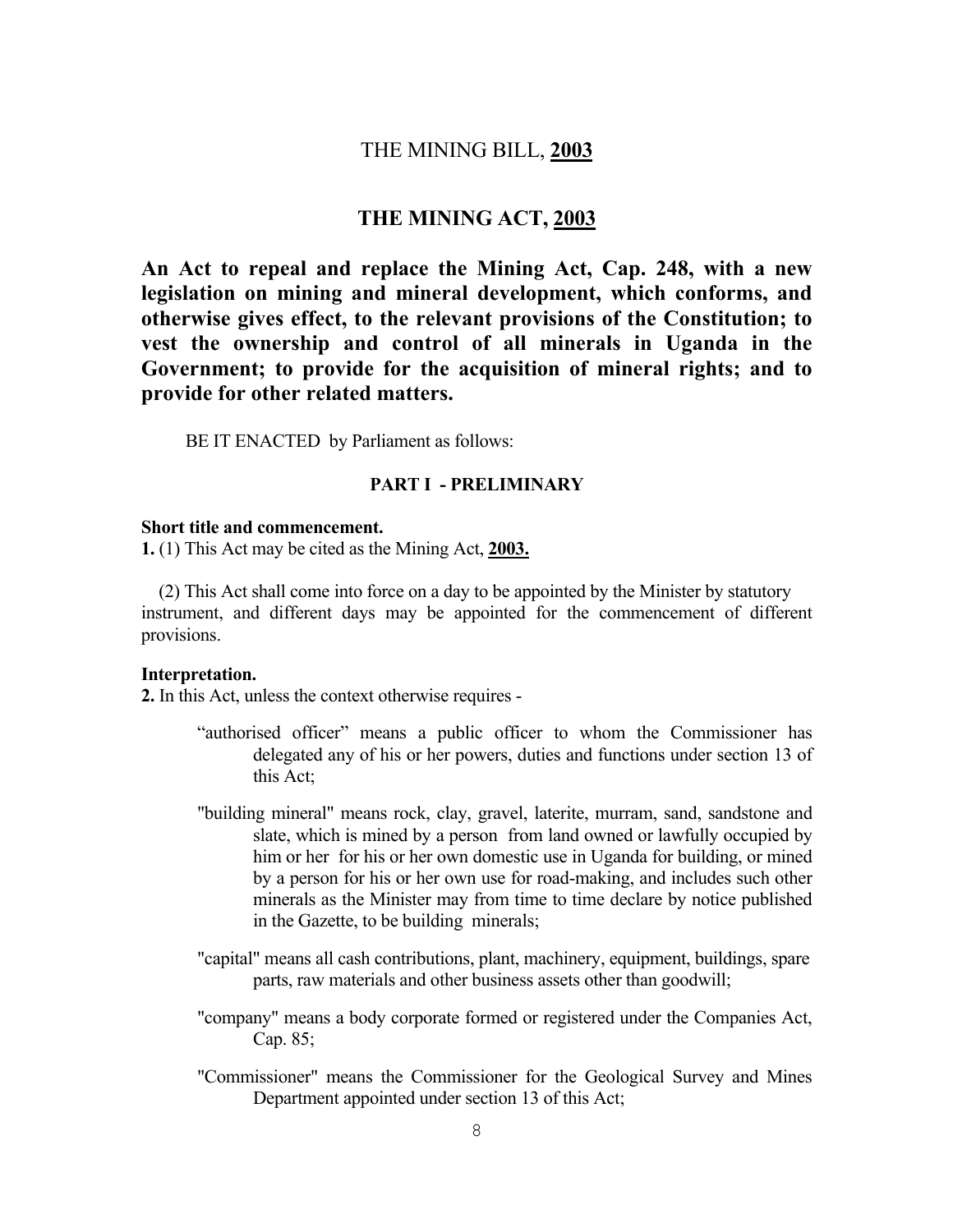- "currency point" means the value of a currency point specified in the First Schedule to this Act;
- "customs officer" has the meaning assigned to it under the Customs Management Act;
- "environmental impact audit" has the meaning assigned to it under the National Environment Statute, 1995, (Statute No. 4 of 1995);
- "environmental impact assessment" has the meaning assigned to it under the National Environment Statute, 1995, (Statute No. 4 of 1995);
- "environmental impact statement" has the meaning assigned to it under the National Environment Statute, 1995, (Statute No. 4 of 1995);
- "excavation" means any trench, pit, shaft or other open working;
- "exploration area" means the land covered by or acquired under an exploration licence;
- "exploration licence" means an exploration licence acquired under Part III of this Act;
- "explore" means to define the extent and determine the economic value of a mineral deposit;
- "Government" means the Government of the Republic of Uganda;
- "holder" means a person to whom a licence is granted under this Act, and includes every person to whom that licence is lawfully transferred or assigned;
- "in default" means in breach of any of the provisions of this Act, the regulations, any condition of a licence or any provision of a mineral agreement;
- "industrial minerals" means barite, rock, clay, dolomite, feldspar, granite, gravel, gypsum, laterite, limestone, mica, magnesite, marble, phosphate rock, sand, sandstone, slate and talc, which is commercially mined by a person for use in Uganda or industrially processed into finished or semi-finished products, and includes such other minerals as the Minister may from time to time declare by notice published in the gazette, to be industrial minerals;
- "Inspector of Mines" includes the Principal Inspector of Mines, Senior Inspector of Mines and any person authorised by the Commissioner to act in any of those capacities;

"land" includes land beneath any water, the seabed and sub-soil of such land;

"location licence" means a location licence acquired under Part IV of this Act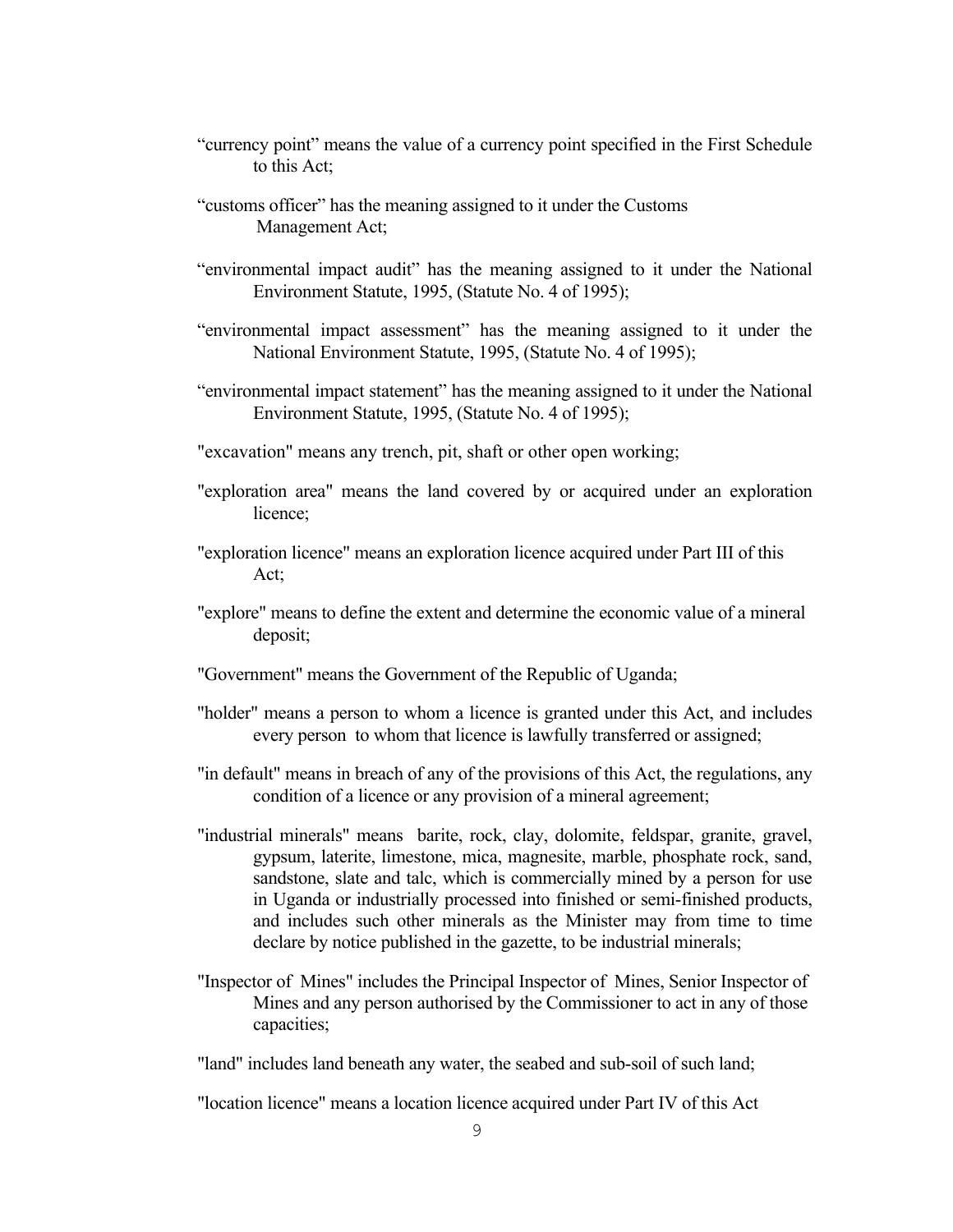for small scale operations;

"location licence area " means land subject of a location licence;

- "medical officer" has the meaning assigned to it under the Public Health Act, Cap. 269;
- "mine" includes any place, excavation or working where any operation connected with mining is carried on, together with all buildings, premises, erections and appliances used for or in connection with such operation, and includes a quarry where building minerals and industrial minerals are mined;
- "mining" or "to mine" means intentionally to dig or excavate for minerals and includes any operation directly or indirectly necessary for, or incidental to, the digging or excavation for minerals;
- "mineral" means any substance, whether in solid, liquid or gaseous form occurring naturally in or on the earth, formed by or subject to a geological process; but does not include petroleum, as defined in the Petroleum (Exploration and Production) Act, 1985, Act 7 of 1985, water or building mineral;
- " mineral agreement" means an agreement entered into by the Minister relating to the matters specified in section 18 of this Act;
- "mineral deposit" means a mass of naturally occurring mineral material of economic value;
- "mineral right" means a prospecting licence, an exploration licence, a retention licence, a mining lease or location licence;
- "mineral processing" means procedures, such as dry and wet crushing and grinding of ore or other products containing minerals, to raise concentration of the substance mined;
- "mineral product" means a substance derived from an ore by mining or processing;

"mining area" means land subject to a mining lease;

- "mining lease" means a mining lease acquired under Part III of this Act;
- "mining operations" means operations carried out in the course of mining;
- "Minister" means the Minister responsible for mineral development;
- "ore" means a natural aggregate of one or more minerals, which may be mined and sold at a value or from which some part may be profitably extracted;
- "ore body " means a continuous well defined mass of material of sufficient ore content to make extraction economically feasible;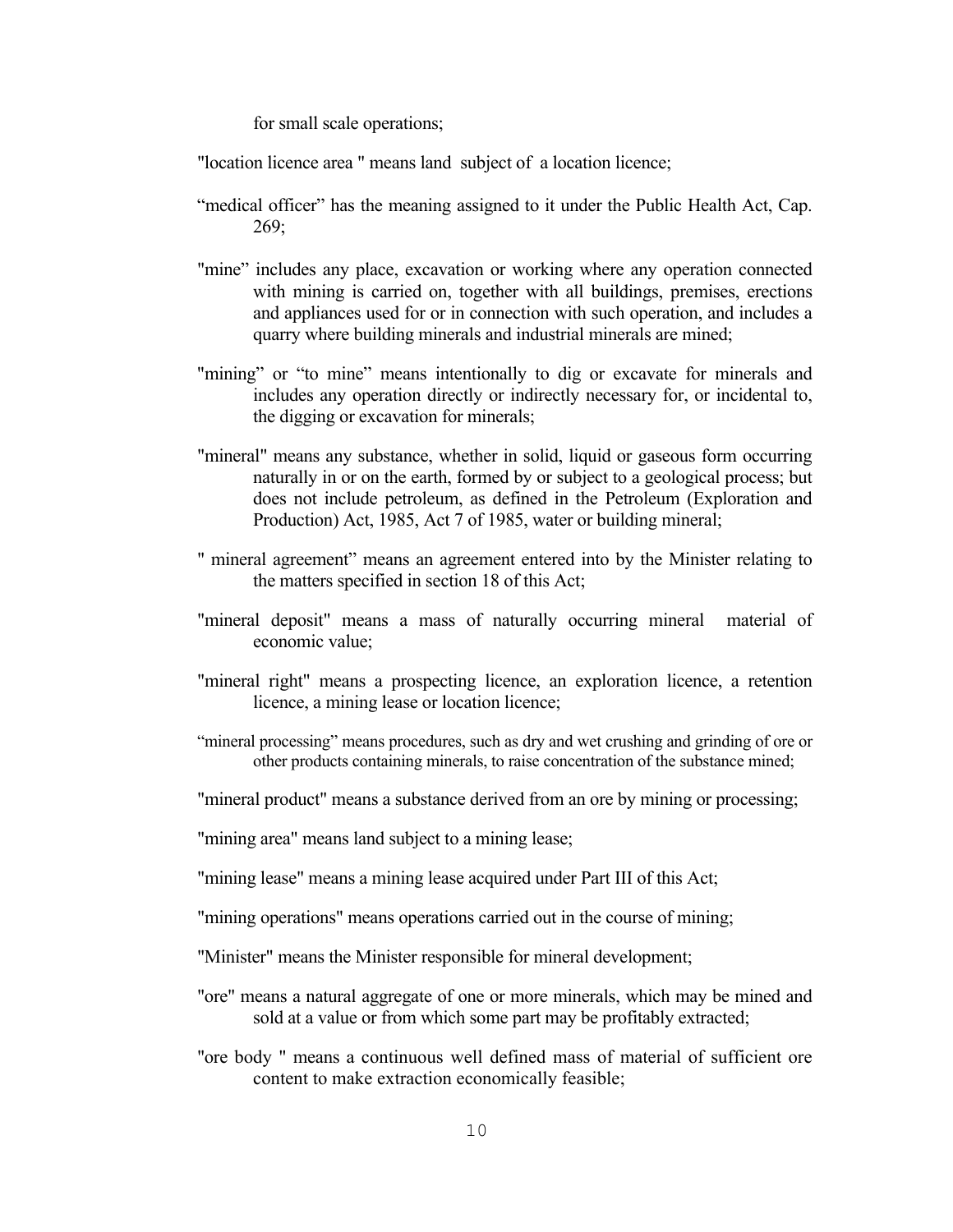- "passageway" means any highway, road, street, footpath, or installation of any railway, tramway, wire-line, cableway, chute, pipe, sewer, drain, tunnel, shaft, fluming or watercourse, and includes any right of way, easement or hereditament;
- "person" includes an individual, a company or other corporate entity or an association or body of persons whether incorporated or unincorporated;

"precious minerals" include –

- (i) precious stones, namely agate, amber, amethyst, cat's eye, chrysolite, diamond, emerald, garnet, opal, ruby, sapphire, turquoise and all other substances of a similar nature to any of them; and
- (ii) precious metals, namely gold, silver, platinum, iridium, osmium, palladium, ruthenium, rhodium, or any other rare earth elements;
- "programme of exploration operations" means a programme of exploration operations prepared by a holder and approved by the Commissioner on the granting of an exploration licence and includes any amendments to such programme made under this Act;
- "programme of development and mining operations" means a programme of development and mining operations prepared by a holder and approved by the Commissioner on the granting of a mining lease and includes any amendments to such program made in pursuance to this Act;
- "prospect" means intentionally to search for minerals and mineral deposits and includes any operations to test the mineral bearing qualities of any land or mining area;
- "prospecting licence" means a prospecting licence acquired under Part III of this Act;
- "public officer" has the meaning assigned to it under the Constitution;
- "registered holder", in relation to a mineral right, means the person whose name is for the time being recorded as the holder of a mineral right pursuant to section 93 of this Act;

"regulations" means regulations made under this Act;

"retention area" means land subject to a retention licence;

"retention licence" means a retention licence acquired under Part III of this Act;

"small-scale operations" means prospecting or mining operations which do not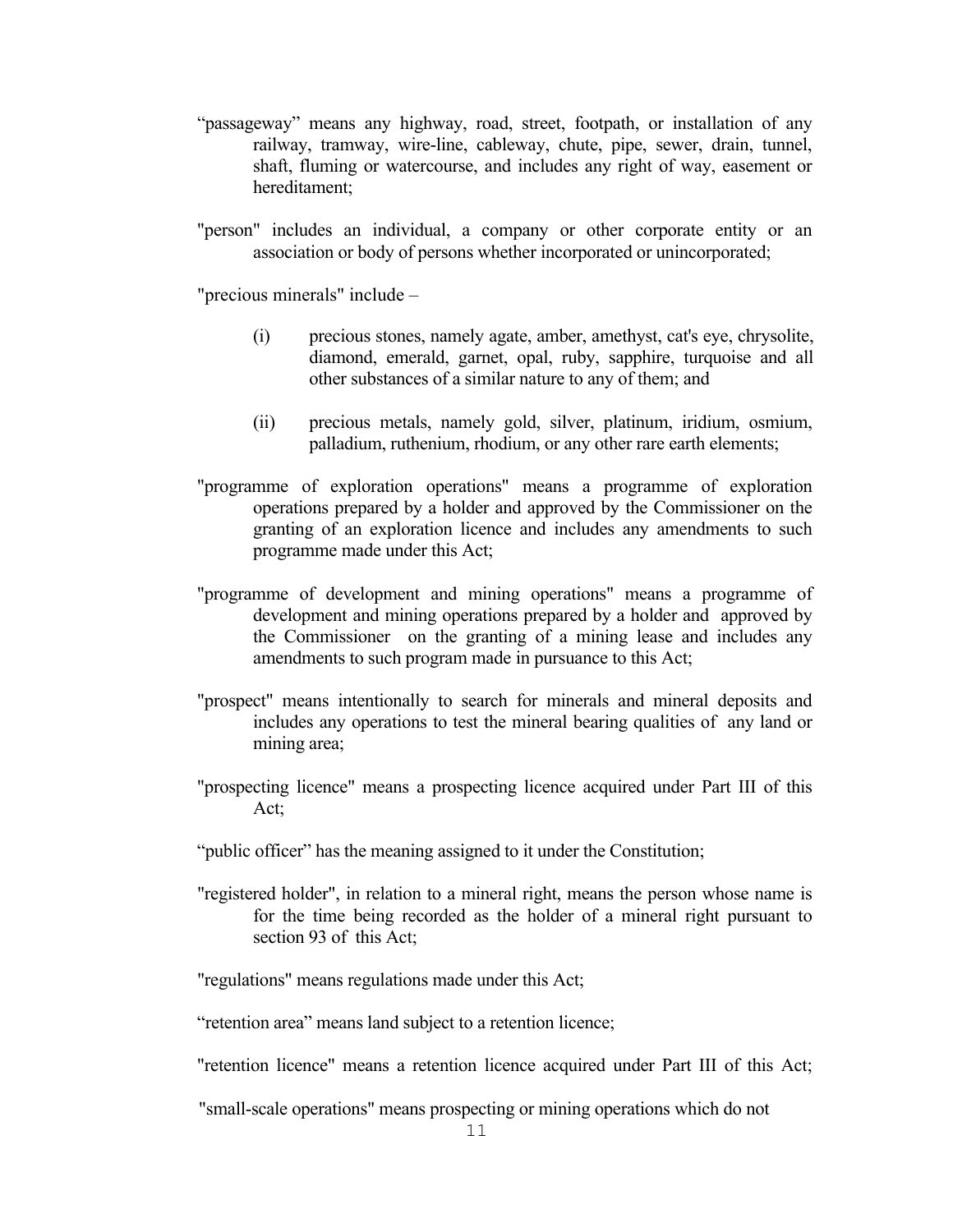involve expenditure in excess of five hundred currency points or the use of specialised technology;

 "termination" means the lapse of a mineral right by its expiry, surrender or cancellation;

"working for profit" means producing a mineral product for use or sale.

 "wetland" has the meaning assigned to it under the National Environment Statute, 1995, (Statute No. 4 of 1995);

#### **Ownership of minerals.**

**3.** Subject to any right granted to any person under this Act, the entire property in and control of all minerals in, on or under, any land or waters in Uganda are and shall be vested in the Government, notwithstanding any right of ownership of or by any person in relation to any land in, on or under which any such minerals are found.

# **Acquisition of a mineral right.**

**4.** (1) Subject to the provisions of this Act, a person may acquire the right to search for, retain, mine and dispose of any mineral in Uganda by acquiring such right under and in accordance with the provisions of this Act.

(2) No person may explore or prospect for, or retain or mine **or** dispose of any mineral in Uganda except under, and in accordance with, a licence issued under this Act.

(3) Any person who contravenes subsection (2) of this section commits an offence and is liable on conviction -

- (a) in the case of an individual, to a fine not exceeding twenty five currency points, or imprisonment for a term not exceeding one year or both; and
- (b) in the case of a body corporate, to a fine not exceeding fifty currency points.

(4) Where a person is convicted of an offence under subsection (3) of this section, the court before which such person is convicted may –

- (a) order the forfeiture of all minerals unlawfully obtained by such person;
- (b) and in the event that the minerals cannot for any reason be forfeited, order the forfeiture of such sums of money as the court shall assess as the reasonable value of the minerals; and any minerals or their value so forfeited shall become the property of the Government and shall be disposed of as the Commissioner may direct.

(5) Notwithstanding the provisions of subsection (2) of this section, the Commissioner may authorise any person to undertake exploration or prospecting operations without a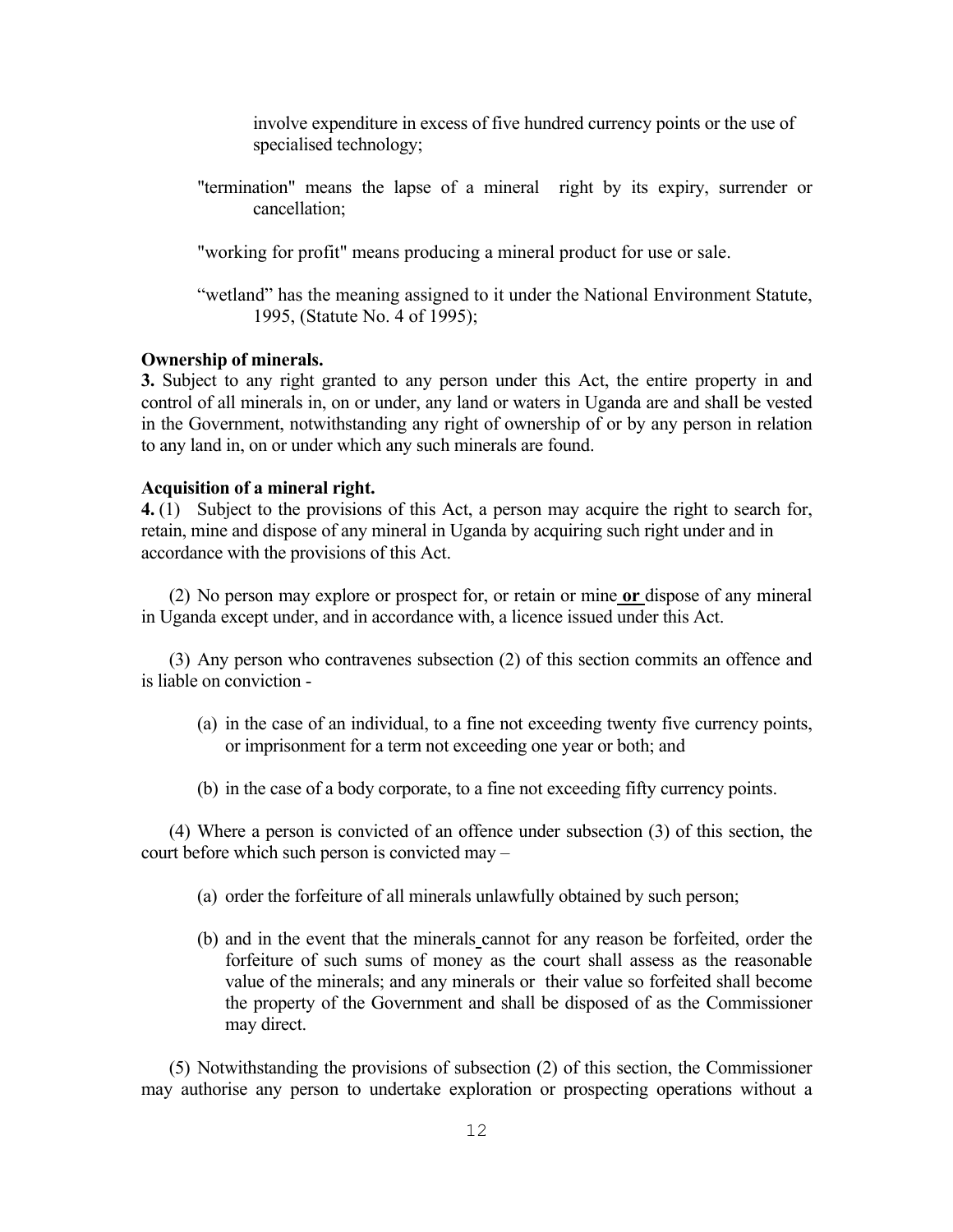mineral right in the course of scientific investigation into the geological or mineral resources of Uganda, subject to such conditions as the Commissioner may determine.

#### **Restrictions on acquisition of mineral right.**

**5.** No mineral right shall be granted to or held by -

- (a) an individual who
	- (i) is not a citizen of Uganda;
	- (ii) is under the age of 18 years;
	- (iii) is or becomes an undischarged bankrupt, as a result of having been adjudged or otherwise declared bankrupt under any written law; or
- (b) a company
	- (i) which has not been registered in Uganda or incorporated under the Companies Act; or
	- (ii) which is in liquidation, except where the liquidation is part of a scheme for the reconstruction or amalgamation of such company.

#### **Transfer of mineral right.**

**6.** (1) A prospecting licence shall not be transferable.

(2) Without prejudice to subsection (1) of this section, the transfer of any other type of mineral right or of a share of that right shall be void and of no legal effect unless approved by the Commissioner.

(3) An application for the approval of the transfer of a mineral right of a type referred to in subsection (2) of this section shall be submitted to the Commissioner and shall contain such details as may be prescribed, together with such other information **as** the Commissioner may require.

(4) The Commissioner may give his or her approval for the transfer referred to in subsection (3) of this section where the proposed transferee of the mineral right is a person that controls or is controlled by, or is under joint or common control with, the holder of the mineral right; however, such transferee is not disqualified under any provisions of this Act from holding the mineral right sought to be transferred.

(5) Where the Commissioner has given his or her approval to the transfer of a mineral right under subsection (4) of this section, the transferee of such mineral right, unless otherwise exempted by the relevant transfer agreement, shall assume and be jointly and severally responsible for all rights, liabilities and duties of the transferor under the mineral right prior to the transfer.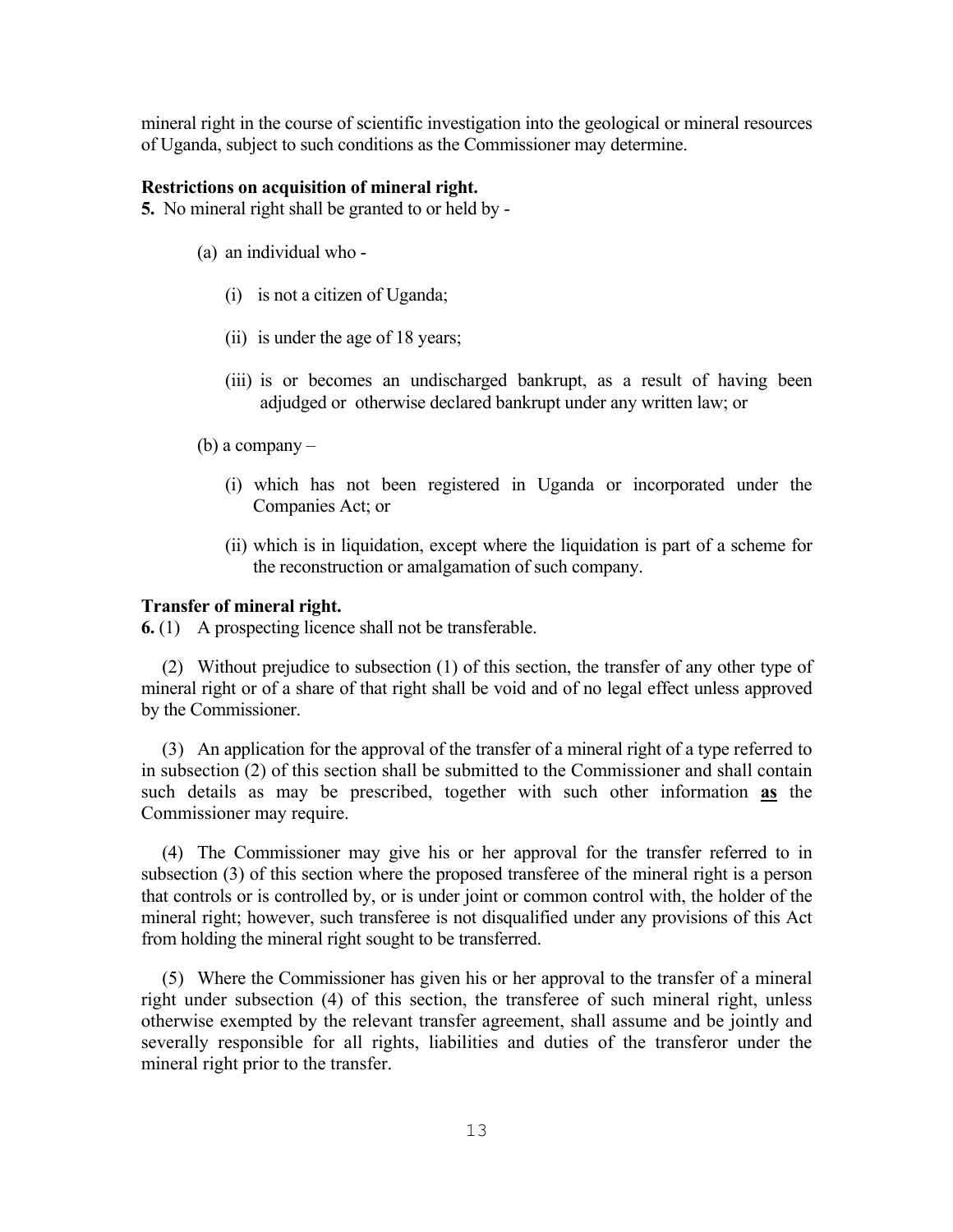#### **Form and content of mineral right.**

**7.** (1) A mineral right shall be granted by the Commissioner as provided for in this Act and shall be in such form as may be prescribed.

- (2) A mineral right shall specify
	- (a) the name and address of the holder of the mineral right;
	- (b) the date of the grant of the mineral right and the period for which it is granted;
	- (c) a description of the area over which it is granted;
	- (d) the mineral or minerals in respect of which it is granted; and
	- (e) the conditions on which it is granted.

## **Types of mineral right.**

**8.** Prospecting, exploration and mining shall be carried out only under a prospecting licence, an exploration licence, a retention licence, a mining lease or a location licence as the case may be.

#### **Applications for mineral right.**

**9.** An application for a mineral right shall be made to the Commissioner and shall be in such form and contain such information as may be prescribed.

#### **Further information in support of application.**

**10.** The Commissioner may, for the purpose of, and prior to, making a decision whether or not to grant an application for a mineral right –

- (a) request the applicant to furnish such further relevant information as he or she considers necessary; and
- (b) make such consultation or investigation as he or she considers necessary.

#### **Compliance with other laws, etc.**

**11.** Where any act is prohibited or otherwise regulated by any written law other than this Act, nothing in this Act shall be construed as authorising the holder of a mineral right to do any such act, otherwise than in accordance with that written law.

#### **Security for compliance.**

**12.** (1) The Commissioner may, from time to time, make such arrangements as appear appropriate to him or her to ensure that the holder of a mineral right complies with this Act and in particular shall require guarantees in respect of that compliance.

(2) Failure to provide the guarantees required under subsection (1) of this section shall constitute a contravention of this Act for the purposes of section **90** of this Act.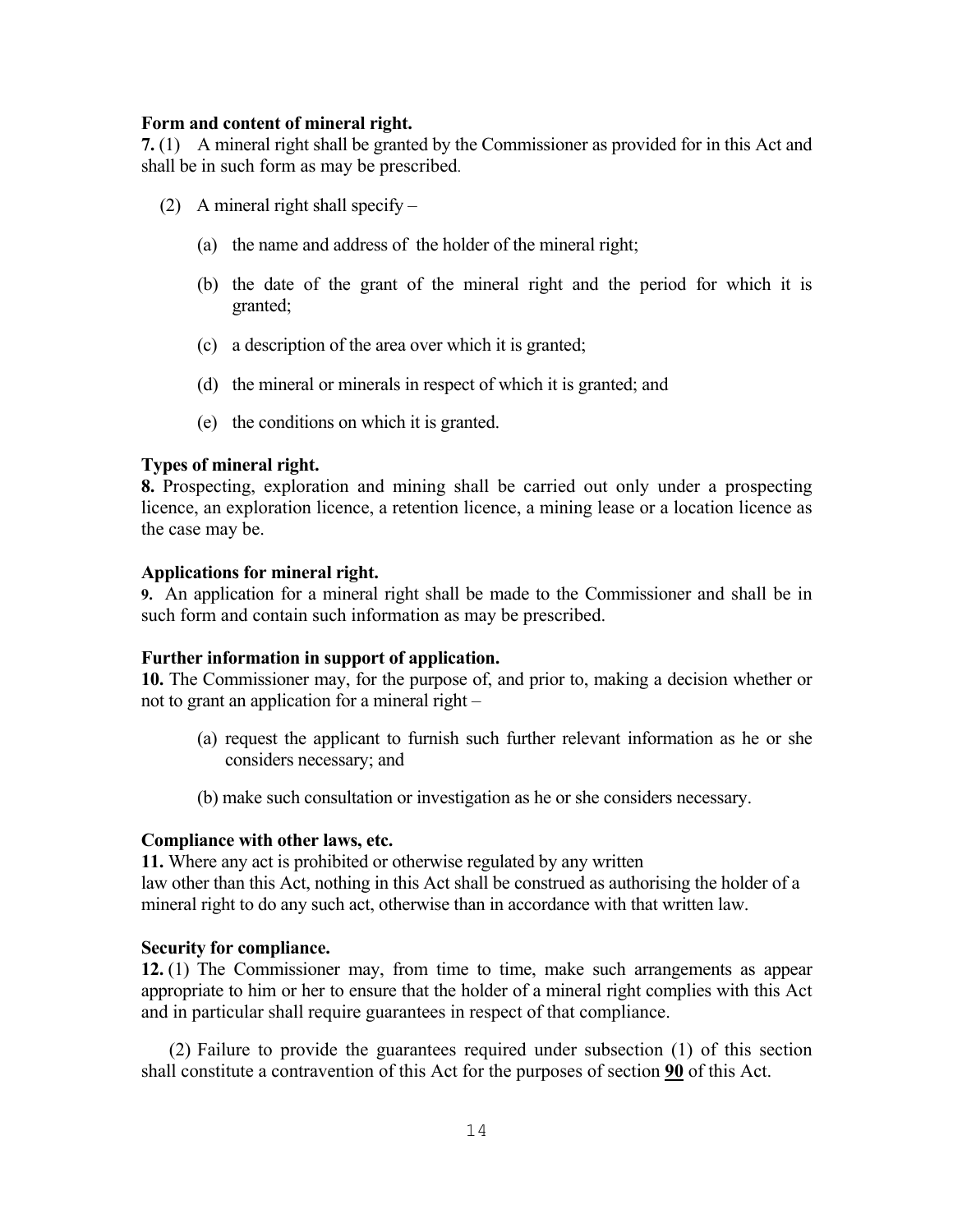#### **PART II – ADMINISTRATION.**

#### **Commissioner for Geological Survey and Mines Department.**

**13.** (1) Subject to the Constitution and any other laws regulating or providing for the appointment of public officers, the President shall appoint a Commissioner for the Geological Survey and Mines Department and such other public officers as may be necessary for carrying into effect the provisions of this Act.

 (2) The Commissioner may delegate or assign to any public officer appointed under subsection (1) of this section, any of his or her powers, duties and functions under this Act, but in so doing the Commissioner shall not be taken to have divested himself or herself of the right to exercise any of those powers, duties and functions.

#### **Powers of Commissioner, etc.**

**14.** (1) The Commissioner, an Inspector of Mines or an authorised officer may, at all reasonable times, enter upon any land, prospecting area, exploration area, mining area or mine, or any factory or premises where minerals are kept or processed on any such land, prospecting area, exploration area, mining area or mine, for the purpose of -

- (a) generally inspecting any such land or area, premises, workings or factory and examining prospecting, exploration or mining operations or the treatment of minerals being performed or carried on there;
- (b) ascertaining whether the provisions of this Act are being complied with;
- (c) taking soil samples or specimen of rocks, ore concentrates, tailings or minerals situated upon such land or area, premises, workings or factory for the purpose of examination or assay;
- (d) breaking up the surface of any such land to ascertain the rocks or minerals within or under the land;
- (e) digging up any land and fixing any post, stone, mark or object to be used in the survey of such land;
- (f) examining books of accounts, vouchers, documents or records of any kind required to be kept under this Act or the regulations, or the terms and conditions of any mineral right, and taking copies of such books of account, vouchers, documents or records; or
- (g) obtaining such other information as he or she may deem necessary.

(2) The Commissioner, Inspector of Mines or an authorised officer may, with respect to the health and safety of persons employed by a holder of a mineral right, issue written directions to and impose restrictions on such holder or any person so employed.

(3) In exercising his or her powers under subsection (1) of this section, the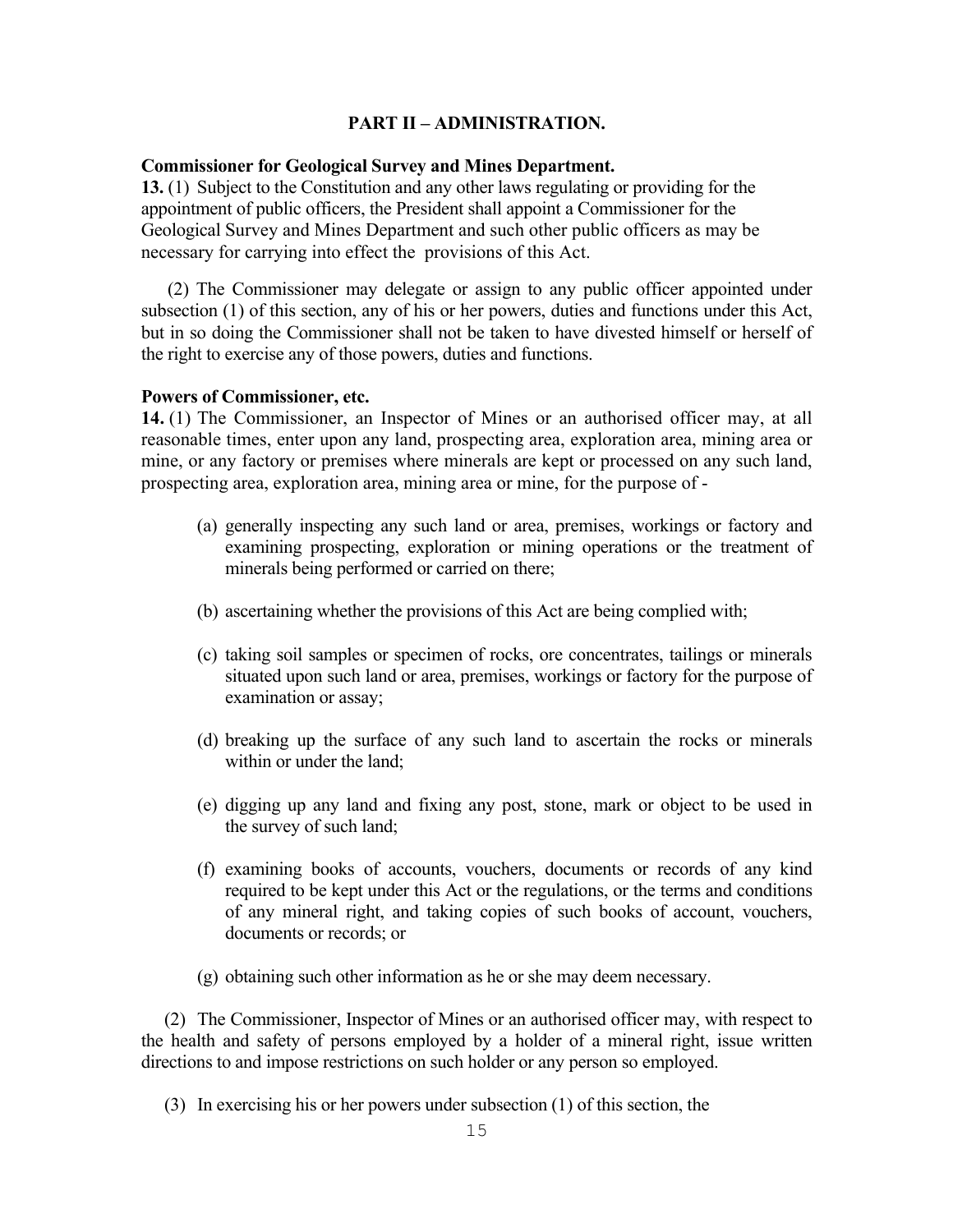Commissioner, Inspector of Mines or an authorised officer shall ensure that as little damage and inconvenience as possible is caused to the owner or lawful occupier of the land on which the powers are exercised.

#### **Obstruction of Commissioner, etc.**

**15.** Any person who, without reasonable excuse, hinders or obstructs the Commissioner, Inspector of Mines, or any authorised officer or other person from carrying out any of his or her duties or functions under this Act commits an offence and is liable, on conviction, to a fine not exceeding one hundred currency points or to imprisonment for a term not exceeding one year, or both.

#### **Indemnity of officials.**

**16.** The Minister, Commissioner, or any other public officer appointed under section 13 of this Act shall not incur any liability in respect of the exercise or performance, or purported exercise or performance, by him or her in good faith of any function under and for the purposes of this Act.

#### **Prohibition of officers to acquire interest.**

**17.** (1) No officer shall directly or indirectly acquire any right or interest in any mineral right and any document or transaction purporting to confer any such right or interest in any officer shall be void and of no legal effect.

(2) No officer shall acquire or retain any share in a company carrying on prospecting, exploration or mining operations in Uganda.

(3) Any officer who contravenes subsection (2) of this section commits an offence and is liable, on conviction, to a fine not exceeding one hundred currency points or imprisonment for a term not exceeding one year, or both.

(4) In addition to the penalty prescribed in subsection (3) of this section, a court which convicts an officer of an offence under this section shall also order that any shares or other interest involved in or connected with the commission of the offence shall be forfeited and shall be disposed of in a manner determined by the Commissioner by order published in the Gazette.

(5) For the purposes of this section, "officer" means a public officer for the time being engaged in the administration of this Act.

# **PART III - MINERAL AGREEMENT, PROSPECTING LICENCE, EXPLORATION LICENCE, RETENTION LICENCE AND MINING LEASE**

# **Mineral Agreements.**

**18.** (1) The Minister may enter into an agreement, in this section referred to as a "mineral agreement", consistent with the provisions of this Act, with any person with respect to any matter relating to or connected with operations or activities under an exploration licence or a mining lease.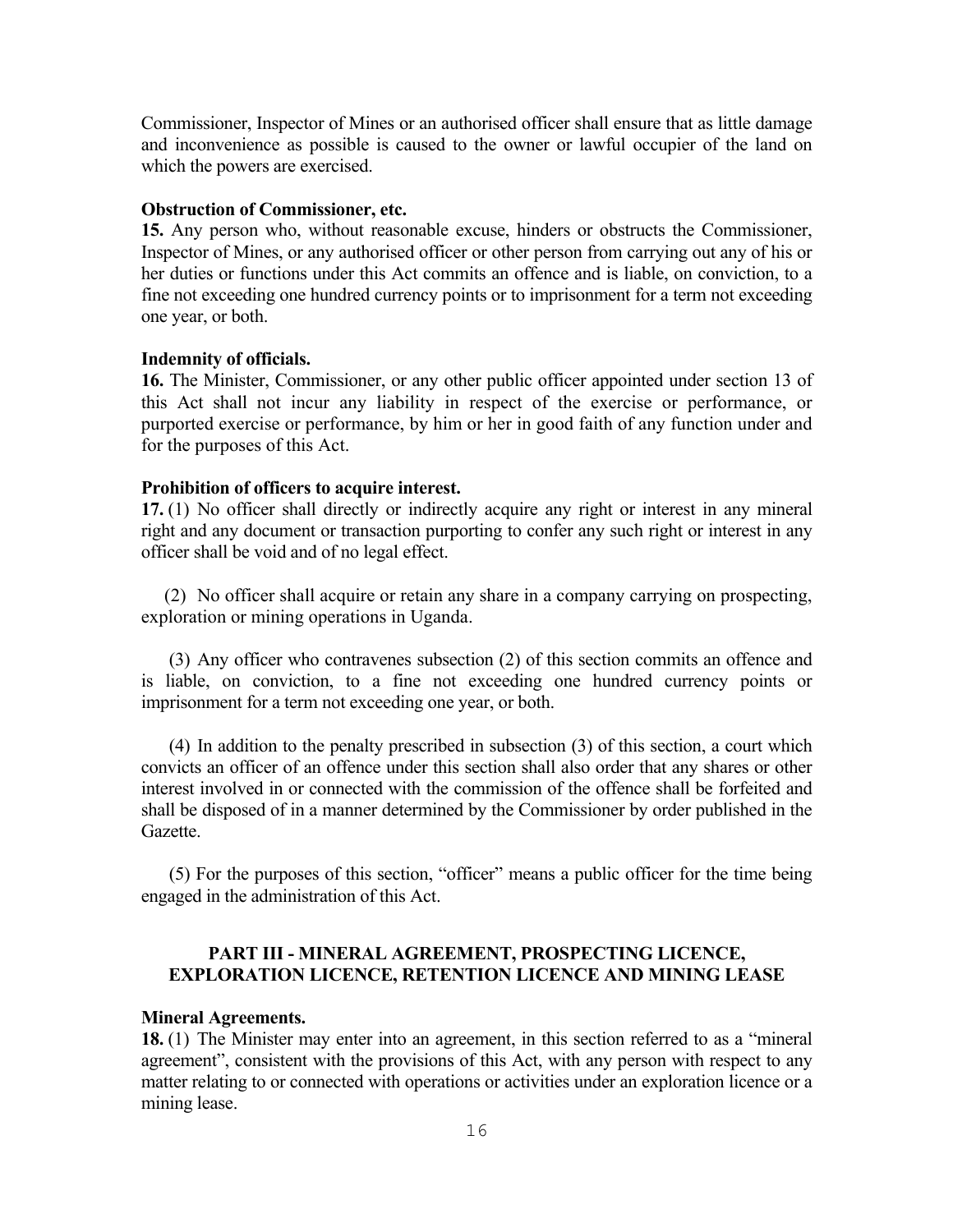- (2) A mineral agreement shall include the terms and conditions relating to
	- (a) minimum exploration or mining operations to be carried out and the time table determined for purposes of such operations;
	- (b) the minimum expenditure in respect of exploration or mining operations;
	- (c) the manner in which exploration or mining operations shall be carried out;
	- (d) the processing, whether wholly or partly in Uganda, of any mineral or group of minerals found, obtained or mined by the holder of a mineral right in the course of exploration or mining operations;
	- (e) the basis on which the market value of any mineral or group of minerals in question may from time to time be determined;
	- (f) financial and insurance arrangements;
	- (g) resolution of disputes through an international arbitration or a sole expert;
	- (h) any other matter incidental to or connected with the provisions of paragraphs (a) to (g) of this subsection.
- (3) Any term or condition contained in a mineral agreement that is inconsistent with any provision of this Act shall, to the extent of the inconsistency, be void and of no legal effect.
- (4) Nothing contained in a mineral agreement shall be construed as absolving any party to such agreement from any requirement prescribed by law.

## **Application for prospecting licence.**

**19.** An application for the grant of a prospecting licence -

- (a) shall be made to the Commissioner in the prescribed form and upon payment of the prescribed fee; and
- (b) may contain any other matter, which the applicant wishes the Commissioner to consider.

#### **Grant of a prospecting licence.**

**20.** (1) Subject to the provisions of this Act, the Commissioner may grant a prospecting licence and, as appropriate**,** revoke any such licence.

(2) The Commissioner shall, where he or she refuses to grant a prospecting licence, or decides to revoke any such licence, give the applicant a statement of his or her reasons for the refusal.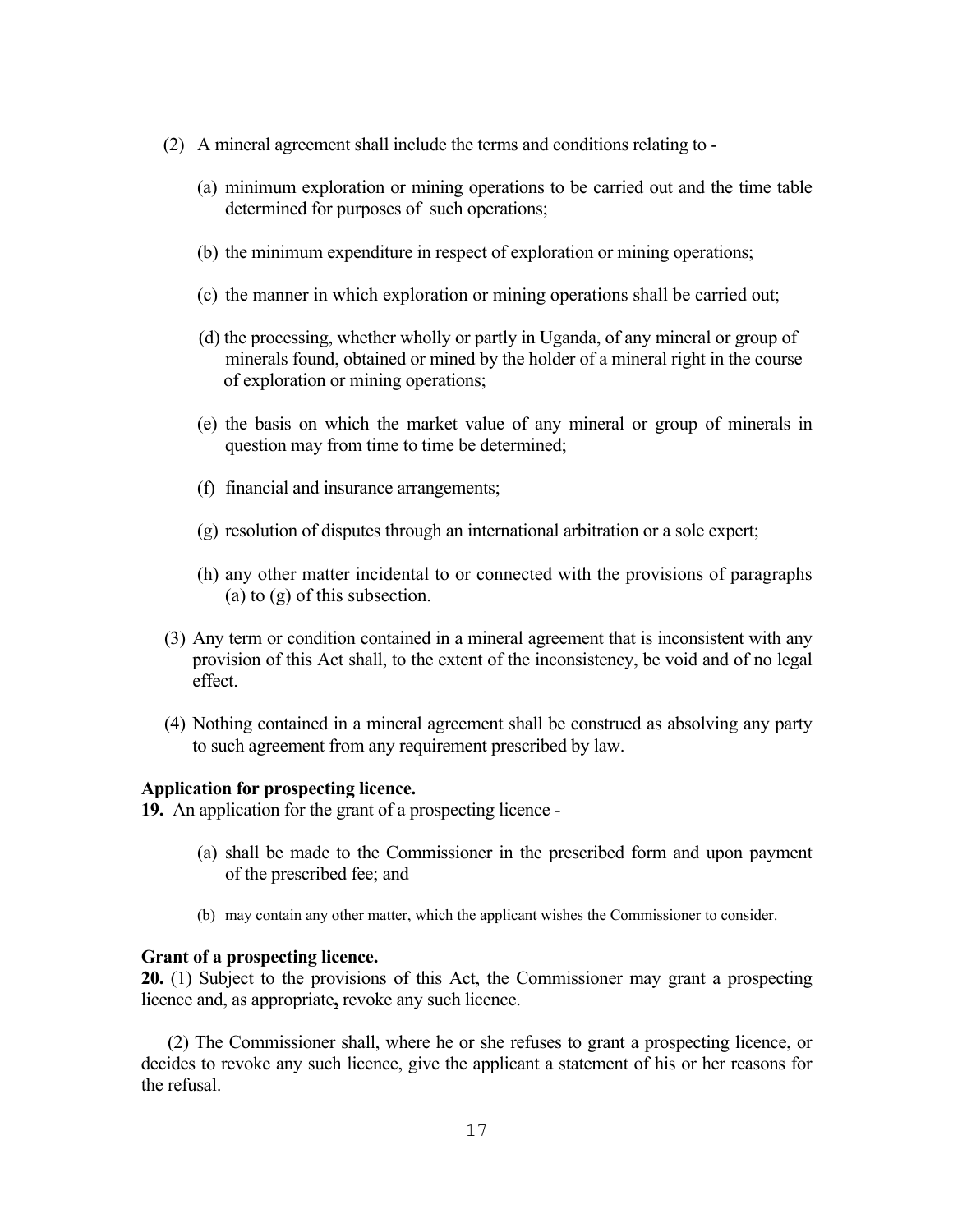#### **Restriction on a prospecting licence.**

**21.** (1) No prospecting licence shall authorise the holder of the licence to prospect over an area of land that is, or forms part of -

- (a) an exploration area, a mining area, a retention area or a location licence area; or
- (b) a forest reserve, game reserve, national park, or an urban centre, unless the holder of the prospecting licence has first given notice to and obtained permission from the relevant authorities and complies with any conditions imposed by such authorities.

(2) Where it is necessary to fly over any land for the purpose of exercising any right under a prospecting licence, nothing in this section shall prevent any such flight from being undertaken, provided it is in accordance with the provisions of section 11 of this Act.

## **Duration of a prospecting licence.**

**22.** A prospecting licence shall be for the duration of one year.

# **Rights of prospecting licence holder.**

**23.** (1) Subject to the provisions of this Act, a prospecting licence shall confer on the holder of such licence a non-exclusive right to carry on prospecting operations for any mineral.

(2) For the purpose of exercising the right referred to in subsection (1) of this section, the holder of a prospecting licence may, subject to the provisions of this Act and the conditions of such licence, if any, either himself or herself or by or through his or her employees or agents, enter any area not otherwise excluded from prospecting and erect camps and temporary buildings, and do any other act or thing that may facilitate the exercise of that right; however the erection of any such camps and buildings and the doing of any such other act or thing shall not be construed as conferring any right or title to or interest in the land covered by such area.

#### **Obligations of a prospecting licence holder.**

**24.** The holder of a prospecting licence shall -

- (a) subject to section 21 of this Act, carry on prospecting operations in accordance with his or her licence;
- (b) submit to the Commissioner quarterly, or at such other intervals as may be prescribed, geological and financial reports and such other information as may be prescribed;
- (c) report any mineral discovery to the Commissioner; and
- (d) remove on or before the expiration of his or her prospecting operations, any camps, temporary buildings or installations which he or she may have erected; and shall repair or make good any damage caused to the surface of the land to the satisfaction of the Commissioner.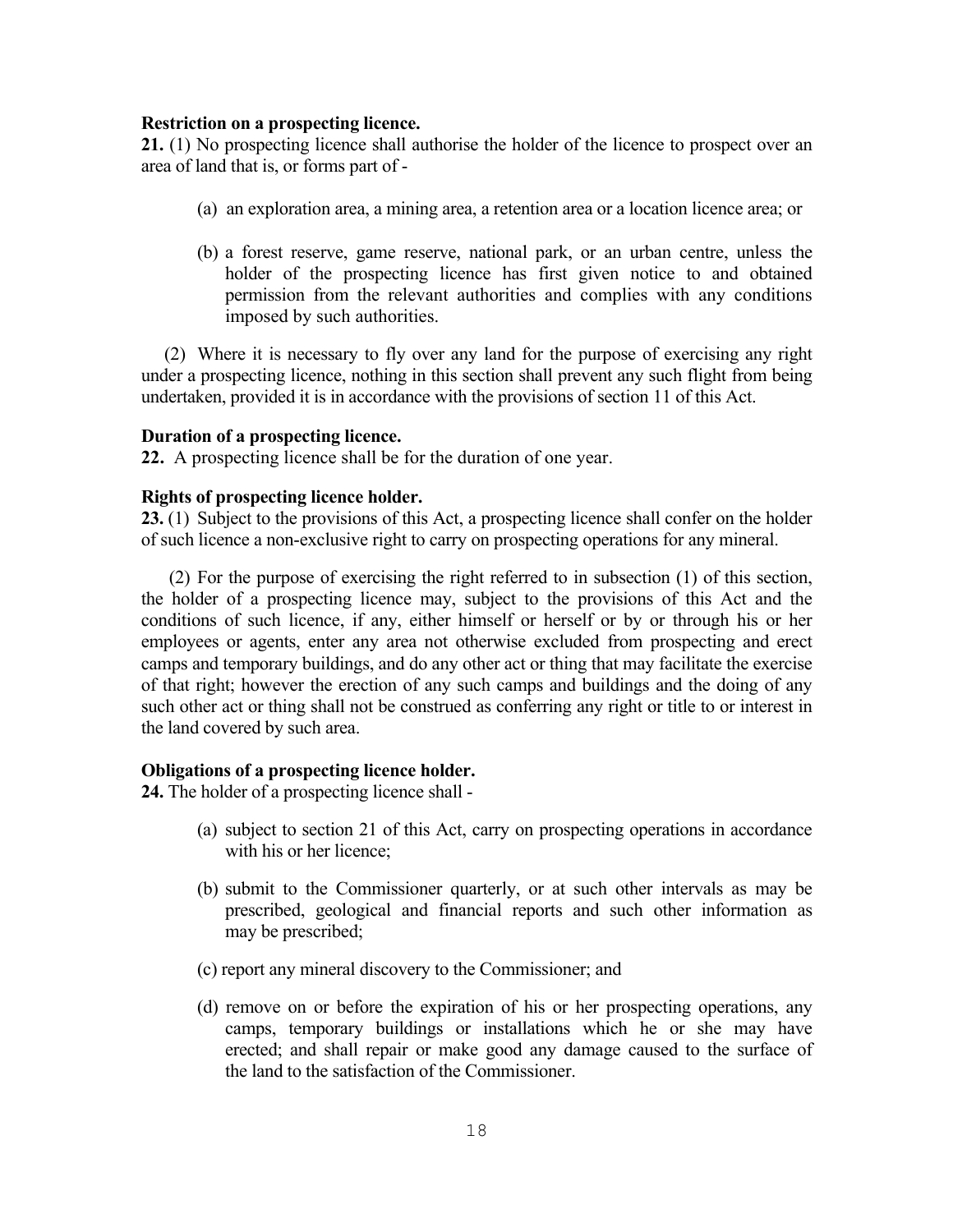#### **Minerals obtained during prospecting.**

**25.** (1) Minerals obtained in the course of prospecting under a prospecting licence shall be the property of the Government and, except such reasonable quantity as may be prescribed for the purpose of sampling, assay, analysis or other examination, shall not be disposed of by the holder of the licence or by any other person without the written consent of the Commissioner.

 (2) Where the holder of a prospecting licence desires to retain or dispose of any minerals obtained in the course of prospecting, he or she shall make an application in writing to the Commissioner stating the kind and quantity of minerals in respect of which the application is made and the situation of the land from which the mineral was obtained; and if the Commissioner is satisfied that it is reasonably necessary to enable the applicant to test the mineral-bearing qualities of the land on which the applicant is prospecting, the Commissioner may authorise the applicant in writing to retain any such minerals or the Commissioner may authorise the applicant to dispose of the minerals upon payment of the prescribed royalties.

#### **Application for exploration licence.**

**26.** An application for an exploration licence shall -

- (a) be made to the Commissioner in the prescribed form and upon payment of the prescribed fee;
- (b) be accompanied by a plan of the area over which the licence is sought, drawn in such a manner and showing such particulars as may be prescribed;
- (c) identify the minerals in respect of which the licence is sought;
- (d) give
	- (i) in respect of the person or, if there is more than one person, the name and nationality of each person, making the application;
	- (ii) in the case of a body corporate, its name and place of incorporation, the names and nationalities of the directors, managers and other officers of a similar rank, and if the body corporate has a share capital, the name of any person who is the beneficial owner of more than five per cent of the issued share capital;
	- (iii) information on the financial status and the technical and industrial competence and experience of the applicant;
- (e) state the period, not exceeding three years, for which the licence is sought;
- (f) be accompanied by a proposed programme of exploration operations for the proposed period of the licence and the estimated cost of the operations;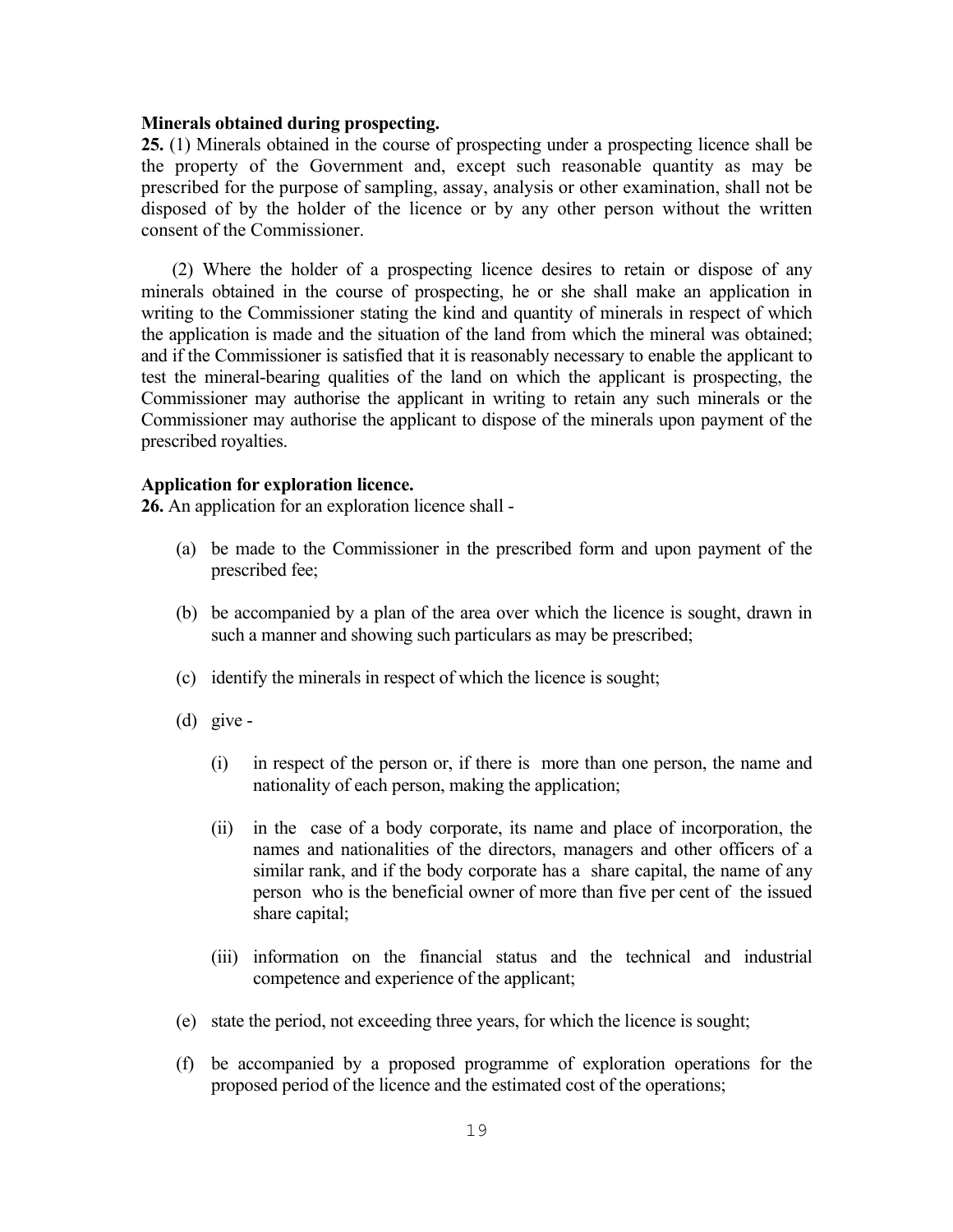- (g) contain evidence in support of the existence of the minerals, which the licence will cover in the proposed exploration area;
- (h) contain or be accompanied by a statement giving particulars of the applicant's proposals with regard to the employment and training of Ugandan citizens; and
- (i) contain any other matter or information, which the applicant wishes the Commissioner to consider.

## **Grant of exploration licence.**

**27.** (1) Subject to provisions of this Act, the Commissioner may grant an exploration licence and, as appropriate, revoke such licence.

 (2) The area of land in respect of which an exploration licence may be granted shall not be more than five hundred square kilometres; except that a person may hold more than one exploration licence, in which case there shall be no amalgamation of the exploration licence areas for purposes of discharging obligations under this Act.

(2) There shall be attached to an exploration licence a programme of exploration operations approved by the Commissioner.

(3) The Commissioner shall, where he or she refuses to grant an exploration licence, give the applicant a statement of his or her reasons for the refusal.

#### **Restrictions on exploration licence.**

**28.** (1) No exploration licence shall be granted over an area of land which is the subject of a mining lease, a retention licence or a location licence.

(2) Where an area of land is subject to an exploration licence, no other exploration licence shall be granted in respect of that area.

(3) No exploration licence shall be granted to an applicant unless the Commissioner is satisfied that -

- (a) the applicant has adequate financial resources, technical competence and experience to carry on effective exploration operations;
- (b) the programme of proposed exploration operations is adequate for the period of the licence;
- (c) the applicant's proposal for exploration operations has provided for the employment and training of Ugandan citizens;
- (d) the applicant is able and willing to comply with the terms and conditions of the exploration licence;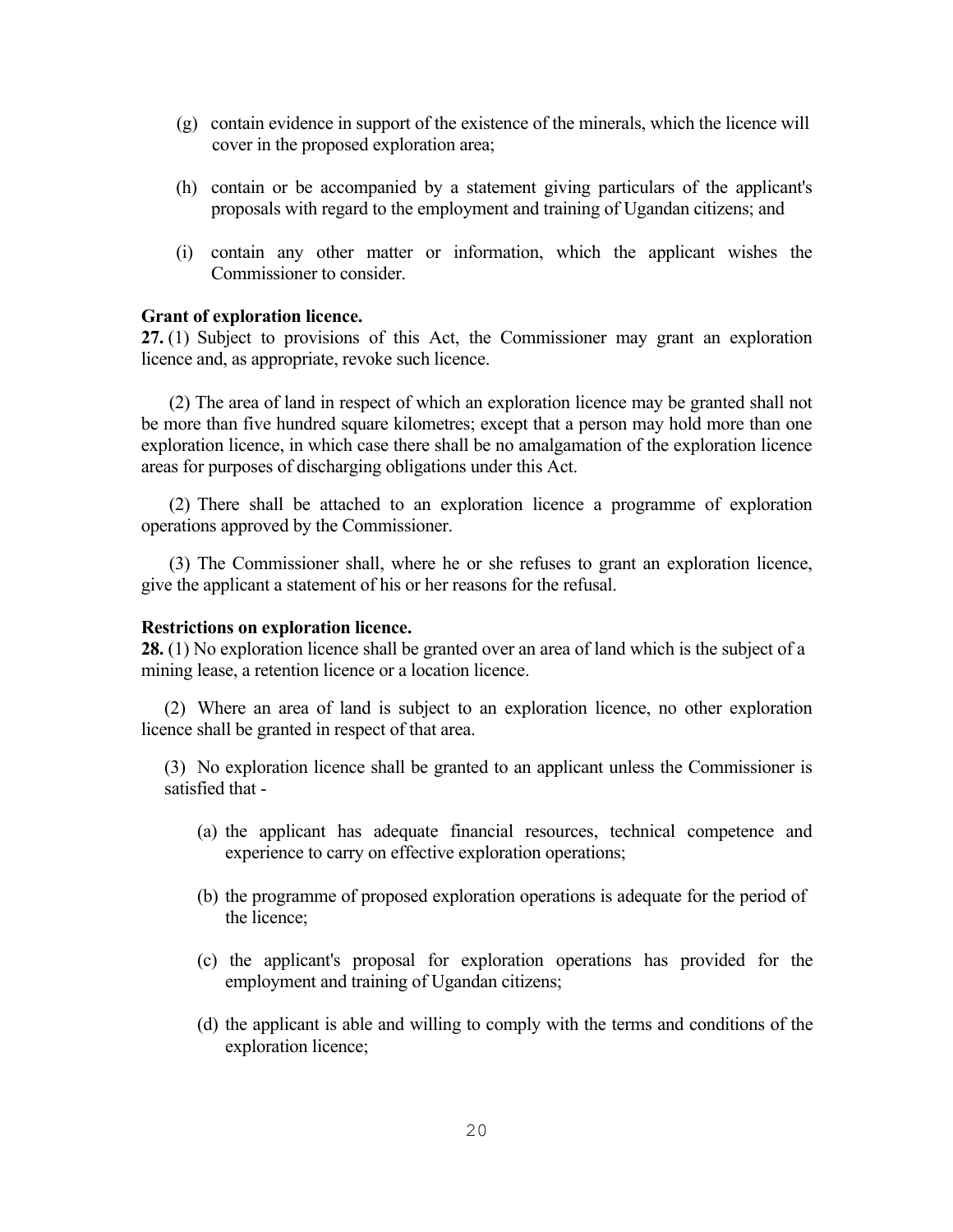- (e) the minerals to which the proposed exploration licence relate exist in the proposed exploration area; and
- (f) the applicant is not in default.

# **Duration of exploration licence.**

**29.** Subject to the provisions of this Act, an exploration licence shall be of such duration, not exceeding three years, as may be specified in the licence.

# **Renewal of exploration licence.**

**30.** (1) The holder of an exploration licence may, within three months before the expiration of such licence, apply for renewal of the licence in respect of an area of land, which is not greater in extent than half of the exploration area as at the date of the grant or last renewal of the licence.

 (2) A renewal under subsection (1) of this section shall take effect immediately after the expiration of the exploration licence being renewed.

- (3) An application under subsection (1) of this section shall
	- (a) state the period, not exceeding two years, for which renewal of the licence is sought;
	- (b) be accompanied by
		- (i) a report on exploration operations so far carried out;
		- (ii) the costs incurred in carrying out the operations;
		- (iii) a statement giving particulars of the programme of exploration operations proposed to be carried out in the renewed period;
		- (iv) a plan identifying the area of land in respect of which renewal of the licence is sought;
	- (c) indicate any alteration in the particulars specified pursuant to section 26 (d) of this Act .

 (4) Subject to subsection (5) of this section, where an application has been duly made under this section for the renewal of an exploration licence, the Commissioner shall renew such licence for a period not exceeding two years.

(3) The Commissioner may reject an application for renewal of an exploration licence if the conditions specified in paragraphs a, b, c, d and e of section 28 (3) of this Act are not satisfied.

- (6) Where an exploration licence has been renewed once, the Commissioner may
	- (a) at the request of the holder of that licence; and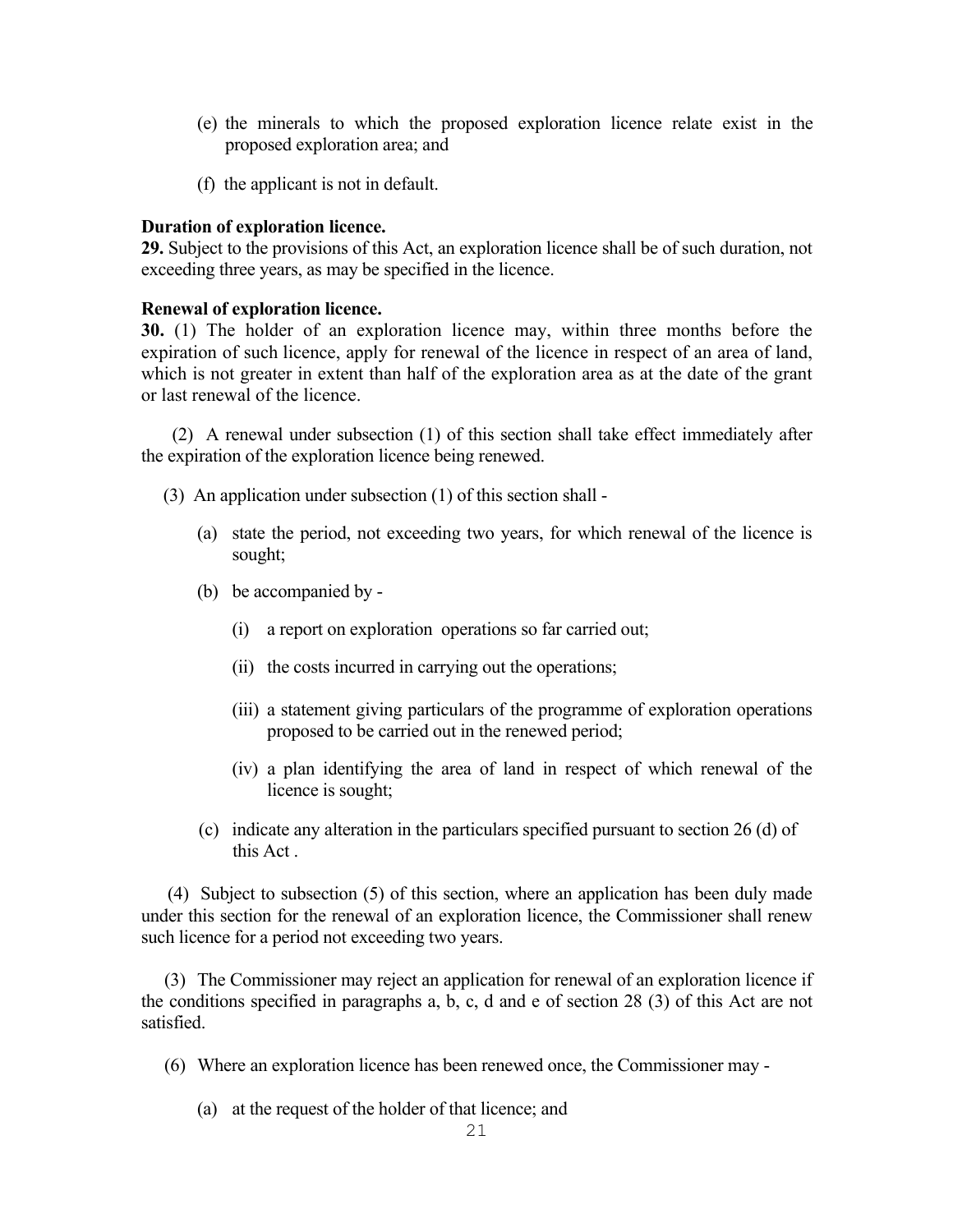(b) if the Commissioner considers it in the public interest to do so,

in writing, extend the term of the licence with effect from the date of its expiry for a period not exceeding two years on the same terms and conditions, as the licence being renewed or extended.

(7) On the renewal of an exploration licence, the Commissioner shall cause the licence to be amended accordingly; and there shall be appended to the licence the approved proposed programme of exploration operations to be carried out during the renewed period.

#### **Rights of an exploration licence holder.**

**31.** (1) Subject to the provisions of this Act and any other written law, an exploration licence confers on the holder of such licence the exclusive right to carry on exploration operations in the area of land and for the mineral to which the licence relates.

(2) For the purpose of exercising the right under subsection (1), the holder of an exploration licence may, subject to the provisions of this Act, the regulations and the conditions of the licence, either himself or herself, or by or through his or her employees or agents, enter the exploration area and erect camps and temporary buildings, including installations in any waters forming part of the exploration area; except that the erection of any such camp or building shall not be construed as conferring any right or title to or interest in the exploration area.

#### **Obligations of exploration licence holder.**

**32.** (1) The holder of an exploration licence shall -

- (a) commence exploration not later than four months from the date of issue of such licence;
- (b) demarcate and keep demarcated the exploration area in the prescribed manner;
- (c) carry on exploration operations in accordance with the approved programme of exploration operations;
- (d) notify the Commissioner of the discovery of any mineral other than that to which such licence relates within a period of thirty days of such discovery;
- (e) unless the Commissioner otherwise stipulates, remove, within 60 days of the expiry of the exploration licence, any camps, temporary buildings or machinery erected or installed by him or her and repair or otherwise make good any damage to the surface of the land occasioned by such removal and other activities, to the satisfaction of the Commissioner;
- (f) subject to the conditions of the exploration licence, expend on exploration not less than the amounts specified in the exploration programme to be expended;
- (g) submit to the Commissioner at such intervals as may be prescribed such reports and such information verified in such manner as may be prescribed;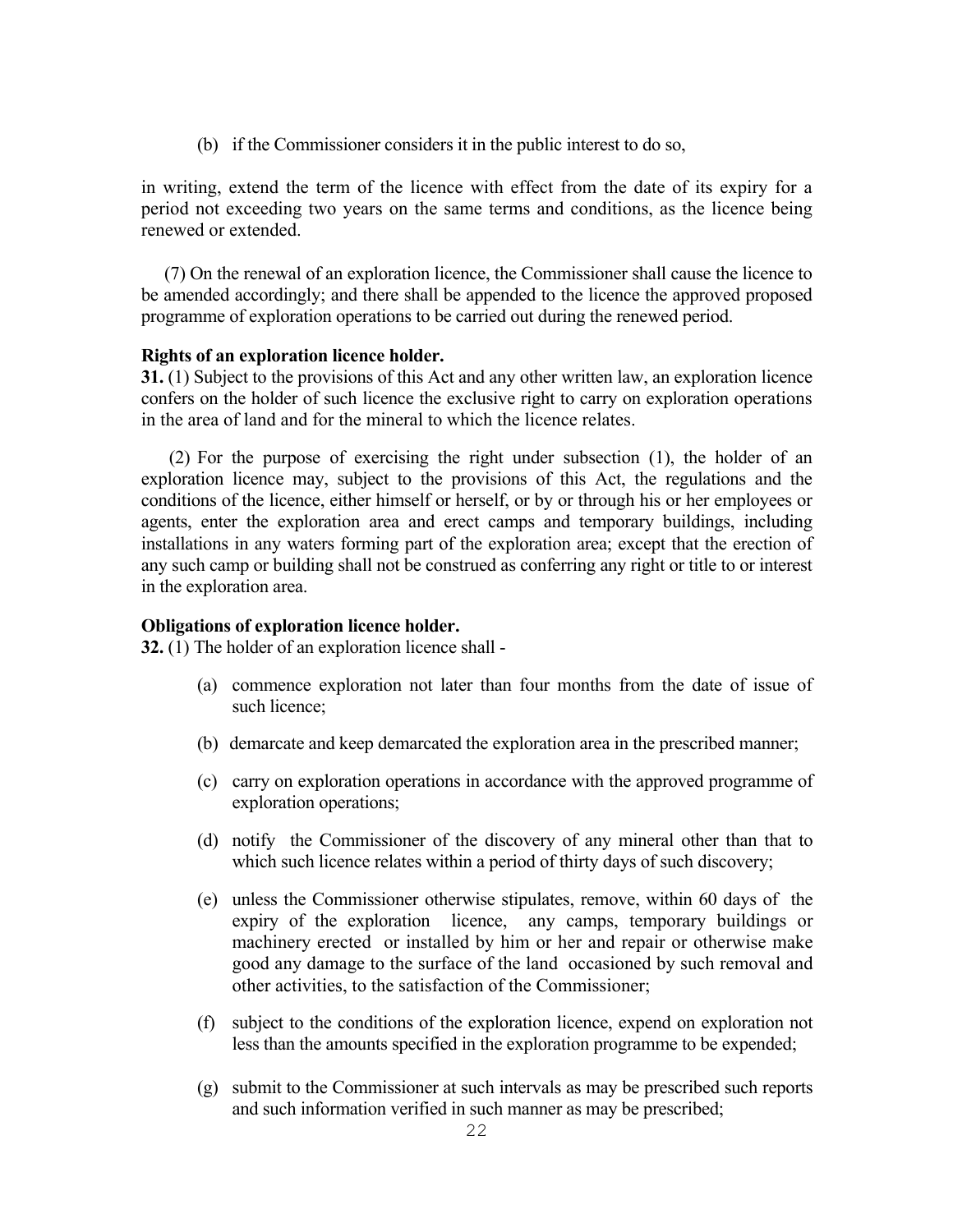- (h) employ and train citizens of Uganda in accordance with the agreed proposals, particulars of which have been appended to the licence; and
- (i) keep and maintain in Uganda an address which shall be registered with the Commissioner, and to which all communications and notices shall be sent.

(2) The holder of an exploration licence shall keep, at the address referred to in subsection (1) (i) of this section, full and accurate records to the satisfaction of the Commissioner, of his or her exploration operations which shall show -

- (a) boreholes drilled;
- (b) formation penetrated, with detailed logs of such formation;
- (c) minerals discovered;
- (d) the result of any geochemical or geophysical analysis;
- (e) the result of any analysis and identification of samples removed for such purposes;
- (f) the geological interpretation of the records maintained under paragraphs (a) to (e) of this subsection;
- (g) the number and particulars of persons employed;
- (h) any other work done under the exploration licence; and
- (i) such other matters as may be prescribed;

and shall supply, at least once every six months or at such other intervals as may be prescribed, copies of such records to the Commissioner, together with any reports prepared from or as a result of such records.

 (3) Any person who intentionally or negligently provides the Commissioner with false or misleading records under this subsection commits an offence and is liable, on conviction, to a fine not exceeding one hundred currency points or to imprisonment for a term not exceeding one year, or both.

#### **Amendment of exploration programme.**

**33.** The holder of an exploration licence may from time to time notify the Commissioner of amendments he or she wishes to make to his or her programme of exploration operations; and the amendments shall, unless rejected by the Commissioner within two months after being notified, have effect after such a period.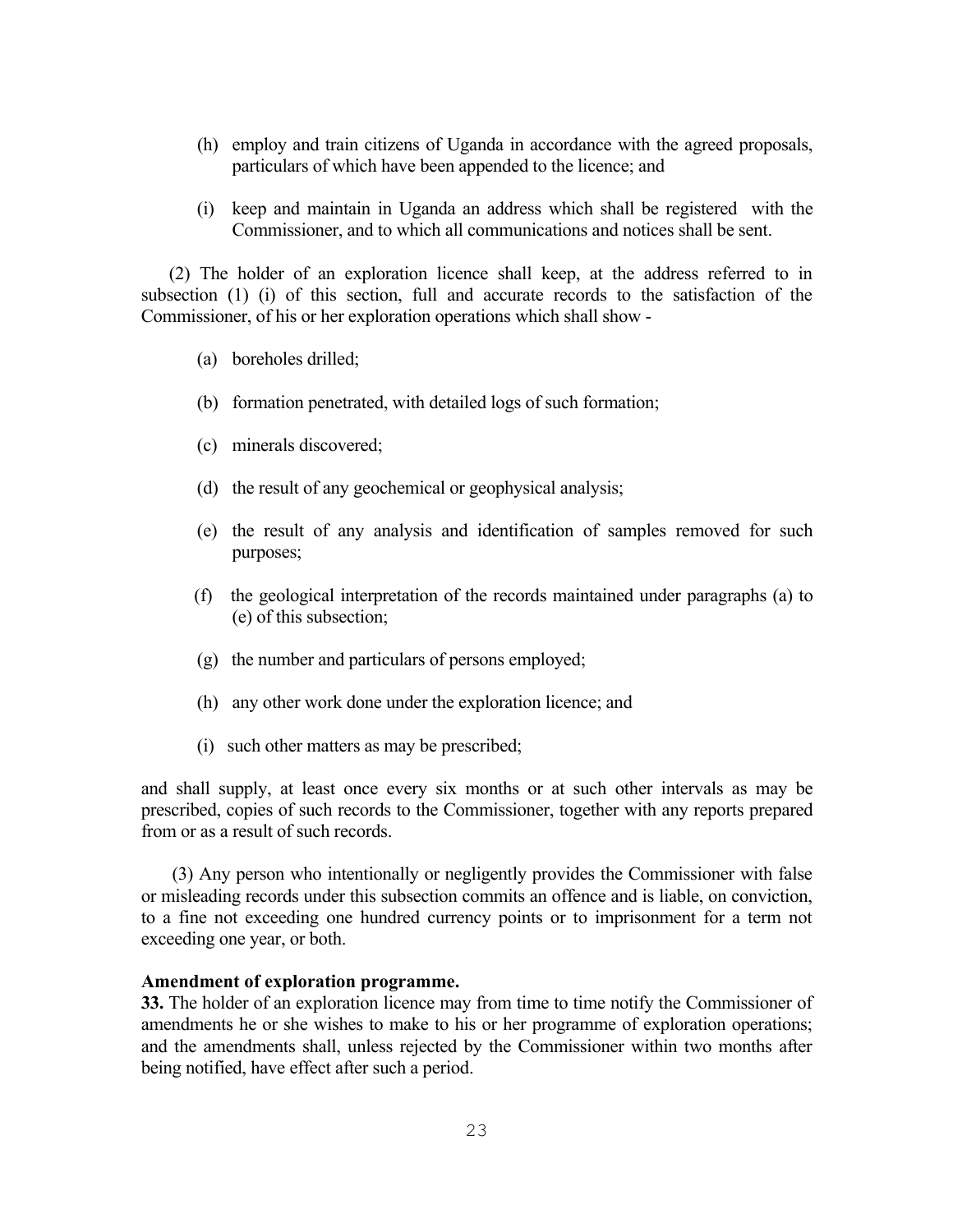## **Status of exploration licence pending grant of a mining lease.**

**34.** (1) Where the holder of an exploration licence applies for a mining lease over his or her exploration area, and the application is not finally dealt with before the date of expiry of the exploration licence, the holder of such licence shall apply for a renewal of the licence.

 (2) The Commissioner shall grant a mining lease to an applicant under subsection (1) of this section only if at the time of the grant the applicant's exploration licence is current or has not expired.

#### **Application for retention licence.**

- **35.** (1) The holder of an exploration licence may apply to the Commissioner for the grant of a retention licence on the grounds that -
	- (a) he or she has identified a mineral deposit within the exploration area which is potentially of commercial significance; and
	- (b) such mineral deposit cannot be developed immediately by reason of adverse market conditions, economic factors and other factors beyond their reasonable control, which are of a temporary nature.
	- (2) An application for a retention licence shall be accompanied by the prescribed fee and the following –
		- (a) a full feasibility study and assessment by appropriate experts or consultants acceptable to the Commissioner on –
			- (i) the extent and prospect for recovery and the commercial and economic significance of the mineral deposit concerned;
			- (ii) the impact of mining operations on the environment and ways and means of eliminating or minimising any adverse effects; and
		- (b) such other information as the Commissioner may reasonably require regarding the proposals of the applicant for the retention and development of the deposit.

#### **Grant of a retention licence.**

**36.** (1) Where the Commissioner is satisfied that commercial development of a mineral deposit is not presently possible for reasons specified in an application for a retention licence, but may be possible within a period of three years from the date of the application, the Commissioner may grant a retention licence to the applicant over that part of the exploration area.

(2) Without limiting the power of the Commissioner to impose conditions on a mineral right, the conditions of a retention licence may include conditions for the preservation of a mineral deposit.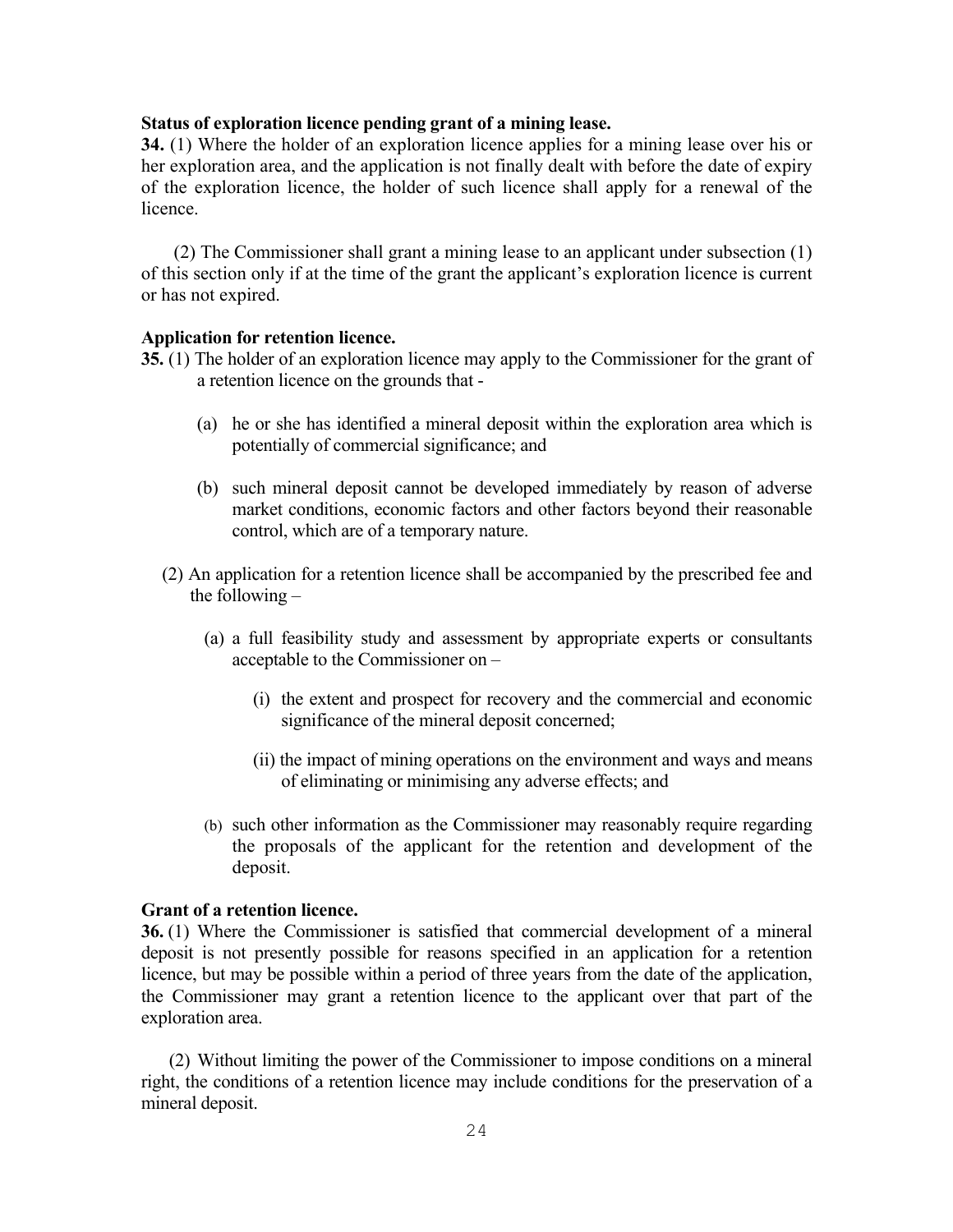## **Duration of retention licence.**

**37.** A retention licence may be granted for a period not exceeding three years.

# **Renewal of retention licence.**

**38.** (1) Where the Commissioner remains satisfied that commercial development of a mineral deposit is or has not been possible at the expiry of a retention licence, that licence may, on the application of the holder, be renewed for a single period not exceeding two years.

(2) Before renewing a retention licence, the Commissioner shall require the holder of the licence to provide him or her with such updated studies and assessments of the prospects of the development and commercial exploitation of the mineral deposit concerned as may reasonably be required.

#### **Rights and obligations under a retention licence.**

**39.** (1) A retention licence confers on the holder of such licence an exclusive right to apply for a mining lease over the area in respect of which the retention licence has been granted.

(2) The holder of a retention licence shall continue to carry out studies referred to in section 38(2) of this Act during the period of that licence.

Power to request retention licence holder to apply for mining lease.

**40.** Where the Commissioner is satisfied that commercial mineral development of an area that is subject to a retention licence has become possible during the currency of such licence, the Commissioner may by notice to the holder of the licence, require the holder to apply for a mining lease in respect of the area concerned and may, at anytime thereafter, cancel the retention licence.

#### **Application for mining lease.**

**41**. (1) An application for a mining lease shall be in the prescribed form and shall be accompanied by the prescribed fee.

(2) An application for the grant of a mining lease shall -

- (a) be made to the Commissioner;
- (b) indicate financial and technical resources available to the applicant to carry out his or her obligations under such lease;
- (c) be accompanied by a full feasibility study including a plan of the area in respect of which the lease is sought;
- (d) state the period for which the lease is sought;
- (e) give or be accompanied by a statement giving details of the mineral deposits in the area of land over which the lease is sought, including details of all known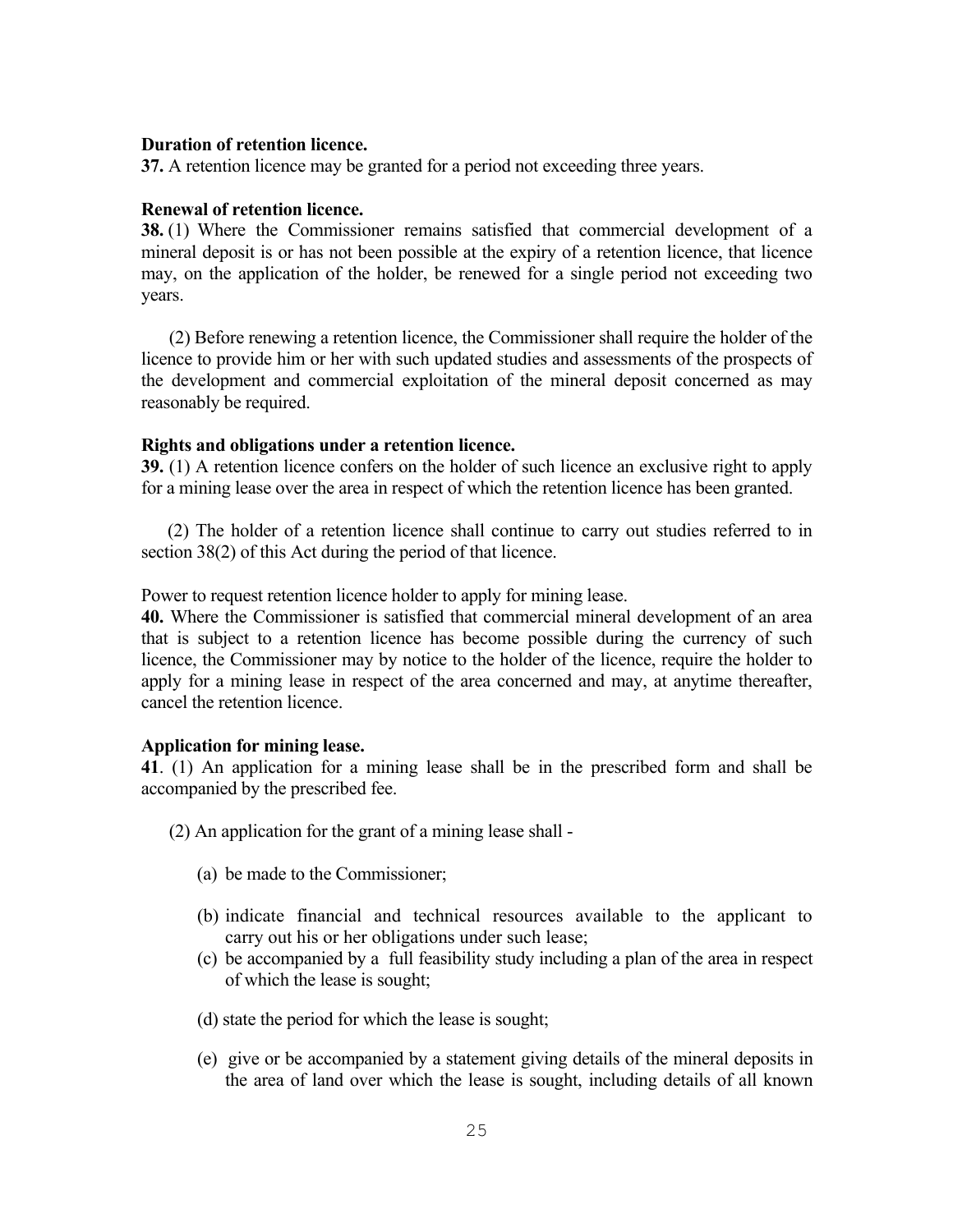minerals proved, as well as possible and probable ore reserves and mining conditions;

- (f) be accompanied by a technological report on mining and processing techniques proposed to be used by the applicant;
- (g) give or be accompanied by a statement giving particulars of the programme of proposed development and mining operations, including a statement of -
	- (i) the estimated capacity of production and scale of operations;
	- (ii) the estimated overall recovery of the ore and mineral products; and
	- (iii) the nature of the mineral products;
- (h) be accompanied by a report on the goods and services required for the mining operations, which can be obtained within Uganda and the applicant's proposals with respect to the procurement of those goods and services;
- (i) be accompanied by a statement giving particulars of the applicant's proposals with respect to the employment and training of citizens of Uganda;
- (j) be accompanied by a business plan giving a detailed forecast of capital investment, operating costs and revenues; and the anticipated type and source of financing including the year for the positive cash flow and financial plan and capital structure;
- (k) set out any other matter which the applicant wishes the Commissioner to consider or as the Commissioner may require; and
- (l) provide such other information as may be prescribed.

#### **Disposal of application for mining lease by holder of exploration licence.**

**42.** (1) Subject to section 43 of this Act, where an application has been duly made by the holder of an exploration licence for the grant of a mining lease then, not later than two months, or such further period as the Commissioner may allow, after the holder has given notice to the Commissioner of the discovery of orebody -

- (a) in or on land subject to the exploration licence; or
- (b) in respect of a mineral to which his or her licence relates,

the Commissioner shall grant the mining lease applied for on such terms and conditions as the Commissioner may determine.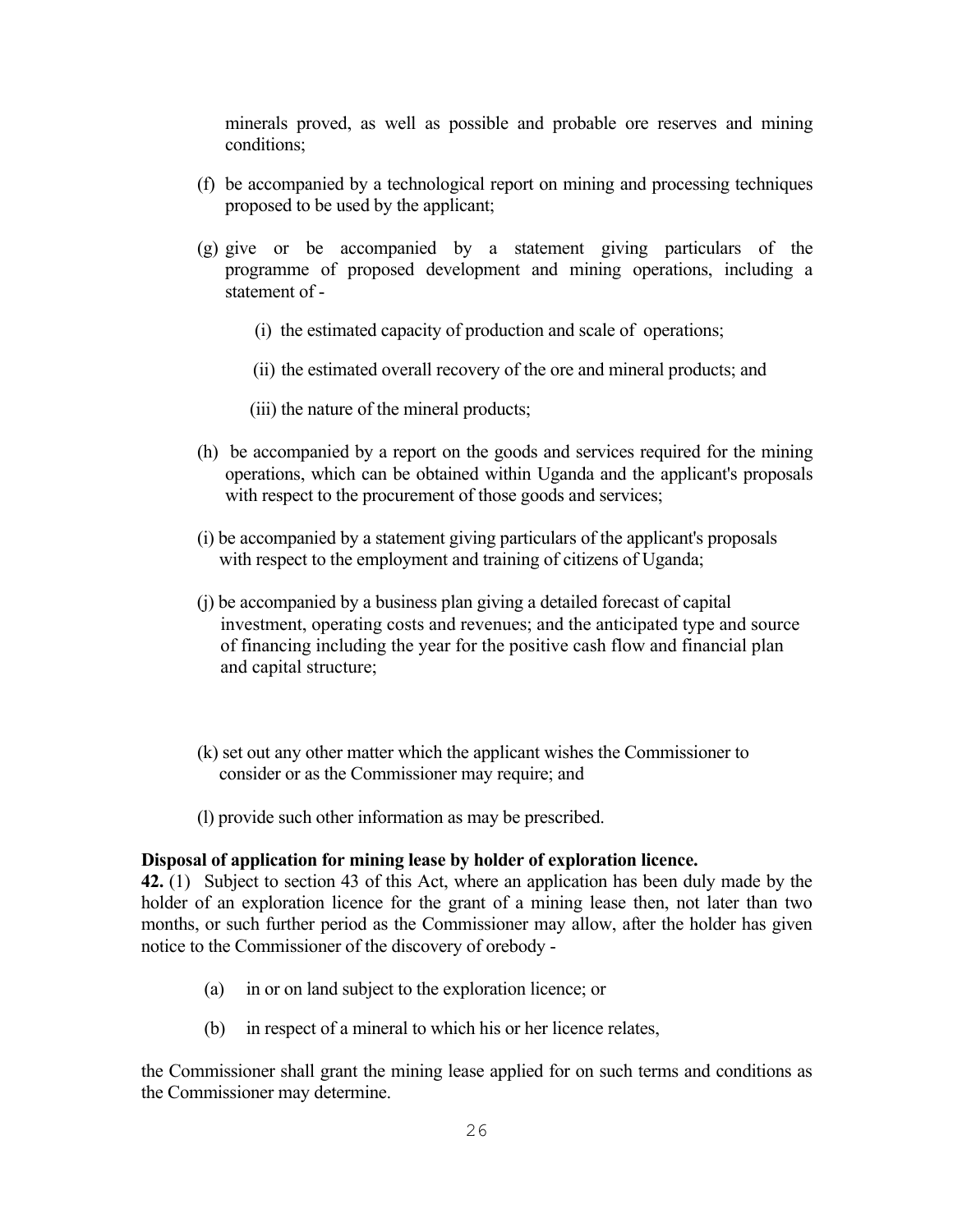(2) An application for a mining lease shall be advertised in the Gazette and copies of the accompanying plan shall be displayed at the relevant district and subcounty headquarters and such other place as the Commissioner may specify.

(3) The applicant shall show written proof that he or she has reached an agreement with the landowner of the area he or she intends to mine.

#### **Restriction on grant of mining lease.**

**43**. (1) Subject to section 48 (7) of this Act, no mining lease shall be granted over an area of land in, or which is, a mining area.

(2) No mining lease shall be granted to any person over land which is in an exploration area or retention licence area or a location area, unless that person is the holder of an exploration licence, a retention licence or a location licence, as the case may be, in respect of that land.

- (3) No mining lease shall be granted to an applicant unless he or she satisfies the Commissioner that -
	- (a) the area of land over which the lease is sought is not in excess of the area reasonably required to carry out the applicant's programme of proposed mining operations;
	- (b) the programme of proposed mining operations takes proper account of environmental impact assessment, environmental impact research, environmental statement and safety factors;
	- (c) the feasibility study of the relevant ore body indicates that the mineral deposit in question can be profitably mined;
	- (d) the applicant has adequate financial resources, technical competence and experience to carry on effective mining operations;
	- (e) the applicant's proposals for the employment and training of citizens of Uganda are adequate;
	- (f) the applicant's proposals with respect to the procurement of goods and services obtainable within Uganda are satisfactory;
	- (g) the applicant demonstrates a willingness and an ability to comply with the terms and conditions applicable to the mining lease;
	- (h) the applicant has secured the surface rights of the land the subject of his or her application; and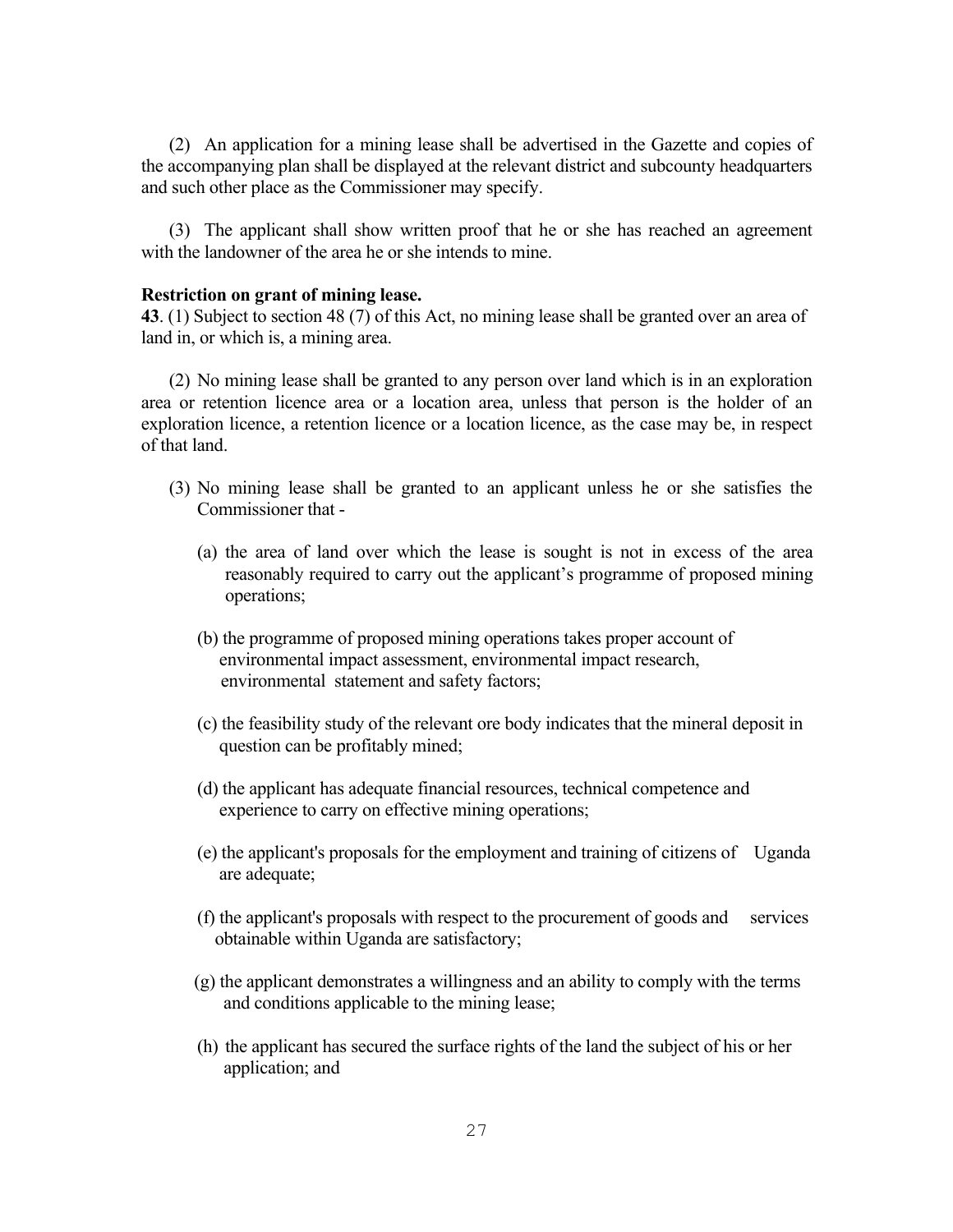(i) the applicant is not in default.

(4) The Commissioner shall not refuse an application for the grant of a mining lease on any ground referred to in subsection (3) of this section unless the Commissioner -

- (a) has given notice to the applicant of his or her intention to refuse to grant the lease on that ground;
- (b) specified in the notice a period within which the applicant may make appropriate proposals to correct or remedy the defect or omission which forms the basis of ground for intended refusal; and
- (c) the applicant has not, before the expiration of that period, made the proposals.

# **Disposal and notice of decision on mining lease applications.**

**44.** (1)The Commissioner shall, within sixty days after receiving an application under section 41 of this Act, cause the applicant for the grant of a mining lease to be notified of the Commissioner's decision on his or her application, and if the application is granted, of the details of the proposed lease.

(2) If within thirty days after an applicant is notified pursuant to subsection (1) of this section that the Commissioner is prepared to grant a mining lease, such applicant fails to give notice of his or her willingness to accept the proposed lease, his or her application shall be taken to have lapsed.

(3) The grant of a mining lease shall be published in the Gazette.

# **Contents of mining lease.**

**45.** (1) A mining lease shall -

- (a) specify the date of the grant of the lease and the period for which it is granted;
- (b) specify the mineral(s) for which it is granted;
- (c) include a description and plan of the area of land over which it is granted;
- (d) specify the conditions on which it is granted.
- (e) specify particulars of the applicant's proposals for the employment and training of citizens of Uganda; and
- (f) specify particulars of the applicant's proposals with respect to the procurement of goods and services obtainable within Uganda, which shall form part of the lease.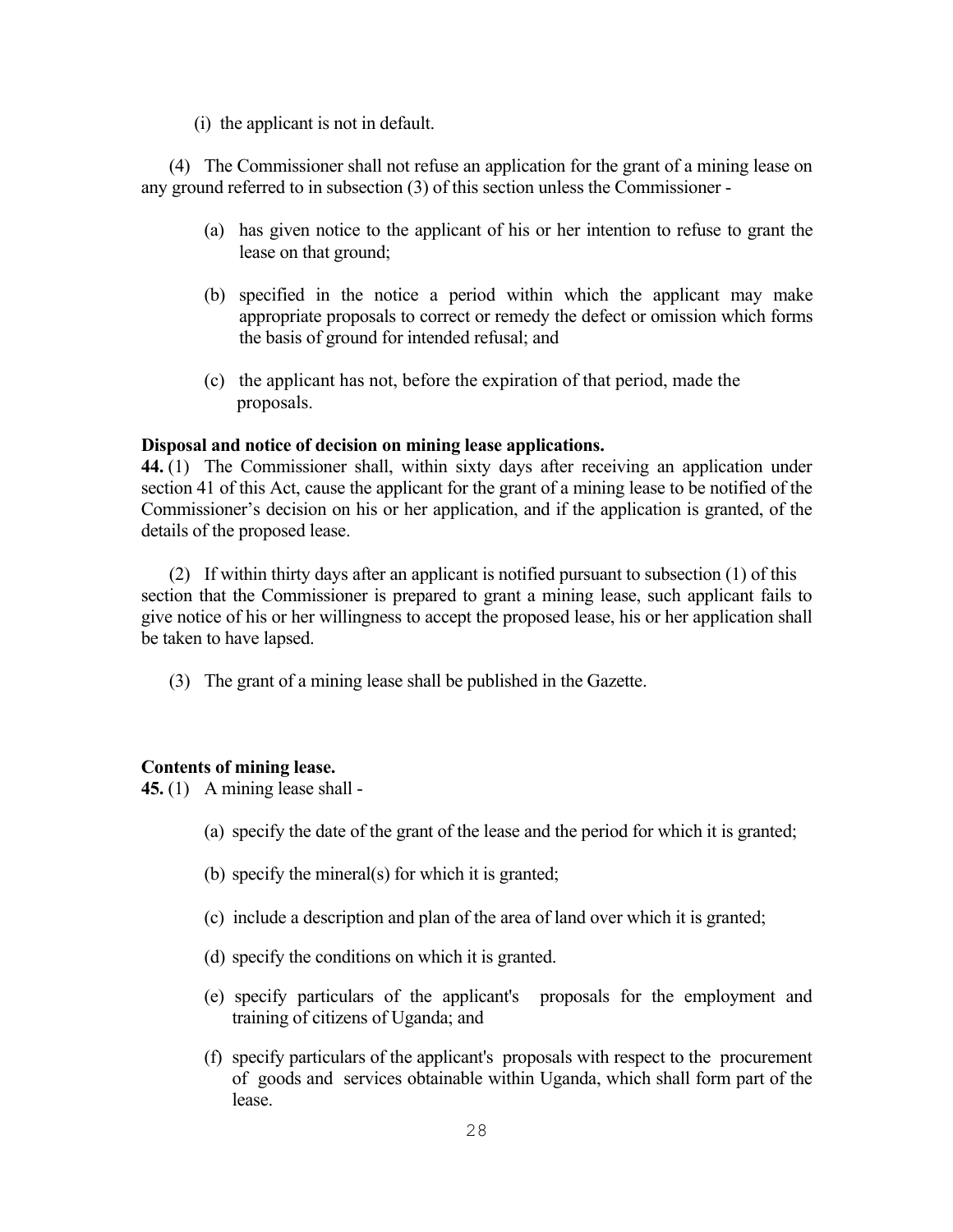(2) There may be included in a mining lease conditions with respect to the processing, disposal or sale of the mineral to be mined.

# **Duration of mining lease.**

**46.** The period for which a mining lease is granted shall be specified in the lease and shall not exceed twenty one years or the estimated life of the ore body proposed to be mined, whichever is shorter.

# **Renewal of mining lease.**

**47.** (1) The holder of a mining lease may apply to the Commissioner for the renewal of his or her lease in respect of all, or of part of the mining area not later than one year before the expiry of such lease.

- (2) An application under subsection (1) of this section shall
	- (a) state the period, not exceeding fifteen years, for which renewal is sought;
	- (b) be accompanied by a statement giving particulars of mining operations proposed to be carried out in the renewed period;
	- (c) be accompanied by a statement giving details of
		- (i) the latest proved probable and possible ore reserves;
		- (ii) the capital investments to be made and the production costs and revenue forecasts in respect of the renewed period;
		- (iii) any expected changes in the method of mining, treatment, marketing and disposal of mineral products;
		- (iv) any likely effects on the environment and measures to be taken to mitigate such effects;
		- (v) such further information as the Commissioner may require, and
	- (d) if renewal of the lease is sought in respect of part only of the mining lease area, be accompanied by a plan and description identifying that part of the mining lease area.

 (3) Subject to subsection (4) of this section, where an application is duly made under this section for the renewal of a mining lease, the Commissioner shall renew such mining lease for a period not exceeding fifteen years or the life of the ore body, whichever is shorter, subject to such conditions as the Commissioner may determine.

- (4) The Commissioner shall refuse to renew a mining lease, if
	- (a) the applicant is in default;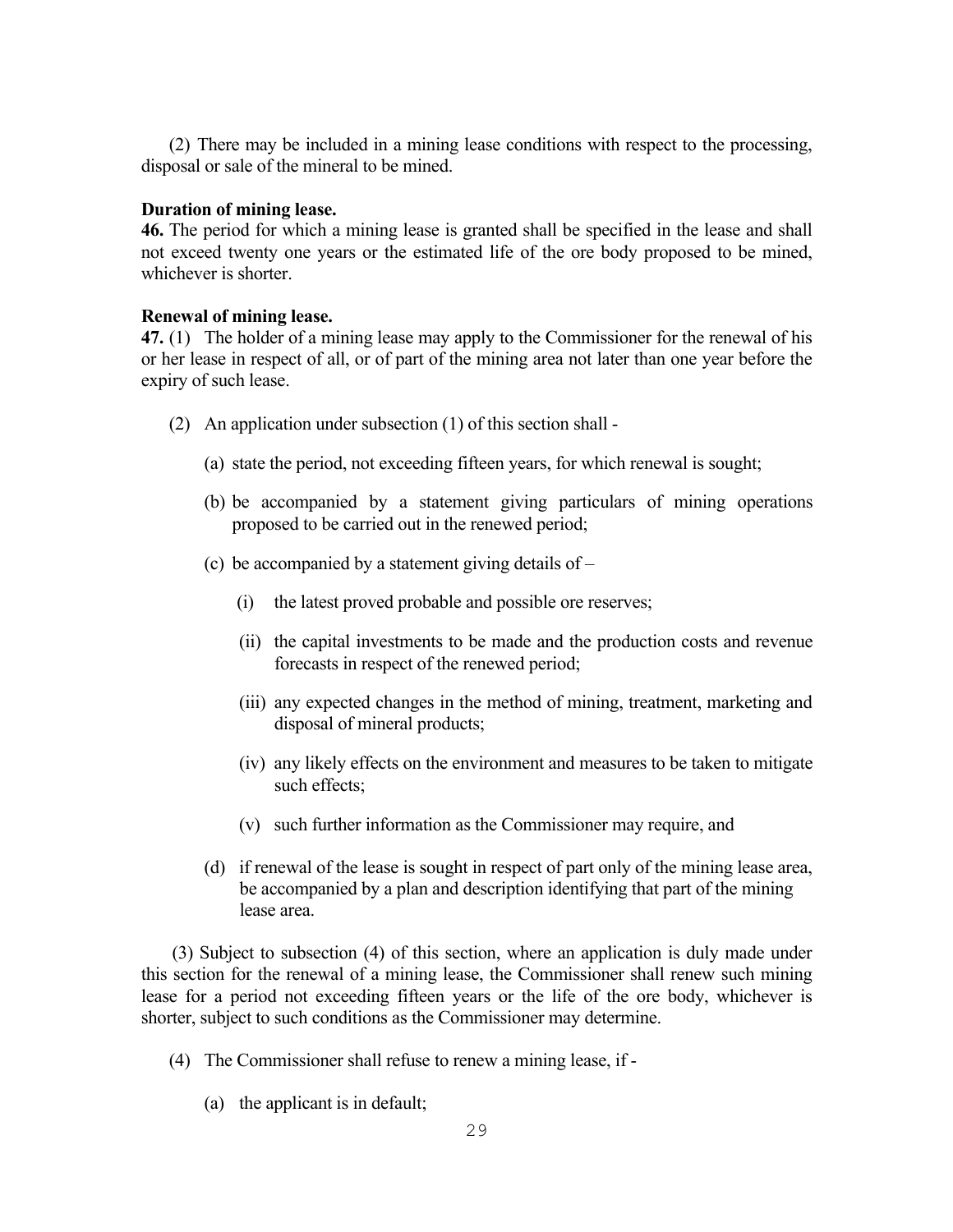- (b) the development of the mining lease area has not proceeded with reasonable speed;
- (c) minerals do not remain in reasonable quantities to be produced profitably;
- (d) the programme of mining operations proposed to be carried out is not adequate or satisfactory and the renewal will be contrary to the national interest;
- (e) the Commissioner has given to the applicant notice of his or her intention to refuse to renew the mining lease -
	- (i) giving in the notice particulars of the ground for the intended refusal;
	- (ii) stating a date before which the applicant may take appropriate action or make representations with respect to the ground for the intended refusal; and
	- (iii) the applicant has not, before that date made appropriate amendments to his or her application or made representations, which, in the opinion of the Commissioner, remove the ground for the intended refusal.

#### **Amendment of programme of operations of mining lease.**

**48.** (1) Subject to subsection (2) of this section and the conditions of the lease, if any, the holder of a mining lease may, from time to time, notify the Commissioner of amendments he or she wishes to make to his or her programme of development and mining operations; and such amendments shall, unless the Commissioner rejects them within three months after being so notified, have effect after such period.

(2) An amendment, which substantially alters a programme of development and mining operations, shall not have effect unless the Commissioner has agreed to such an amendment.

(3) If in the course of exercising his or her rights under a mining lease the holder of the mining lease discovers any mineral for which the lease does not relate, he or she shall, within thirty days after the discovery, notify the Commissioner of the discovery, giving particulars of the mineral discovered and the site and circumstances of the discovery; and the holder of the lease may apply to the Commissioner to have the mining of such mineral included in his or her mining lease, giving in his or her application a proposed programme of mining operations in respect of the discovery.

(4) If the Commissioner is satisfied with a proposed programme of mining operations submitted under subsection (3) of this section, the Commissioner may approve such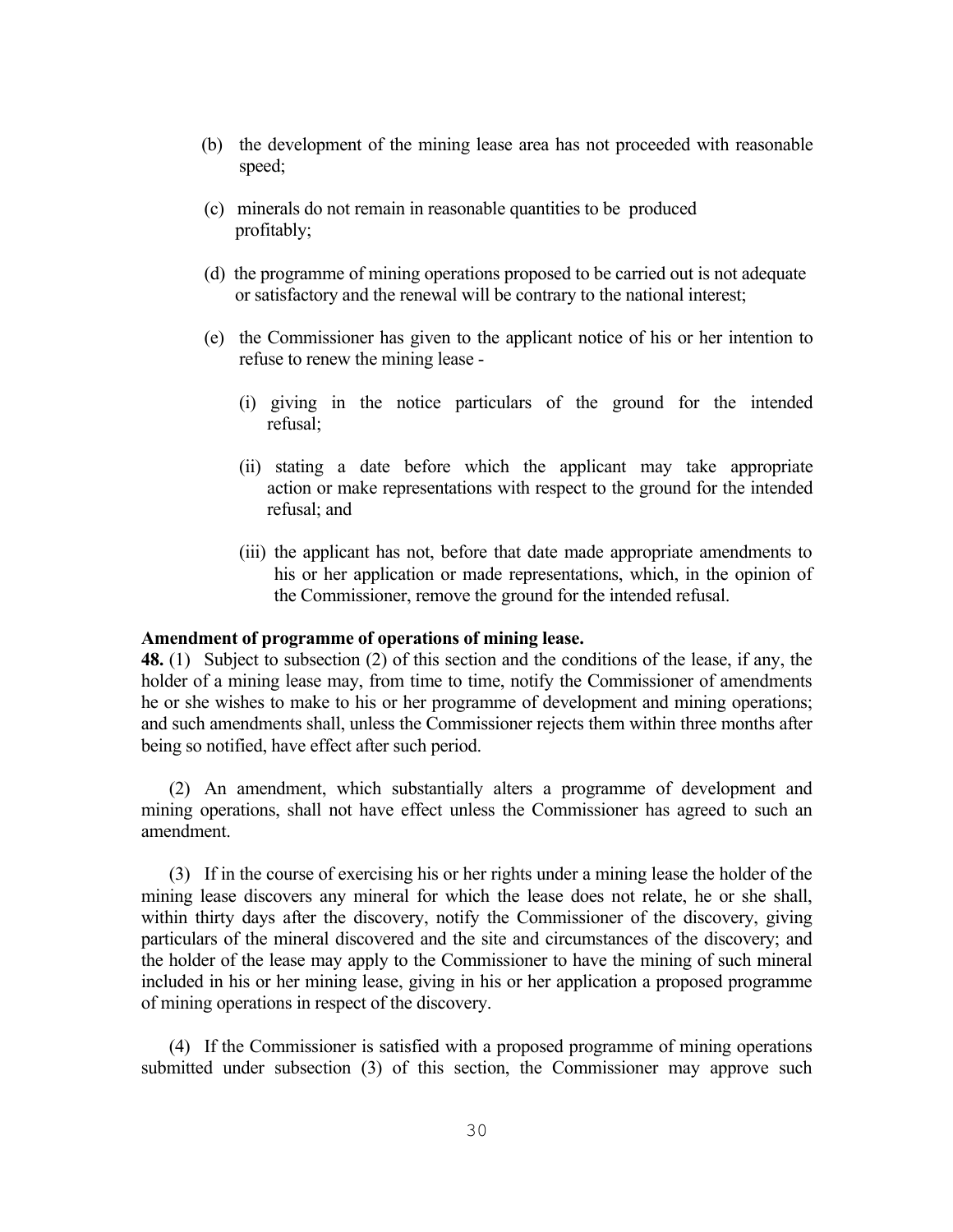programme on such terms and conditions as he or she thinks fit and may amend the mining lease accordingly.

(5) Where the Commissioner has approved a proposed programme of mining operations under subsection (3) of this section, the holder of the relevant mining lease may apply to the Commissioner to have his or her mining area enlarged and the Commissioner may, subject to the provision of subsection (6) of this section, approve such application.

(6) A mining lease area shall not be enlarged so as to include any area over which the applicant could not by reason of this Act, be granted a mining lease.

(7) Where the holder of a mining lease does not wish to develop a newly discovered mineral or minerals, and it is in the national interest to do so, the Commissioner may grant a mineral right under this Act to a third party subject to the reasonable rights of the holder.

#### **Rights of the holder of a mining lease.**

**49.** Subject to the provisions of this Act, any other written law, the regulations, and any condition of a mining lease, the holder of a mining lease shall have the exclusive right to carry on exploration and mining operations in his or her mining area; and may in the exercise of such right, enter upon the land to which his or her mining lease relates with his or her employees, agents and contractors and may -

- (a) take all reasonable measures on and under the surface of his or her mining area to mine and process the minerals to which his or her mining lease relates;
- (b) erect the necessary equipment, plant, machinery and buildings for the purpose of mining, transporting, dressing, treating, smelting and refining the minerals or mineral products recovered by him or her during mining operations;
- (c) dispose of any mineral products recovered; and
- (d) stack or dump any mineral or waste product in accordance with the prescribed mining industry practice.

#### **Obligations of the holder of a mining lease.**

**50.** (1)Subject to the provisions of this Act, the holder of a mining lease shall -

- (a) develop and mine the mineral deposits covered by his or her lease in accordance with the approved programme of development and mining operations and the terms and conditions of his or her lease;
- (b) commence production on or before the date specified in the programme of development and mining operations as the proposed date of such production;
- (c) demarcate and keep demarcated his or her mining area in such a manner as may be prescribed;
- (d) keep and maintain in Uganda an address which shall be registered with the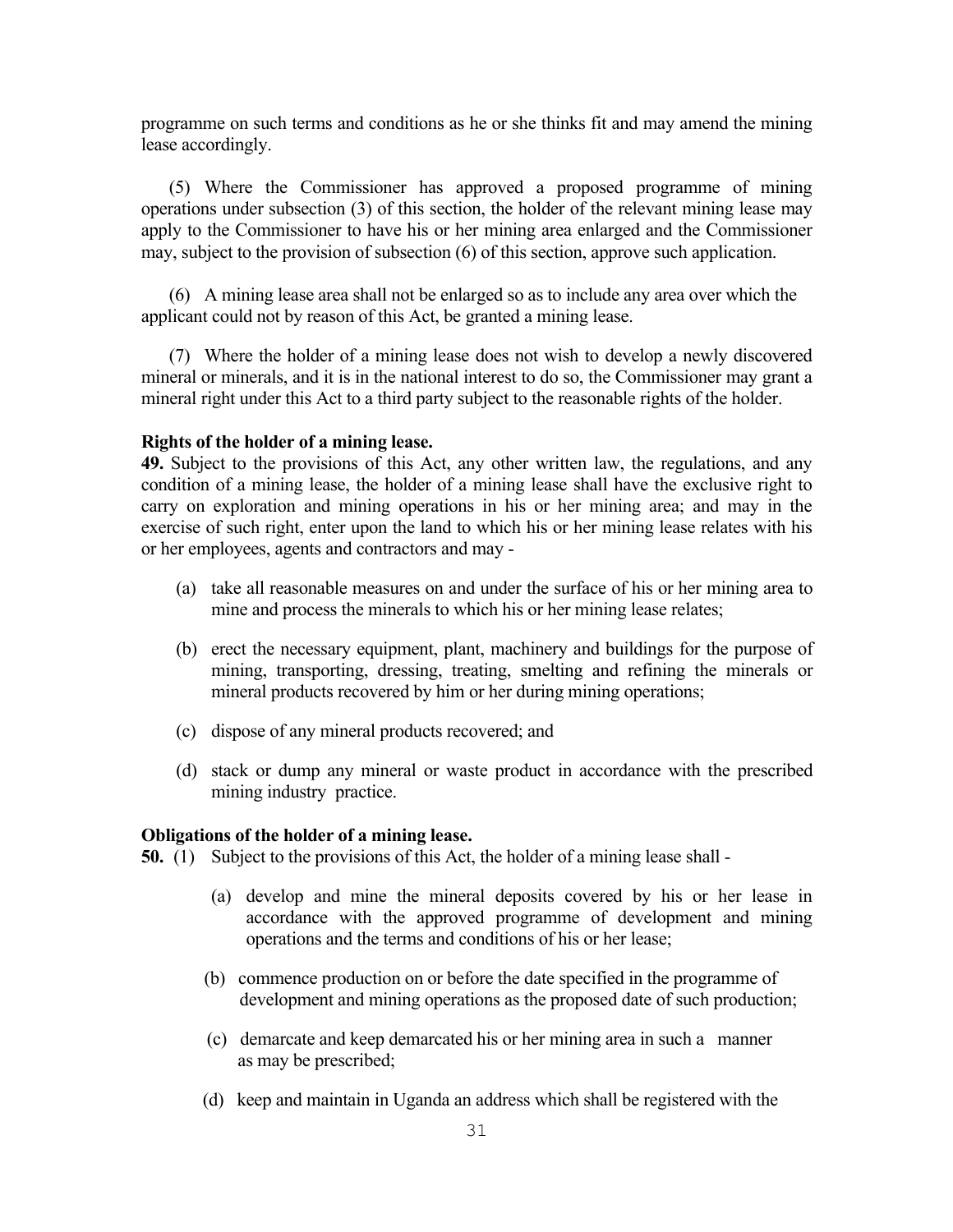Commissioner, and to which all communications and notices shall be addressed.

- (2) The holder of a mining lease shall
	- (a) maintain at the address referred to in subsection (1) (d) of this section and submit monthly to the Commissioner complete and accurate records of operations relating to his or her lease including -
		- (i) copies of all maps, geological reports, including interpretations, sample analyses, aerial photographs, cores, logs and tests and all other data obtained and compiled by the holder of such mining lease;
		- (ii) systematic financial statements and such other books of account as the Commissioner may require, and where the holder is engaged in any activity not connected with his or her operations under the mining lease, he or she shall maintain separate books of account of his or her operations under the mining lease; and
		- (iii) such other reports and information as the Commissioner may request;
	- (b) permit an authorised officer at any time to inspect the books and records maintained in pursuance of paragraph (a) of this subsection; and shall deliver to the Commissioner, without charge, copies of any part of such books and records as may be required;
	- (c) within ninety days after the end of each financial year, furnish the Commissioner with a copy of his or her audited annual financial report, showing the profit or loss for the financial year and the state of financial affairs of the holder of the mining lease for the year in question.

### **Wasteful mining and treatment practices.**

**51.** (1) Where the Commissioner considers that the holder of a mining lease is using wasteful mining or treatment practices, the Commissioner may notify the holder accordingly and require him or her to show cause within such period as the Commissioner may specify, why he or she should not cease to use such practices.

(2) Where, within the period specified in any notice issued under subsection (1) of this section the holder of the mining lease fails to satisfy the Commissioner that he or she is not using wasteful mining or treatment practices, or that the use of such practices is justified, the Commissioner may order the holder of the mining lease concerned to cease using such practices within such period as the Commissioner may specify.

(3) Where the holder of the mining lease fails, after being so ordered, to cease using wasteful mining or treatment practices, the Commissioner may cancel that mining lease or may suspend the mining lease for such period as the Commissioner thinks fit.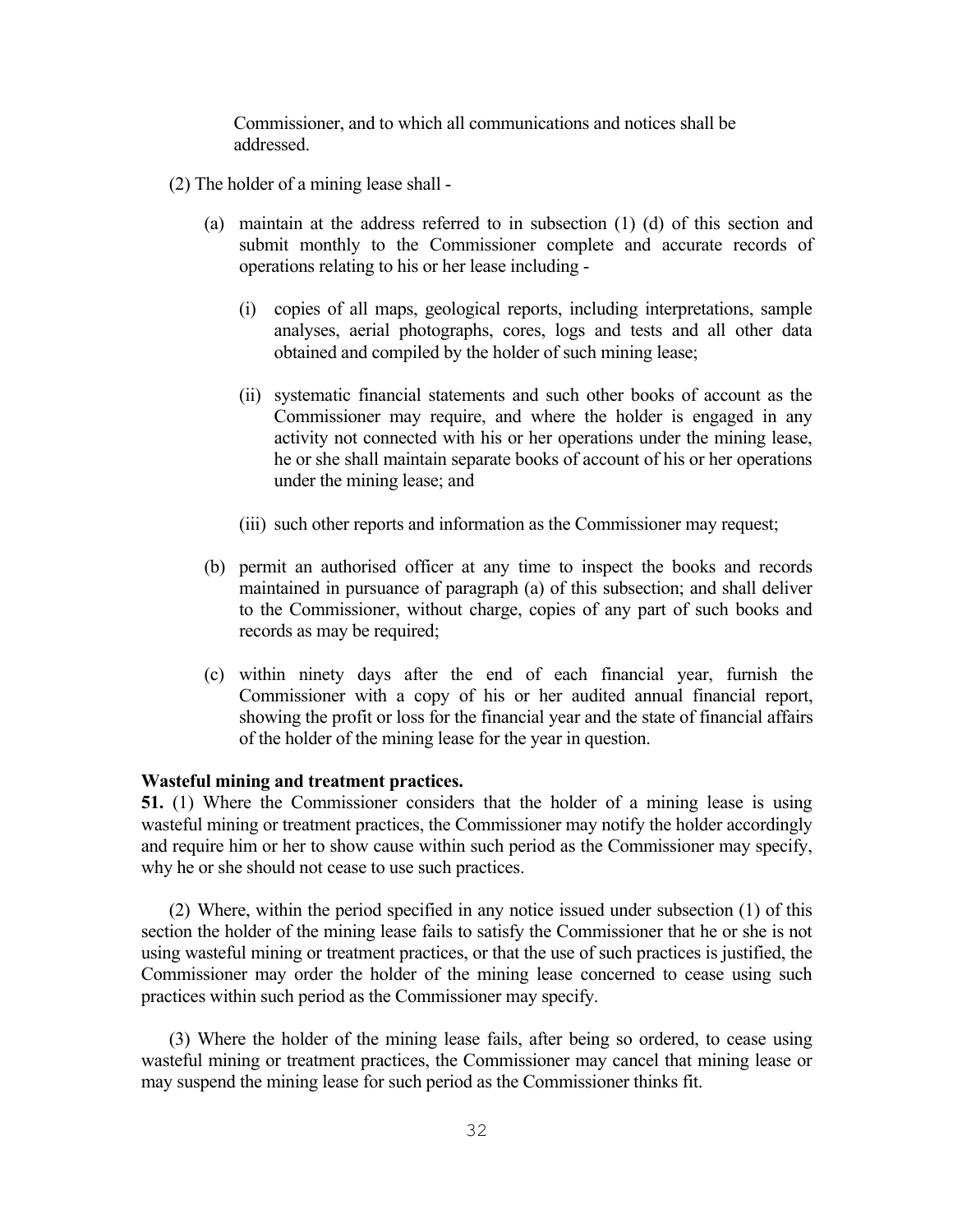#### **Co-ordination of mining operations.**

**52.** (1) Where the Commissioner considers that the public interest or the interests of the holders of mining leases and location licences covering neighbouring or contiguous mining or location licence areas would best be served with regard to the efficient and economic exploitation of minerals by the co-ordination of all or part of the mining operations of the holders, the Commissioner may direct the holders to effect such co-ordination by entering into an agreement, to be approved by the Commissioner, to effect the co-ordination within such time as the Commissioner may specify.

(2) Before giving any directions under subsection (1) of this section, the Commissioner shall afford the holders of the mining leases and location licences concerned reasonable opportunity to make representations to him or her in writing.

#### **Cessation, suspension or curtailment of production.**

**53.** (1) Subject to subsection (3) of this section, the holder of a mining lease shall notify the Commissioner -

- (a) one year in advance, if he or she proposes to cease production from his or her mine;
- (b) six months in advance, if he or she proposes to suspend production from his or her mine;
- (c) three months in advance, if he or she proposes to curtail production from his or her mine;

and shall, in all cases, give good technical and economic reasons for such cessation, suspension or curtailment.

(2) Where for reasons beyond his or her reasonable control, the holder of a mining lease ceases, suspends or curtails production from his or her mine without complying with subsection (1) of this section, he or she shall within fourteen days of the cessation, suspension or curtailment notify the Commissioner.

(3) Where the Commissioner receives a notification referred to in subsection (1) or subsection (2) of this section, or where the Commissioner otherwise becomes aware of any cessation, suspension or curtailment of production, he or she shall cause the matter to be investigated; and shall, subject to any relevant requirement contained in the mining lease, give his or her approval to the cessation, suspension or curtailment.

(4) Approval of cessation, suspension or curtailment under this section may be given subject to such conditions as the Commissioner may impose.

#### **PART IV - LOCATION LICENCE.**

#### **Application of Act to location licence.**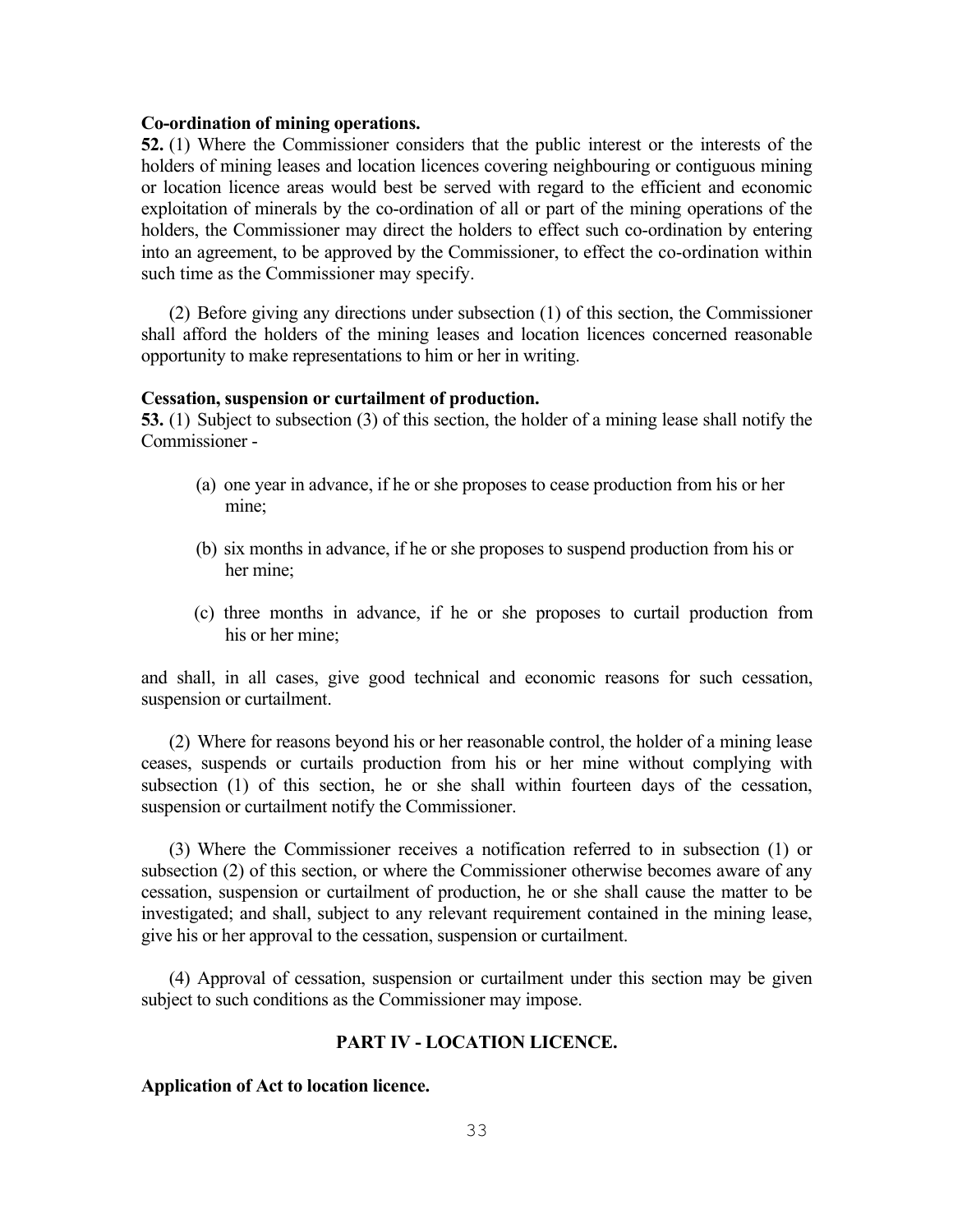**54.** (1) The Minister may, with the approval of the Cabinet, by statutory instrument, exclude or modify any of the provisions of this Act, which would otherwise apply to the granting of a location licence.

(2) For the purposes of subsection (1) of this section, "location licence" means a licence for prospecting and mining operations by methods which do not involve substantial expenditure and the use of specialised technology; and for the purposes of this subsection "substantial expenditure" means expenditure in excess of five hundred currency points necessary to bring the mine into production or such other amount as may be prescribed.

#### **Location licence.**

**55.** (1) Any person who wishes to carry on small-scale prospecting and mining operations shall apply for a location licence.

(2) A location licence shall be granted, in the case of an individual, only to a citizen of Uganda, and in the case of a body corporate, only where citizens of Uganda hold at least fifty one percent of the beneficial ownership of such a body.

#### **Application for location licence.**

**56.** (1) An application for a location licence shall be made to the Commissioner in the prescribed form and shall be accompanied by the prescribed fee.

- (2) An application for a location licence
	- (a) shall state the full name of the applicant and, in the case of a partnership or other association of persons, the full names and nationalities of all such persons; and in the case of a body corporate, the registered name of such body corporate and particulars of its shareholders, if any;
	- (b) shall identify the mineral in respect of which the licence is sought;
	- (c) shall identify the area in respect of which the licence is sought;
	- (d) shall be accompanied by a statement giving particulars of the nature of the mining operations proposed to be carried out, the capital and experience available to the applicant to conduct prospecting and mining operations of the mineral efficiently and effectively; and
	- (e) may set out any other matter which the applicant wishes the Commissioner to consider or as the Commissioner may request.

#### **Grant of location licence.**

**57.** (1) Subject to the provisions of this Act, the Commissioner may grant a location licence.

(2) The Commissioner shall, before refusing to grant a location licence to an applicant -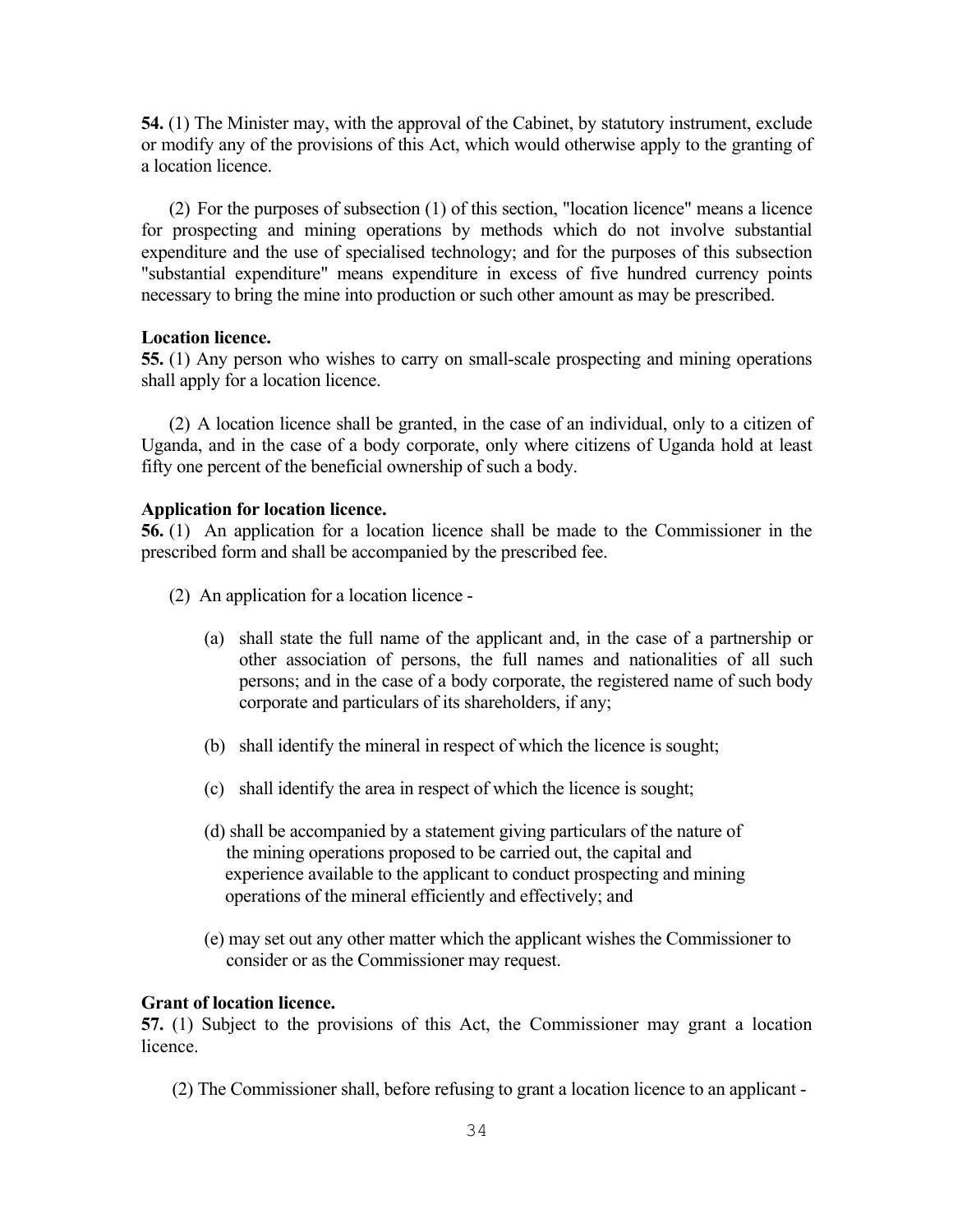- (a) give to the applicant notice of the grounds of his or her intended refusal;
- (b) in such notice, require the applicant to correct or remedy within a reasonable time any defect or omission which forms the basis of the grounds for the intended refusal; and

shall only refuse to grant the licence if the applicant fails to correct or remedy such defect or omission within such reasonable time.

# **Size of area covered by location licence.**

**58.** The area covered by a location licence shall not exceed such area as shall be prescribed, and shall be demarcated by the applicant in such a manner as may be prescribed or as an authorised officer may, in the circumstances, consider appropriate.

# **Duration, renewal and revocation of location licence.**

**59.** (1) Subject to subsections (2) and (3) of this section, a location licence shall be valid for a period, not exceeding two years; however, on application made to the Commissioner, such period may be renewed for further periods not exceeding two years at a time.

- (2) The Commissioner may revoke a location licence if
	- (a) he or she is satisfied that, in the case of an individual, the holder of such licence has entered into an arrangement with a person who is not a citizen of Uganda, the effect of which is to transfer to that person the benefit of such licence; or in the case of a body corporate, the holder is no longer a body corporate of which at least fifty one percent of the beneficial ownership is held by citizens of Uganda;
	- (b) within a period of six months from the date the licence was granted or renewed no mining operations have commenced under the licence; or
	- (c) if the location licence is not being worked to the satisfaction of the **Commissioner**

 (3) The Commissioner shall not renew a location licence under subsection (1) of this section if-

- (a) the Commissioner is satisfied that the applicant has not carried on, in good faith, within the limits of his or her competence and resources, prospecting and mining in the licensed area and intends to continue doing so;
- (b) the applicant has not carried out effective restoration of the surface areas to the satisfaction of the Commissioner; or
- (c) the applicant is in default.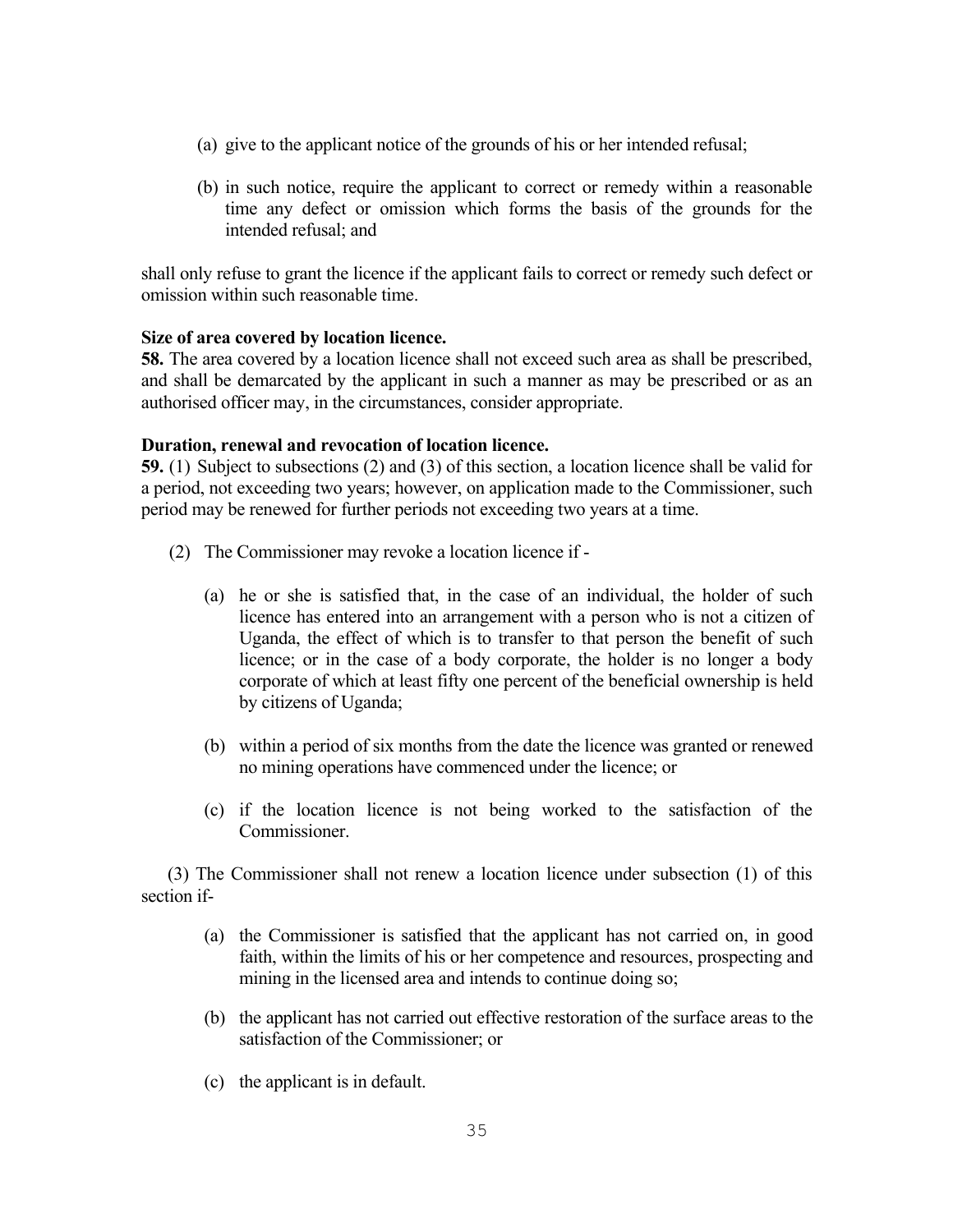(4) Without prejudice to subsection (3) of this section, the holder of a location licence who fails or neglects to carry out the restoration referred to in subsection (3) (b) of this section commits an offence and is liable, on conviction, to a fine not exceeding one hundred currency points or to imprisonment for a term not exceeding one year, or both.

#### **Rights and duties of location licence holder.**

**60.** (1) The holder of a location licence has the right to enter his or her licence area and, subject to this Act, the regulations, and the conditions of the licence, has the exclusive right to prospect for and mine in that area, and to remove and dispose of the mineral in respect of which the licence was issued.

- (2) The holder of a location licence shall
	- (a) within the limits of his or her competence and resources carry on, in good faith, in the licensed area prospecting and mining operations;
	- (b) furnish the Commissioner with such information relating to these operations as the Commissioner may reasonably require;
	- (c) carry out promptly any directives relating to his or her prospecting or mining operations which may be given to him or her by the Commissioner or an authorised officer for the purpose of ensuring safety or good mining practices;
	- (d) before beginning or ceasing any prospecting or mining operations, notify the appropriate local authority and an authorised officer of his or her intention to begin or cease any such prospecting or mining operations;
	- (e) keep accurate records of the minerals and mineral products obtained or mined by him or her; and such records shall be produced for inspection every calendar month and whenever demanded by the Commissioner or an authorised officer;
	- (f) carry out rehabilitation and reclamation of mined out areas;
	- (g) submit to the nearest office of the Commissioner monthly returns of his or her operations not later than fourteen days after the preceding month.

# **Inquiry into disputes.**

**61.** (1) The Commissioner or an authorised officer may inquire into and decide any dispute between persons engaged in small-scale mining operations, either amongst themselves or as between themselves and third parties, concerning any of the matters referred to in subsection (2) of this section; and may make any order which may be necessary for the purpose of giving effect to his or her decisions and to order the payment by any party to the dispute of such compensation to any other party as may be reasonable.

- (2) The matters referred to in subsection (1) of this section are
	- (a) disputed boundaries;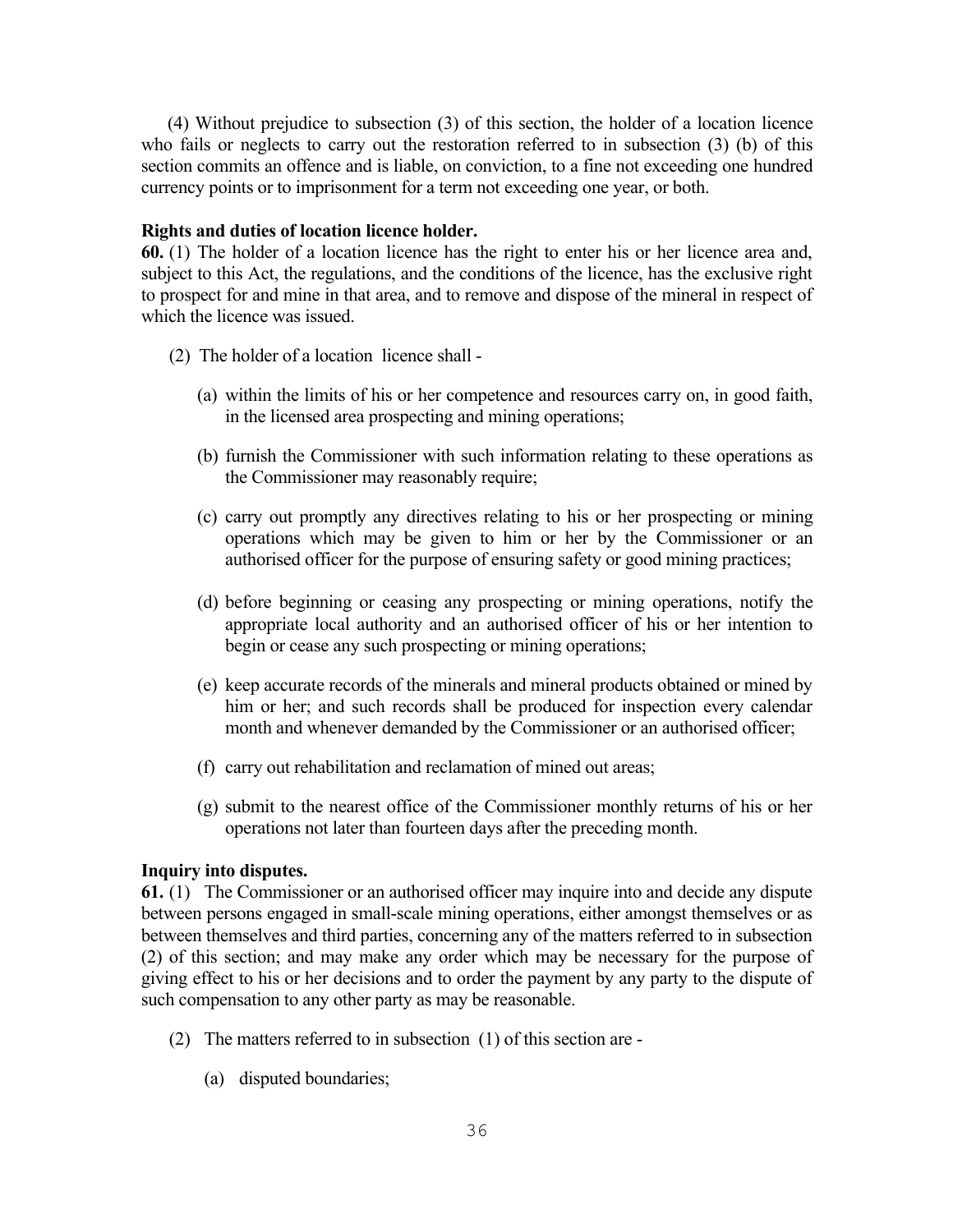- (b) any wrongful act committed, or any act wrongfully omitted, in the course of small-scale operations, by any licensed person against any other person;
- (c) acts, omissions, or matters in the course of, connected with, or auxiliary to small-scale mining operations; and
- (d) assessment of payment of compensation under small-scale mining operations in accordance with section 82 of this Act.

#### **Inquiry proceedings.**

**62.**(1) Proceedings in an inquiry under subsection (1) of section 61 of this Act shall be as follows -

- (a) the person complaining shall lodge a memorandum containing his or her complaint with the Commissioner;
- (b) the memorandum shall be in the prescribed form and shall contain a summary of the subject matter of the complaint and the relief claimed;
- (c) upon receipt of such memorandum the Commissioner or an authorised officer shall give notice, in the prescribed form, to the party against whom the complaint has been lodged of the nature of the complaint and the time and place at which the complaint will be heard and determined; and the Commissioner or an authorised officer may, if he or she thinks it fit to do so, call upon the person against whom the complaint has been lodged to submit his or her defence to the complaint in writing;
- (d) at the time and place appointed to hear and determine the complaint, the parties shall attend and state their respective cases before the Commissioner or authorised officer and may call evidence on oath in support of their cases; and the Commissioner or an authorised officer shall give his or her decision on the complaint after hearing such statement and evidence; and
- (e) the Commissioner or the authorised officer may, at any time during an inquiry into or the hearing of a complaint under this section, seize or cause to be seized any minerals which are the subject matter of the dispute and may retain them pending his or her decision.

(2) The law for the time being regulating proceedings before a court established under the Magistrates Courts Act, 1970, and the powers of such court in the exercise of its civil jurisdiction shall, with necessary modifications, apply to proceedings before the Commissioner or an authorised officer under this section, and to the enforcement of any decision of the Commissioner or an authorised officer, as if such decision were the decision of that court.

(3) Nothing in this section shall prevent the Commissioner or an authorised officer from settling forthwith and without regard to the provisions of this section, any dispute between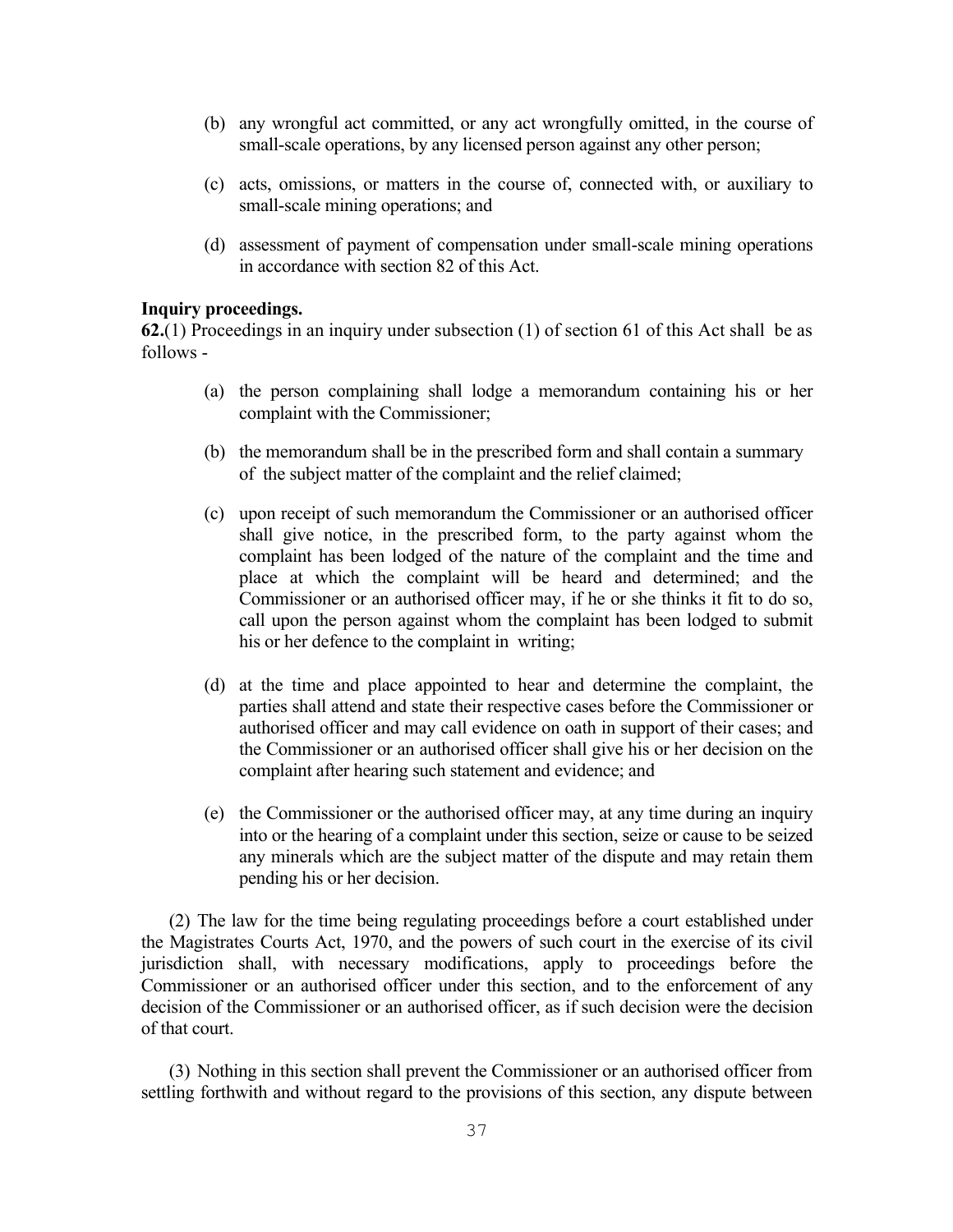any parties, where it is practicable to do so and the settlement is at the written request of the parties; and in such a case, the request shall be deemed an undertaking by the parties that any decision arising from the settlement will be accepted as final.

#### **Legality of proceedings.**

**63.** (1) Proceedings before the Commissioner or an authorised officer under section 62 of this Act shall be admissible in any court of law.

(2) Nothing in sections 61 and 62 of this Act shall be construed as preventing any person from instituting in any of the courts of Uganda any proceedings he or she may think fit to institute as provided by law.

# **PART V - INSPECTION OF OPERATIONS UNDER MINERAL RIGHTS.**

#### **Powers of Commissioner to inspect.**

**64.** The Commissioner, an authorised officer or any other person empowered to do so under any other law, may at all reasonable times -

- (a) enter, inspect, and examine any land on which prospecting, exploration, mining, or mineral processing operations are being conducted or land which is the subject of any mineral right;
- (b) enter any area, structure, vehicle, vessel, aircraft or building that, in his or her opinion, has been or is to be used for or in connection with prospecting, exploration, mining or mineral processing operations;
- (c) examine and inquire into the condition and ventilation of any mine or any building used in or connected with prospecting, exploration, mining or mineral processing operations and all matters relating to safety, welfare and health of persons employed in any such mine or building;
- (d) inspect and test any machinery, plant or equipment that, in his or her opinion, has been, is being or is to be used in connection with prospecting, exploration, mining or mineral processing operations; or
- (e) inspect the storage of explosives and any explosives that, in his or her opinion, have been, are being or are to be used in connection with exploration or mining operations; and
- (f) exercise all powers necessary for carrying this part of this Act into effect.

#### **Power to order the remedy of dangerous or defective operations.**

**65.** (1) Where in any respect the Commissioner or an authorised officer or other person referred to in section 64 of this Act finds any mine or any machine, plant, thing or practice used in or connected with prospecting, exploration or mining operations to be dangerous or defective so as, in his or her opinion, to threaten or tend to cause injury to any person or to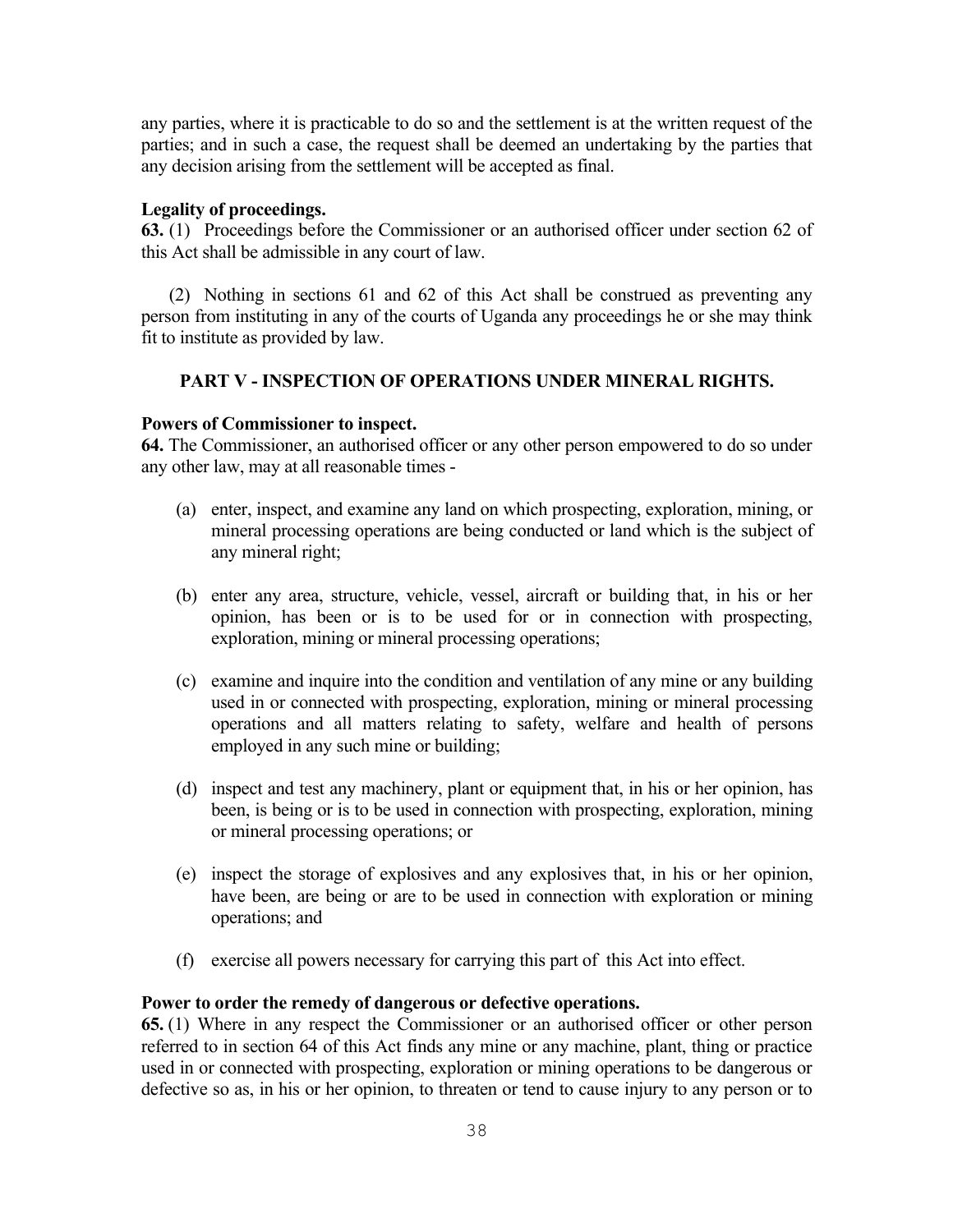be detrimental to the welfare or health of any person, the Commissioner, an authorised officer or such other person shall give notice in writing to the holder of the mineral right concerned, or his or her agent in charge of the operations or mine; and shall state in such notice the particulars in respect of which such mine, machine, plant, thing or practice is considered to be dangerous or defective, and may order work to be suspended until the danger or defect is remedied or removed to his or her satisfaction.

(2) On receipt of the notice referred to in subsection (1) of this section, the holder of the mineral right concerned or his or her agent shall comply with the requirements of the notice, or if the holder objects to the notice, he or she shall immediately state his or her objection in writing to the Commissioner who shall make a determination on the objection.

(3) Where such notice is given by an authorised officer and the holder of the mineral right concerned objects to the Commissioner under subsection (2) of this section, the holder of the mineral right shall nevertheless cease to operate the mine or use the machine, plant, thing or practice to which the notice relates, and shall withdraw all workers from the danger indicated by the authorised officer until such time as the objection has been determined by the Commissioner; except that if in the opinion of the authorised officer, there is no immediate danger, the authorized officer may allow work to proceed during the time that the objection is being determined, subject to such restrictions and upon such conditions to ensure safety as the authorized officer shall specify in writing.

#### Powers of authorised medical and public officers to make inspections.

**66.** (1) Any authorised medical officer, or authorised public officer may inspect, examine and inquire into the health and welfare of persons employed in or connected with prospecting, exploration or mining operations, and may exercise any of the powers prescribed for that purpose under this or any other Act.

(2) Where in any respect an authorised medical officer or authorised public officer referred to in subsection (1) of this section finds any matter, thing or practice in or connected with prospecting, exploration or mining operations to be detrimental to the health or welfare of persons referred to in subsection (1) of this section, such authorised medical or public officer shall give notice to the holder of the mineral right concerned or to his or her agent in charge of the operations under the mineral right; and shall state in the notice the matter, thing or practice which the authorised medical or public officer considers detrimental, and shall require the matter, thing or practice to be remedied within such time as he or she may specify.

 (3) Where the holder of the of the mineral right or his or her agent objects that the matter, thing or practice complained of in any notice under subsection (2) of this section is detrimental to the health or welfare of any person, he or she shall, immediately after the receipt of the notice, state his or her objection in writing to the Commissioner and thereupon the objection shall be determined by the Commissioner or an authorised officer.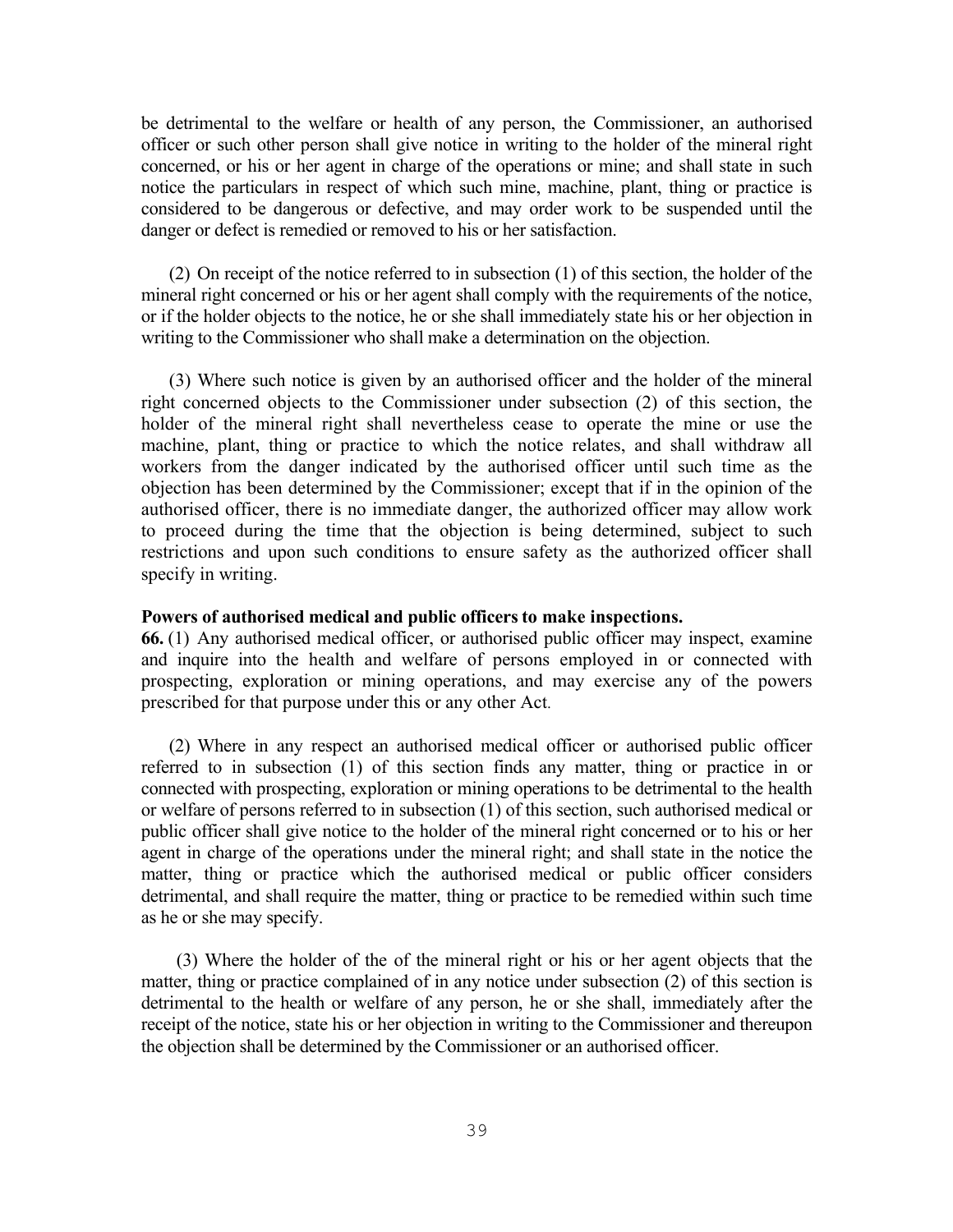(4) Nothing in this section shall affect or detract from the provisions of any other written law relating to public health or the employment of labour.

 (5) In this section, "authorised medical officer or authorised public officer" means a medical officer or a public officer authorised by the Commissioner to carry out any function under this Act.

#### **Requirements of Act not subject to exemption by agreement.**

**67.** No person shall be precluded or exempted by any agreement from doing any acts that may be necessary for complying with the provisions of sections 65 and 66 of this Act, nor shall any person be exempted by or under any agreement from liability to any damages, penalty or forfeiture for not doing any such acts.

#### **Report of accidents.**

**68.** (1) Whenever an accident occurs during the course of any prospecting, exploration or mining operations and the accident –

- (a) results or is likely to result in loss of life or injury to any person; or
- (b) results or is likely to result in any person's incapacity to work for a period of five days or more;

the person in charge of such operations shall, notwithstanding the provisions of any other written law, without delay make a report in writing of the accident and all the circumstances relating to the accident to the Commissioner or an authorised officer.

(2) Where an accident of a type referred to in subsection (1) of this section occurs, the Commissioner shall hold an inquiry into the cause of the accident and shall record his or her findings.

(3) A person holding an inquiry under subsection (2) of this section shall, for the purpose of such inquiry, have all the powers of a court of law to summon witnesses, to call for production of books and documents and to examine witnesses and the parties concerned on oath.

(4) Any person who is summoned to attend or to produce books or documents in pursuance of subsection (3) of this section and who refuses or neglects to do so, or refuses to answer any question put to him or her by or with the concurrence of the officer holding the inquiry commits an offence under this Act.

#### **PART VI - BUYING, SELLING AND DEALING IN MINERALS**

#### **Persons authorised to buy or sell minerals.**

**69**. (1) No person may buy or sell, either as principal or agent, any minerals unless he or she is a licensed mineral dealer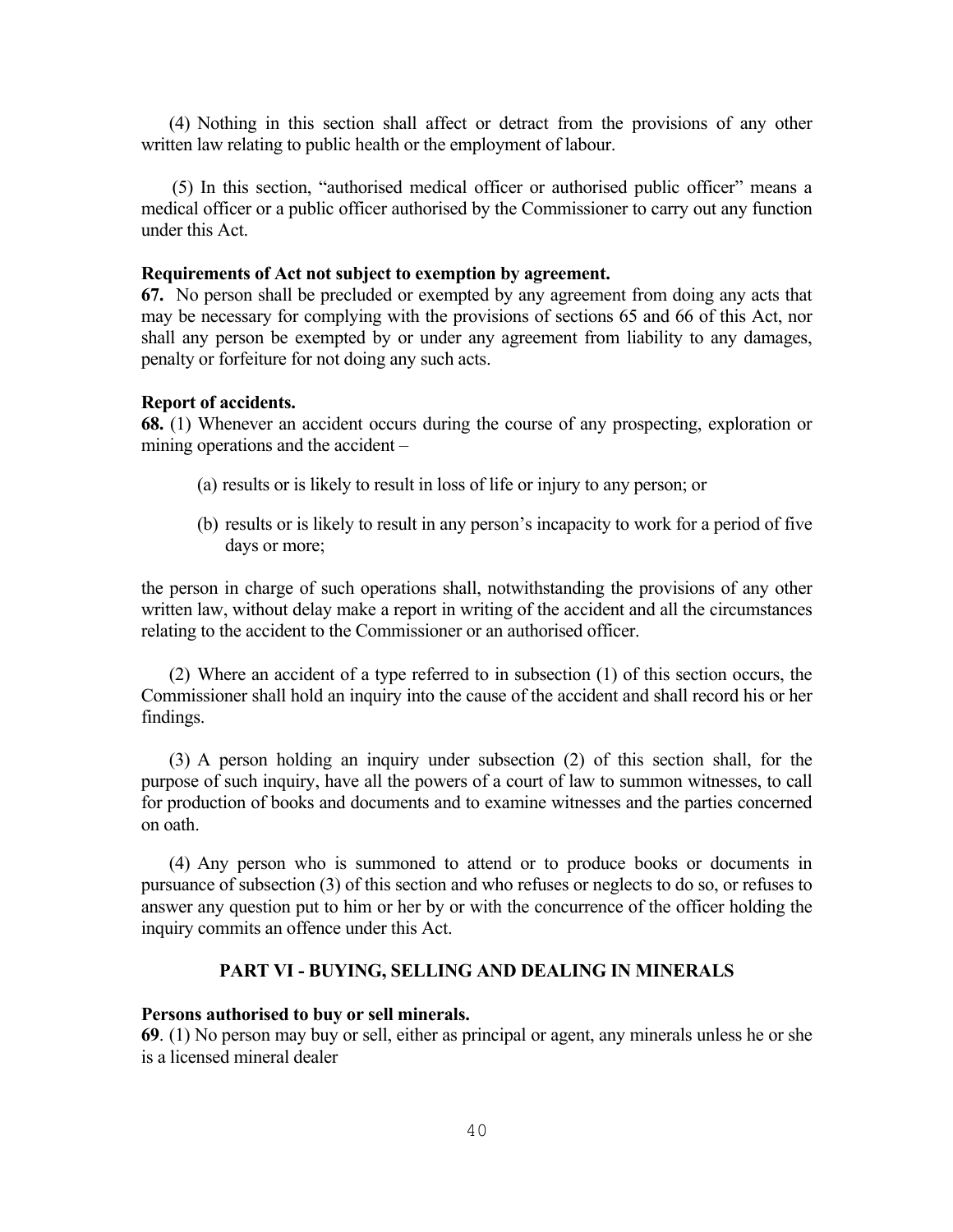(2) A licensed mineral dealer may only buy minerals in the course of his or her business from a person who acquired his or her minerals lawfully or in accordance with the provisions of this Act or the regulations.

 (3) Notwithstanding the provisions of subsection (1) of this section, the holder of a mineral right may sell any minerals acquired by him or her under this Act without obtaining a mineral dealer's licence.

#### **Mineral dealers' licence.**

**70.** (1) The Commissioner may, upon application and proof that a person is in possession of or commands sufficient working capital to ensure the carrying on of his or her business satisfactorily, issue to such person a mineral dealer's licence on payment of the prescribed fee.

(2) Every mineral dealer's licence shall expire on 31st December in the year in which the licence is granted.

(3) The Commissioner may refuse to issue a mineral dealer's licence or may revoke such licence, provided a notice of particulars of the grounds for the intended refusal or intended revocation has been given to the applicant.

#### **Liability of mineral dealers for royalties.**

**71.** Every holder of a mineral dealer's licence shall be liable for the due payment to the Commissioner of all royalties due on any minerals bought, received or exported by **the**  holder and shall give the Commissioner such security as may be prescribed for the due payment of all such royalties.

#### **Records to be kept by mineral dealers.**

**72.** (1) Every holder of a mineral dealer's licence shall keep a register showing –

- (a) all purchases and sales of minerals made by such holder and the nature and weight of the minerals;
- (b) the price paid or received for the minerals and the date of each purchase or sale;
- (c) the name and address of the vendor and his or her right to be in possession of such minerals;
- (d) the name and address of the purchaser or consignee to whom the minerals are sold or consigned; and shall –
	- (i) cause every transaction to be recorded in the register within twenty four hours of being made; and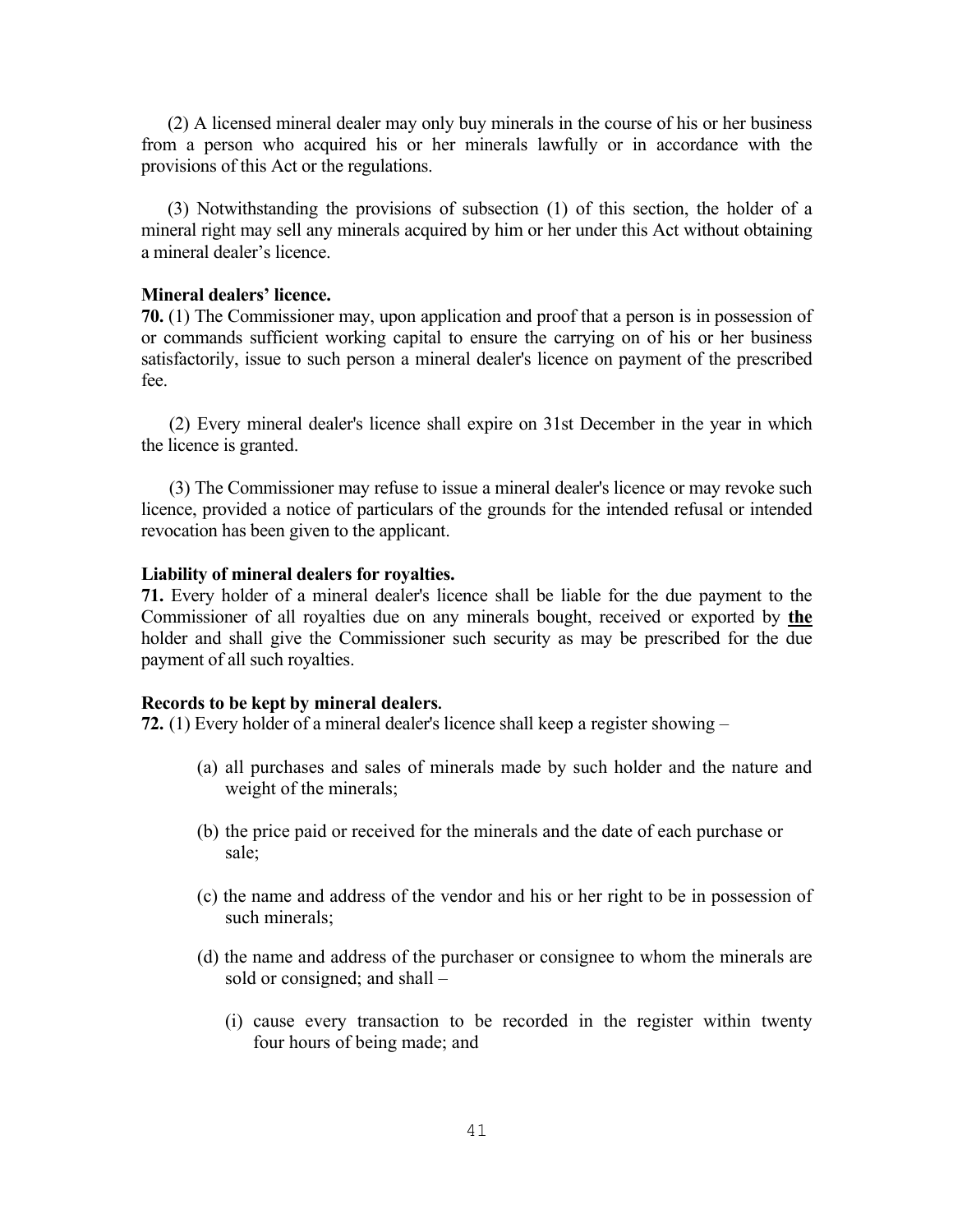(ii) produce and exhibit the register to the Commissioner, an authorised officer or any police officer not below the rank of Assistant Superintendent of Police whenever so required.

(2) Every holder of a mineral dealer's licence shall deliver to the Commissioner in the months of March, June, September and December, a copy of the record referred to in subsection (1) of this section for the preceding three months, together with a declaration that the record is correct.

(3) A holder of a mineral dealer's licence who fails to comply with any of the provisions of subsection (1) and (2) of this section commits an offence.

## **Goldsmith's licence.**

**73.** (1) No person shall manufacture any article from any precious mineral or from any substance containing any precious mineral unless such person has obtained a goldsmith's licence.

(2) An application for a goldsmith's licence shall be made to the Commissioner in the prescribed form and, subject to subsection (4) of this section, the Commissioner may grant a licence to the applicant on payment of the prescribed fee.

(3) A goldsmith's licence shall continue in force until the 31st day of December of the year of issue.

- (4) The Commissioner shall, before refusing to grant or renew a goldsmith's licence
	- (a) give to the applicant a notice of particulars of the grounds for his or her intended refusal;
	- (b) in such notice, require the applicant to correct or remedy within a reasonable time any defect or omission which forms the basis of the grounds for the intended refusal; and

shall only refuse to grant the licence if the applicant fails to correct or remedy such defect or omission within such reasonable time.

#### **Retail shopkeepers.**

**74.** The Commissioner may in his or her discretion, and notwithstanding the provisions of section 73 of this Act, authorise any retail shopkeeper to manufacture and sell articles partly manufactured from precious minerals without being licensed as a goldsmith, if the shopkeeper satisfies the Commissioner that the selling of such articles shall not constitute the sole or principal portion of his or her business.

#### **Register to be kept by goldsmiths.**

**75.** (1) Every licensed goldsmith shall keep a register showing –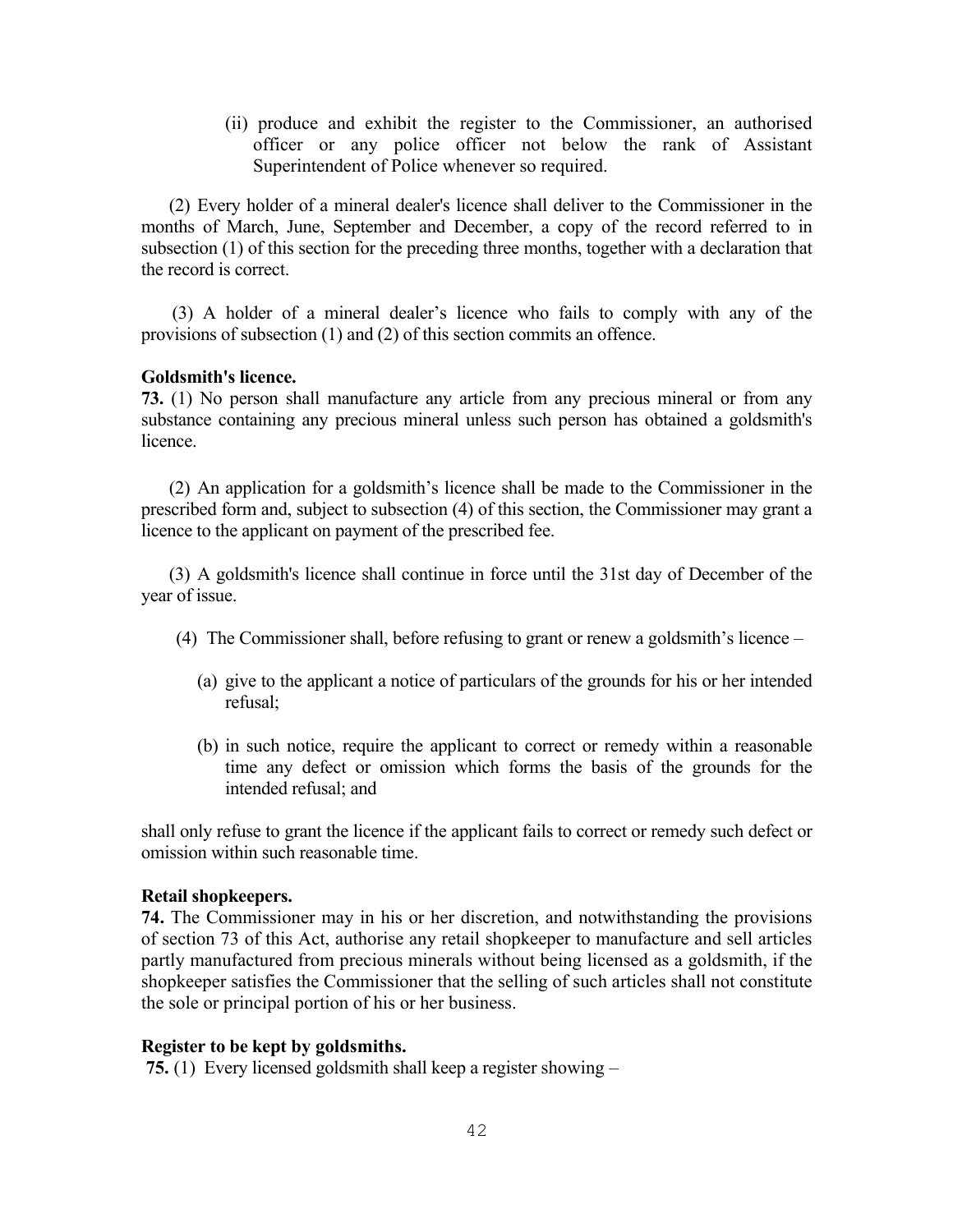- (a) all purchases and sales of articles of commerce containing precious minerals made by him or her;
- (b) purchases of unwrought precious minerals made by him or her;
- (c) the nature, weight, price paid or received and the date of each purchase or sale of the articles and minerals referred to in paragraphs (a) and (b) of this subsection;
- (d) the name and address of the respective vendor and purchaser of any of the items referred to in paragraphs (a) and (b) of this subsection; and shall –
	- (i) cause every transaction to be recorded in the register within twenty four hours of being made, and
	- (ii) produce and exhibit the register to the Commissioner, an authorised officer or any police officer not below the rank of Assistant Superintendent of Police whenever so required.

(2) Copies of records referred to under subsection (1) of this section shall be submitted to the Commissioner quarterly.

 (3) A licensed goldsmith who fails to comply with any of the provisions of subsection (1) and (2) of this section commits an offence.

## **Compliance with mineral dealer's licence.**

**76.** (1) No licensed mineral dealer shall -

- (a) deal in minerals in a manner which is not specifically authorised by the terms of his or her licence;
- (b) store any mineral at a place other than in or on premises specified in his or her licence; or
- (c) buy, sell, deal in, receive either as principal or agent, any mineral at any place other than in or on premises specified in his or her licence.

(2) A licensed mineral dealer who fails to comply with the provisions of subsection (1) of this section commits an offence.

# **Cancellation of mineral dealer's licence on conviction.**

**77.** Where any licensed mineral dealer or goldsmith is convicted of an offence under this Act or the regulations and the time limit for appeal against the decision has elapsed or the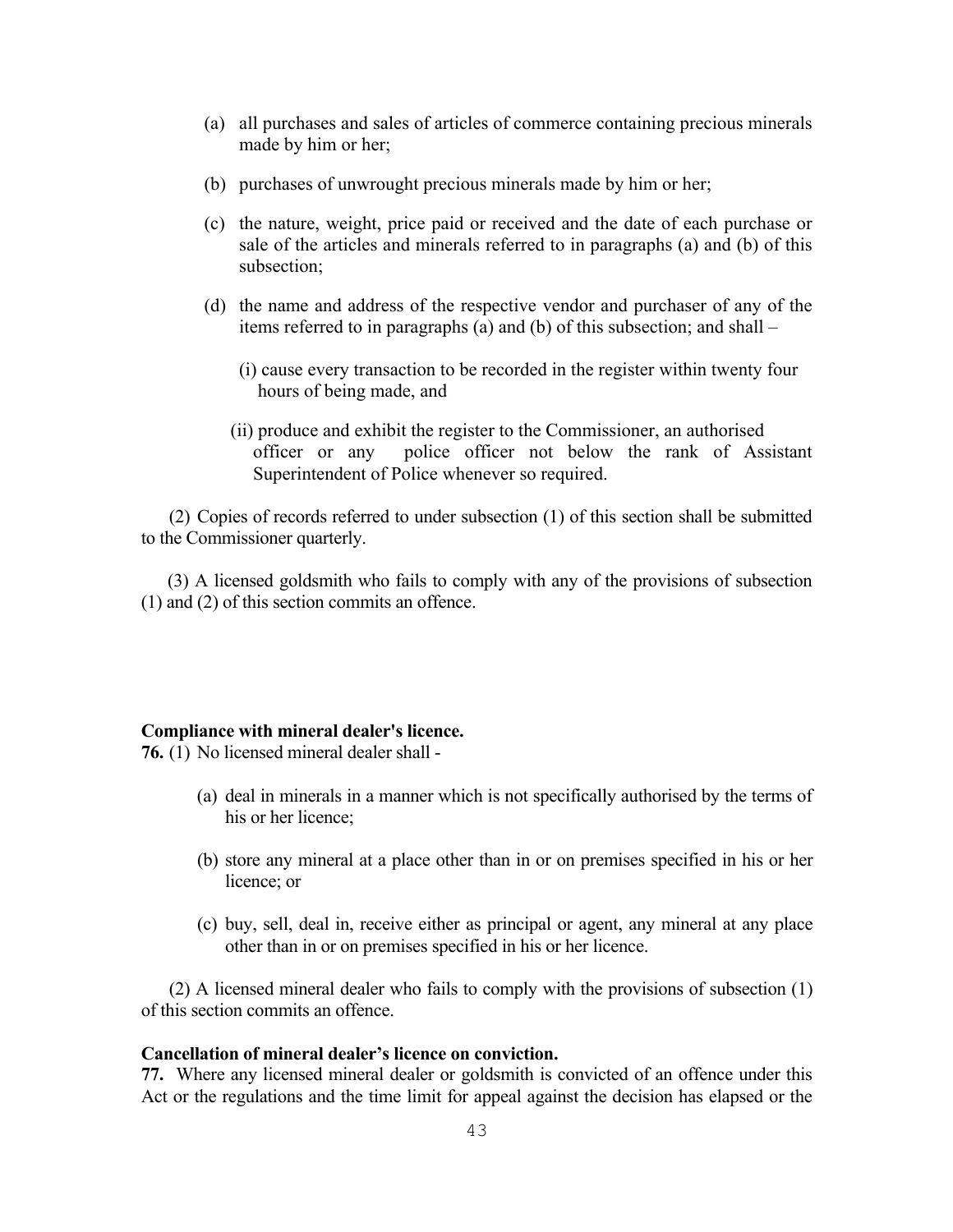appeal has been refused, the Commissioner shall cancel the licence of such mineral dealer or goldsmith.

# **PART VII - MINERAL RIGHTS AND SURFACE RIGHTS**

# **Restrictions on exercise of mineral rights.**

**78**. (1) The holder of a mineral right shall not exercise any of his or her rights under that mineral right -

- (a) in respect of or on any land set apart for any public purpose, other than mining, or on any land which is –
	- (i) dedicated as a place of burial; or
	- (ii) a place of religious significance; or
	- (iii) the site of a public building,

except with the written consent of the appropriate Minister or other relevant authority;

- (b) in respect of or on any land which is the site of, or which is within two hundred metres, or such greater distance as may be prescribed, of any inhabited, occupied or temporarily unoccupied house or building, or any land –
	- (i) within five metres or such greater distance as may be prescribed, of land which has been cleared or ploughed or otherwise prepared in good faith for the growing of, or upon which there are growing agricultural crops; or
	- (ii) which is the site of, or within one hundred metres, or such greater distance as may be prescribed, of any cattle dip, tank, or similar body of water,

except with the written consent of the owner or lawful occupier or the duly authorised agent of the owner or lawful occupier of that land;

> (c) in respect of or on any land reserved for the purpose of any railway track, or which is within fifty metres, or such distance as may be prescribed, of the boundaries of any land so reserved,

except with the written consent of the responsible railway administration;

(d) in respect of or on any land within two hundred metres, or such greater distance as may be prescribed, of the boundaries of any township,

except with the written consent of the authority having control over the township;

(e) in respect of or on any land within two hundred metres from any lake or within one hundred metres from any river,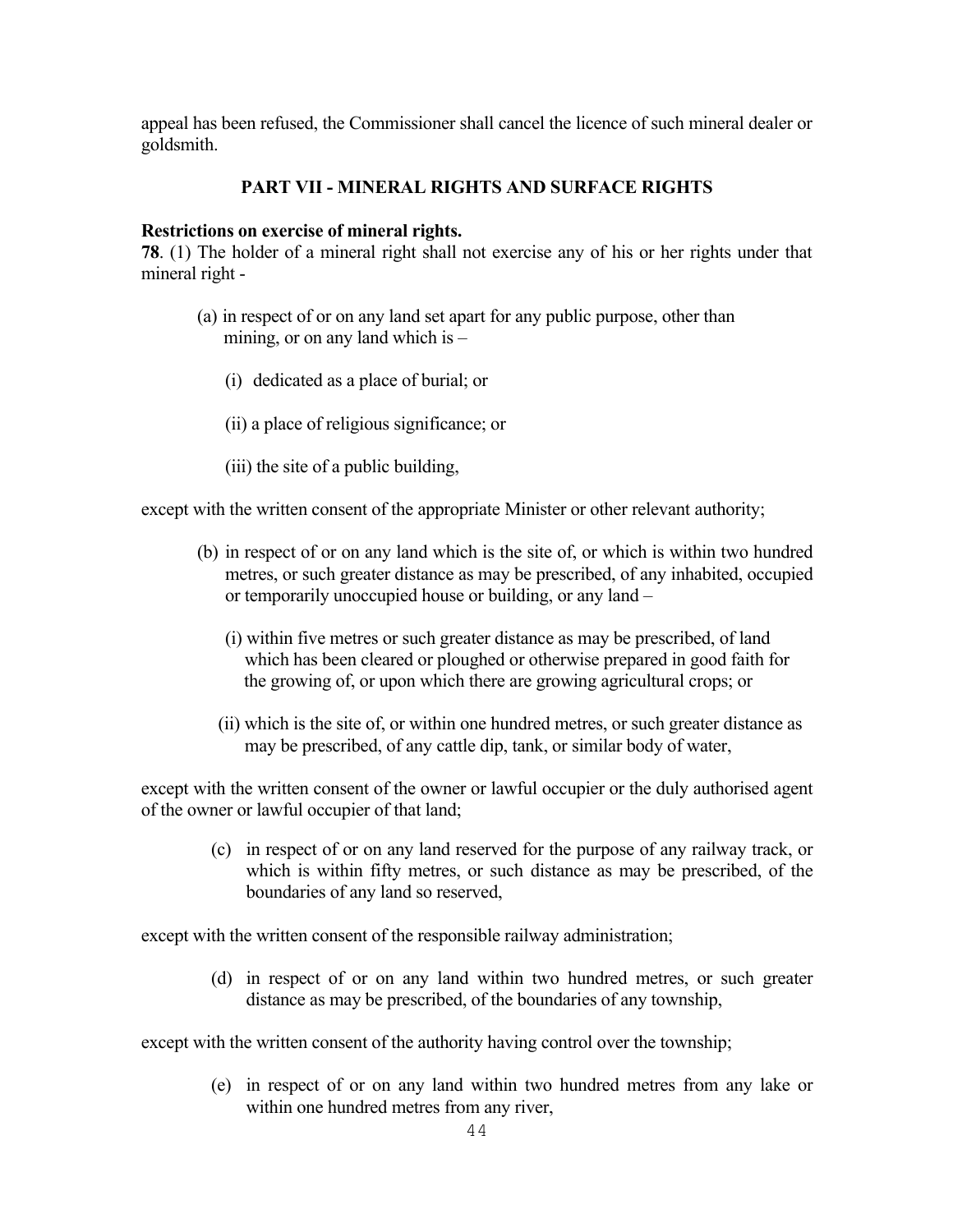except with a permit issued under the National Environment Statute, 1995, Statute No. 4 of 1995;

> (f) in respect of or on any land comprising a street, road, power station, aerodrome or oil well heads,

except with the written consent of the authority having control of any such land;

- (g) in a national park or game reserve, except with the written consent of the authority having control of the park or game reserve;
- (h) within a forest reserve without the written consent of the authority having control of the forest reserve; or
- (i) respect of or on any land, which is held communally for cultural rites, without the written consent of the community concerned.

(2) Any consent under subsection (1) of this section may be given subject to such conditions as are specified in the instrument of consent.

(3) For the purpose of subsection (1) (a) of this section, "public purpose" means a purpose prescribed as such.

(4) A person exercising any right under a mineral right on any land shall, if required to do so by any lawful occupier of any such land, produce evidence that he or she is the holder of such mineral right or an agent or employee of the holder; and if he or she fails to do so he or she may be treated as a trespasser.

#### **Right under mineral right to be exercised reasonably.**

**79.** The rights conferred by a mineral right shall be exercised reasonably and in such a manner as not to adversely affect the interests of any owner or occupier of the land on which the rights are exercised.

#### **Right to graze stock and cultivate.**

**80.** (1) The owner or lawful occupier of any land within an area which is the subject of a mineral right shall retain the right to graze stock upon or to cultivate the surface of such land, so far as the grazing or cultivation does not interfere with the proper working in such area for prospecting, exploration or mining purposes; and in so far as the grazing or cultivation does not constitute a danger or hazard to livestock or crops.

 (2) Where the owner or lawful occupier of any land exercises the right conferred by and under subsection (1) of this section -

(a) any loss or damage to stock or crops arising out of the exercise of such right shall be borne by the owner or lawful occupier of the land; and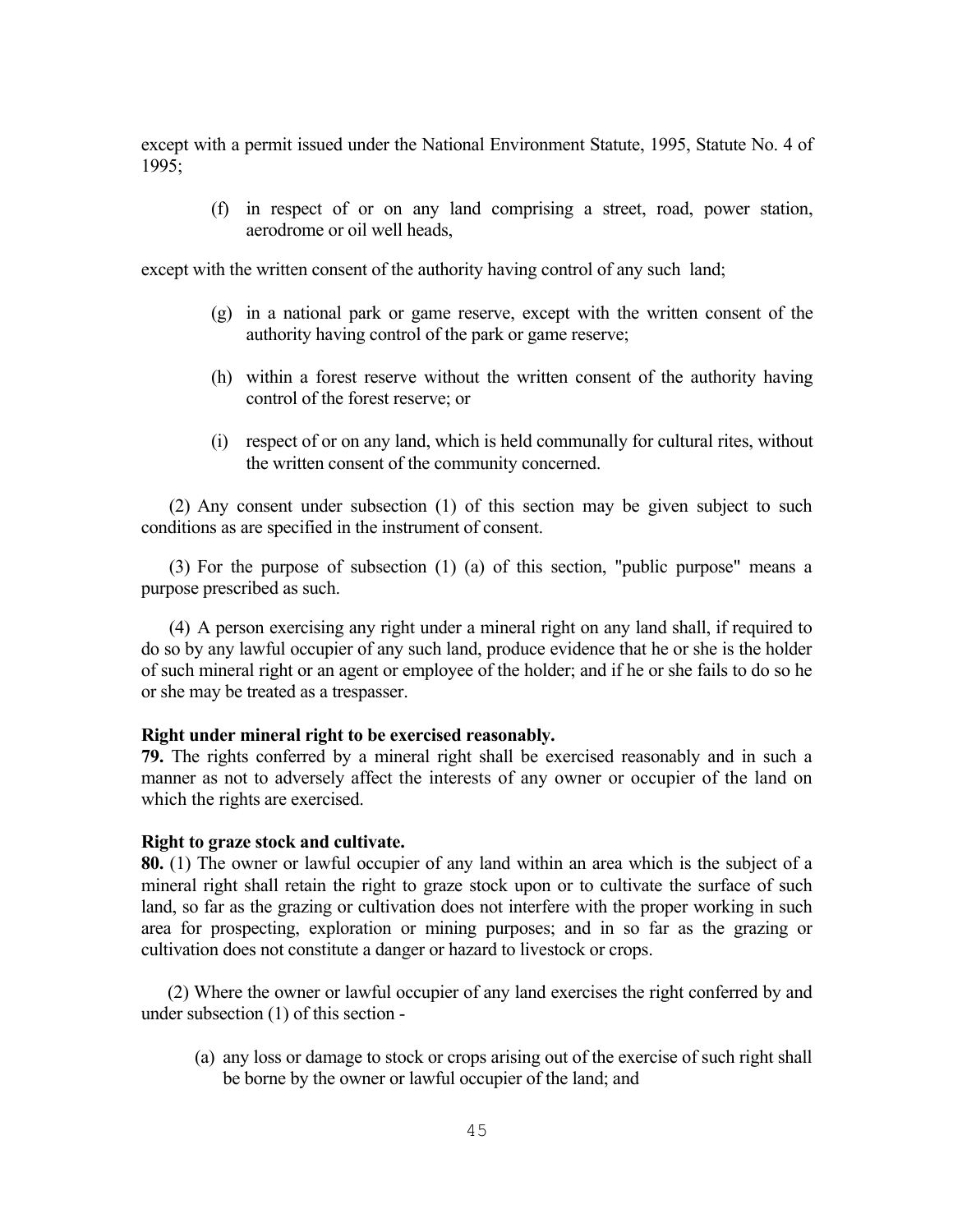(b) any interference by the owner or lawful occupier with the proper working or operation in such area for prospecting, exploration or mining purposes shall be a ground for terminating such right.

## **Acquisition of exclusive right by holder of mining lease.**

**81.** (1) The holder of a mining lease may, if he or she requires the exclusive use of the whole or any part of the mining area concerned, and if so requested by the owner or lawful occupier of any part of such area, obtain a land lease or other rights to use the area upon such terms as to duration or the extent of the land to which the lease shall relate, as may be agreed between the holder and the owner or lawful occupier of the land in question, or failing an agreement, as may be determined by arbitration.

(2) In assessing any rent payable under this section, an arbitrator shall determine the rent in relation to values, at the time of arbitration, current in the area in which the mining lease is situated, for land of a similar nature, but without taking into account any enhanced value due to the presence of minerals.

#### **Compensation for disturbance of rights.**

**82.** (1) The holder of a mineral right shall on demand made by the owner or lawful occupier of any land subject to such mineral right, pay the owner or lawful occupier fair and reasonable compensation for any disturbance of the rights of the owner or occupier; and for any damage done to the surface of the land by the holder's operations; and shall on demand made by the owner of any crops, trees, buildings or works damaged during the course of such operations, pay compensation for any crops, trees, buildings or works so damaged; except that -.

- (i) in assessing compensation payable under this section, account shall be taken of any improvement effected by the holder of the mineral right or by his or her predecessor in title the benefit of which has or will accrue to the owner or lawful occupier of the land;
- (ii) the basis upon which compensation shall be payable for damage to the surface of any land shall be the extent to which the market value of the land upon which the damage occurred has been reduced by reason of the damage;
- (iii) no compensation shall be payable to the occupier of a state grant land in respect of any operations under a mineral right existing at the date of such state grant.

(2) If the holder of a mineral right fails to pay compensation when so demanded under this section, or if the owner or lawful occupier of any land is dissatisfied with any compensation offered, the dispute shall be determined by arbitration.

(3) A claim for compensation under subsection (1) of this section shall be made within a period of one year from the date when the act which is the basis for such claim occurred, failing which, not withstanding the provisions of any other written law, the claim shall not be enforceable.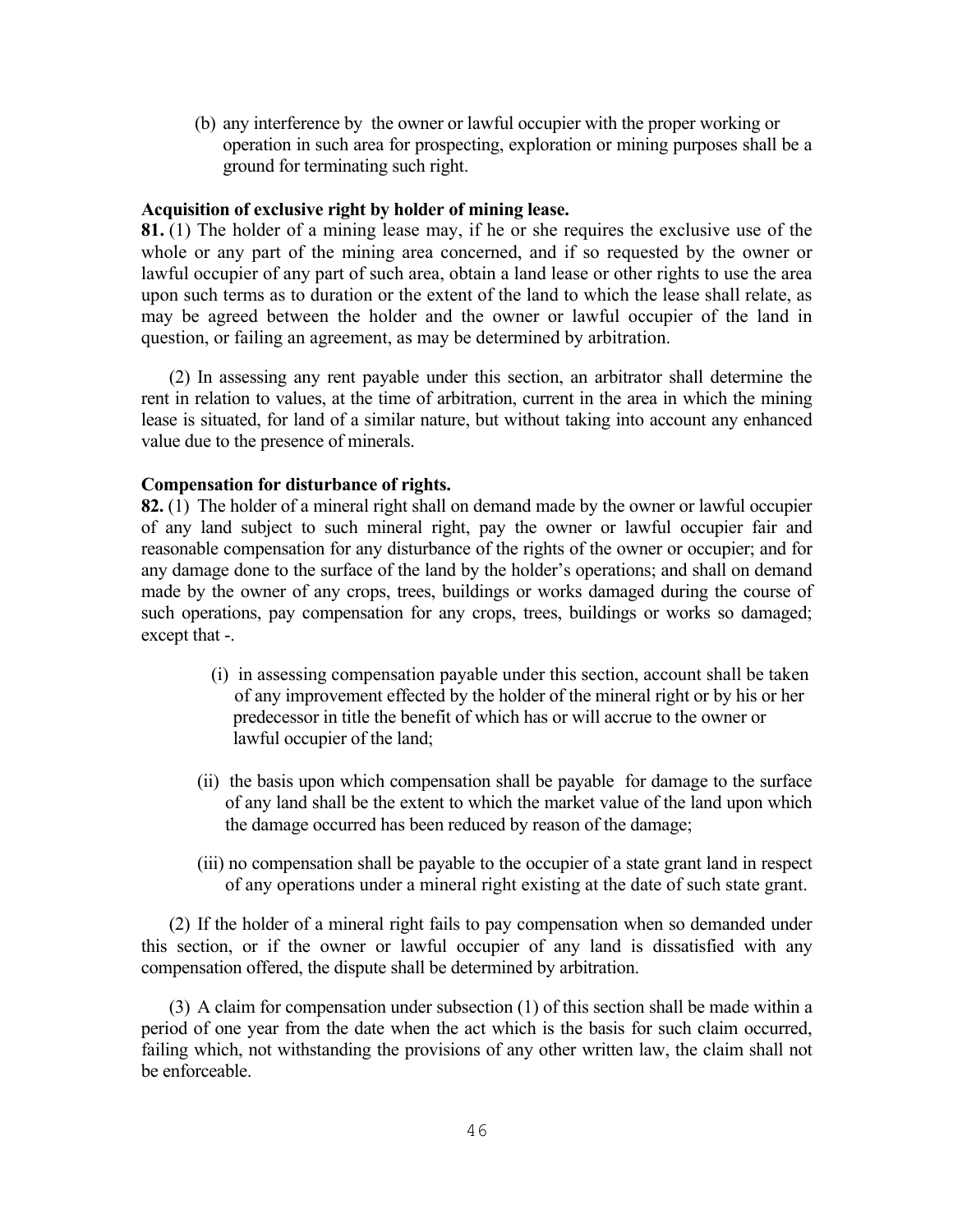#### **Option for compensation by landowner.**

**83.** The owner or lawful occupier of any land subject to a mineral right is entitled to compensation under either section 82 of this Act or to a share of royalties under section 98 of this Act.

## **Interference with passageways.**

84. (1) No holder of a mineral right shall at any time, in the exercise of the rights granted under this Act, interfere with or perform any act which may tend to interfere with the exercise of any right of passageway in the area covered by such mineral right, nor shall he or she perform any act which may damage or tend to damage any passageway, without first obtaining the consent in writing of the holder of the right of passageway; except that in the case of customary public rights of passageway, or where the holder of the right of passageway cannot be found by the person requiring his or her consent, the consent of the Chief Administrative Officer of the district concerned shall be deemed sufficient consent.

(2) Nothing in this section shall prevent the holder of an exploration licence or mining lease from diverting any public path within the area of his or her licence or lease, if the diversion is made entirely within the area held by him or her and is aligned and maintained to the satisfaction of the Chief Administrative Officer of the district concerned; and on conclusion of the exploration or mining operations, the affected public path is restored to the condition in which it was before the interference.

Access to public roads.

85. (1) Notwithstanding any provision of the Access to Roads Act, 1969, Act 2 of 1969, the holder of a mineral right may, subject to this section, construct a road to give access to a public road from the area covered by his or her mineral right.

(2) Where the holder of a mineral right constructs an access road under subsection (1) of this section, he or she shall not hinder or prevent any other person from having access to or using that road; except that –

- (a) where any person uses the road in such a manner as to do appreciable damage to the road, or to enhance substantially the cost of the road's upkeep or maintenance, the person who constructed the road may call upon such user to contribute to the cost of the upkeep or maintenance of the road; and
- (b) where any person uses the road in such a manner as to interfere materially with the free use and enjoyment of the road by the person who constructed the road, the person who constructed the road may call upon such user to limit his or her use of the road so as to stop the interference.

(3) Where any dispute arises from or in connection with the matters referred to in subsection (2) of this section, either party may lodge a complaint with the Minister for his or her decision on the dispute.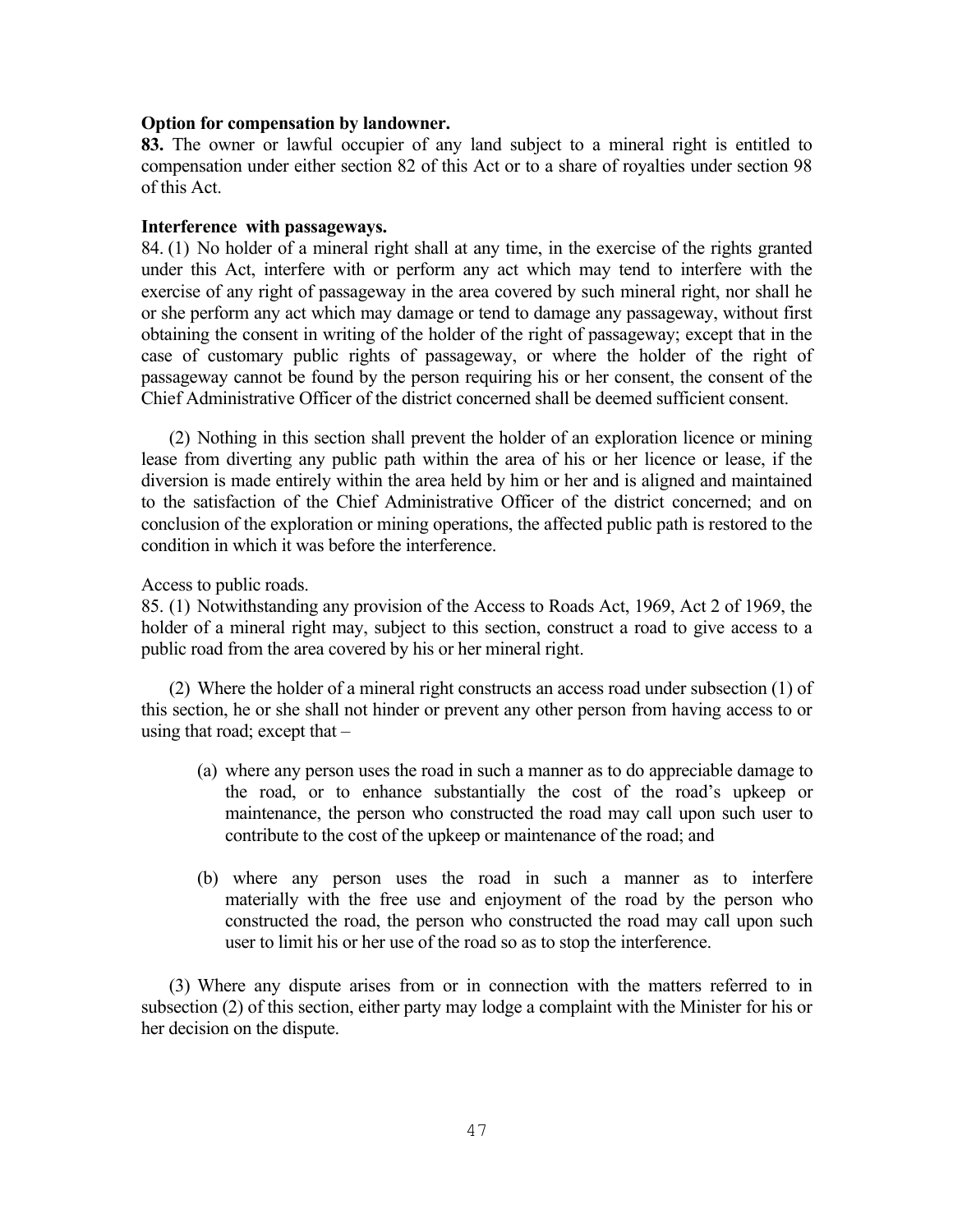#### **Rights in waters and wetlands.**

**86.** Except as otherwise provided in this Act, all rights in wetlands and in the waters of any spring, stream, river, watercourse, pond or lake on or under public land, are vested in the Government; and no such wetlands or water shall be obstructed, dammed, diverted, polluted or otherwise interfered with, directly or indirectly, except in accordance with the provisions of Part II of the Water Statute, 1995 (Statute No. 9 of 1995).

#### **Grant of water rights.**

**87.** (1) Every application for a mineral right shall indicate whether the applicant intends -

- (a) to utilise for prospecting, exploration and mining operations any water existing within the boundaries of his or her mineral right;
- (b) to utilise any natural source of water existing at the site to which mining products are conveyed for washing;
- (c) to obtain and convey to the area of his or her mineral right from any natural water supply outside the boundaries of the mineral right, such specified volume of water as may be required for the relevant operations;
- (d) to occupy any land that may be required for the construction of a dam, reservoir or pumping station and for the conveyance of such water to the area where the water is utilised, by means of pipes, duets, flumes, furrows or otherwise, and for such conveyance to have a right of passageway;
- (e) to construct any works necessary for the collection, storage or conveyance of such water.

 (2) Part II of the Water Statute, 1995 (Statute No. 9 of 1995), shall apply in relation to and for the purpose of acquiring the right to use water in any manner or for any purpose or object specified in subsection (1) of this section.

# **PART VIII – SURRENDER, CANCELLATION AND SUSPENSION OF MINERAL RIGHTS.**

#### **Withdrawal of application for mineral right.**

**88.** (1) An applicant for a mineral right or any renewal of such mineral right may withdraw his or her application at any time before the application is approved or rejected, by notifying the Commissioner in writing that he or she wishes to withdraw the application.

(2) Where an applicant referred to in subsection (1) of this section withdraws his or her application after the application has been lodged and has been substantially or wholly approved, any applicable prescribed fee paid shall not be refunded.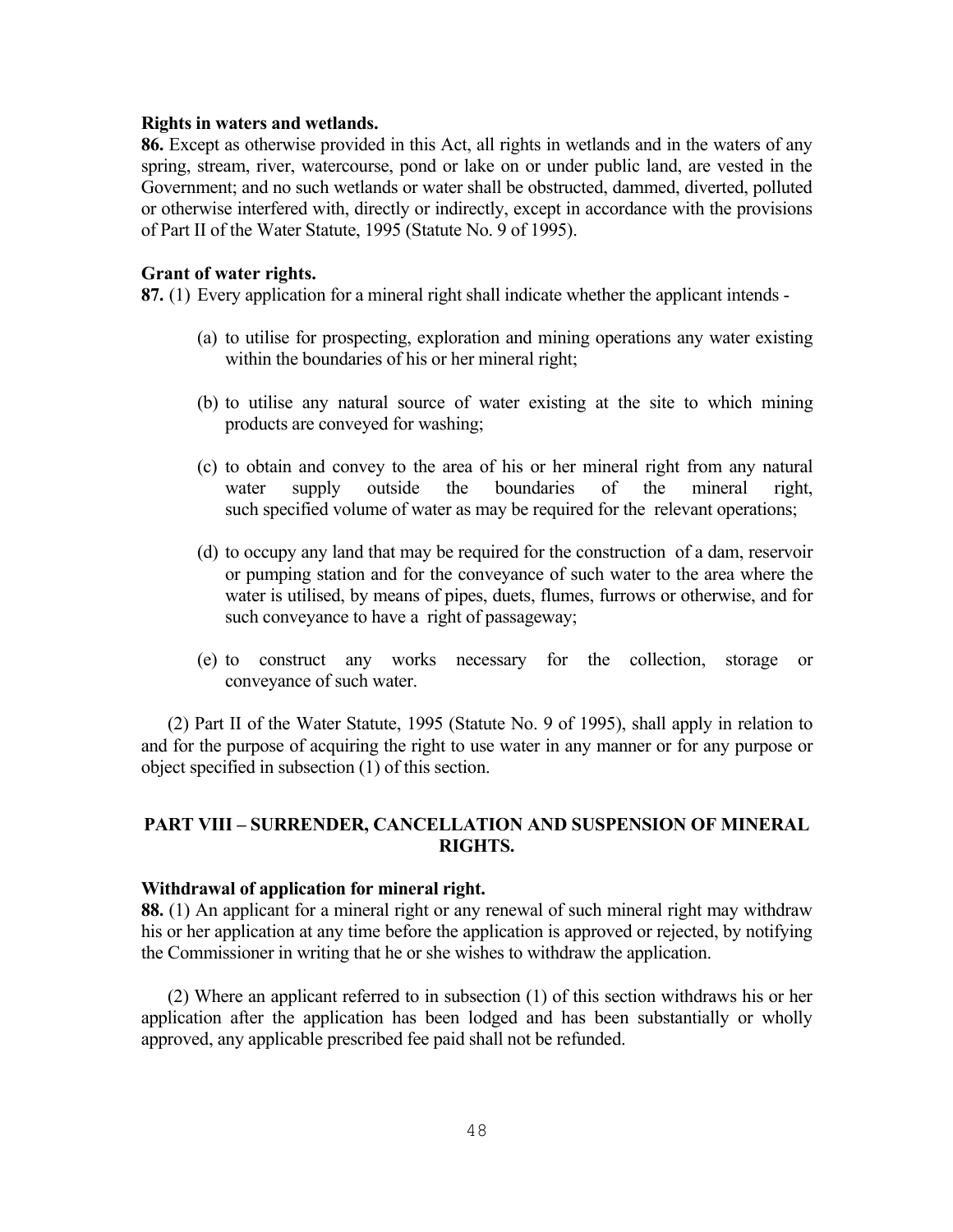#### **Surrender of area covered by a mineral right.**

**89.** (1)Subject to section 53 of this Act and the regulations, the holder of a mineral right may, subject to any conditions of his or her licence, surrender the area covered by his or her mineral right or part of such right by -

- (a) giving the Commissioner, not less than three months notice of his or her intention to surrender the whole or part of the area concerned; and
- (b) applying to the Commissioner for and obtaining a certificate of surrender.

(2) Where the application for a certificate of surrender is in respect of part only of the area covered by the mineral right, the holder shall -

- (a) in his or her application
	- (i) if it relates to a mining area, provide a diagram of the area to be surrendered;
	- (ii) in the case of any other mineral right, provide a plan, in a form acceptable to the Commissioner, of the area to be surrendered;
	- (iii) in all cases give records and reports with respect to his or her prospecting, exploration or mining operations; and
	- (b) if the application is approved, demarcate the remaining area in the prescribed manner.

(3) No surrender of any area covered by a mineral right shall be effective unless and until the Commissioner has issued a certificate of surrender in respect of the area.

(4) A surrender shall be without prejudice to any liabilities or obligations incurred by the holder in relation to the area surrendered prior to the date of such surrender.

(5) On the issue of a certificate of surrender the Commissioner shall -

- (a) where the surrender is in relation to the whole area covered by a mineral right, cancel such right; or
- (b) where the surrender is in respect of part only of the area covered by a mineral right, amend such right accordingly.

(6) No certificate of surrender shall be issued unless all the technical data relating to the mineral right in question has been deposited with the Commissioner.

(7) Any person who contravenes any of the provisions of this section commits an offence and is liable, on conviction, to a fine not exceeding two hundred and fifty currency points or imprisonment for a term not exceeding two years, or both.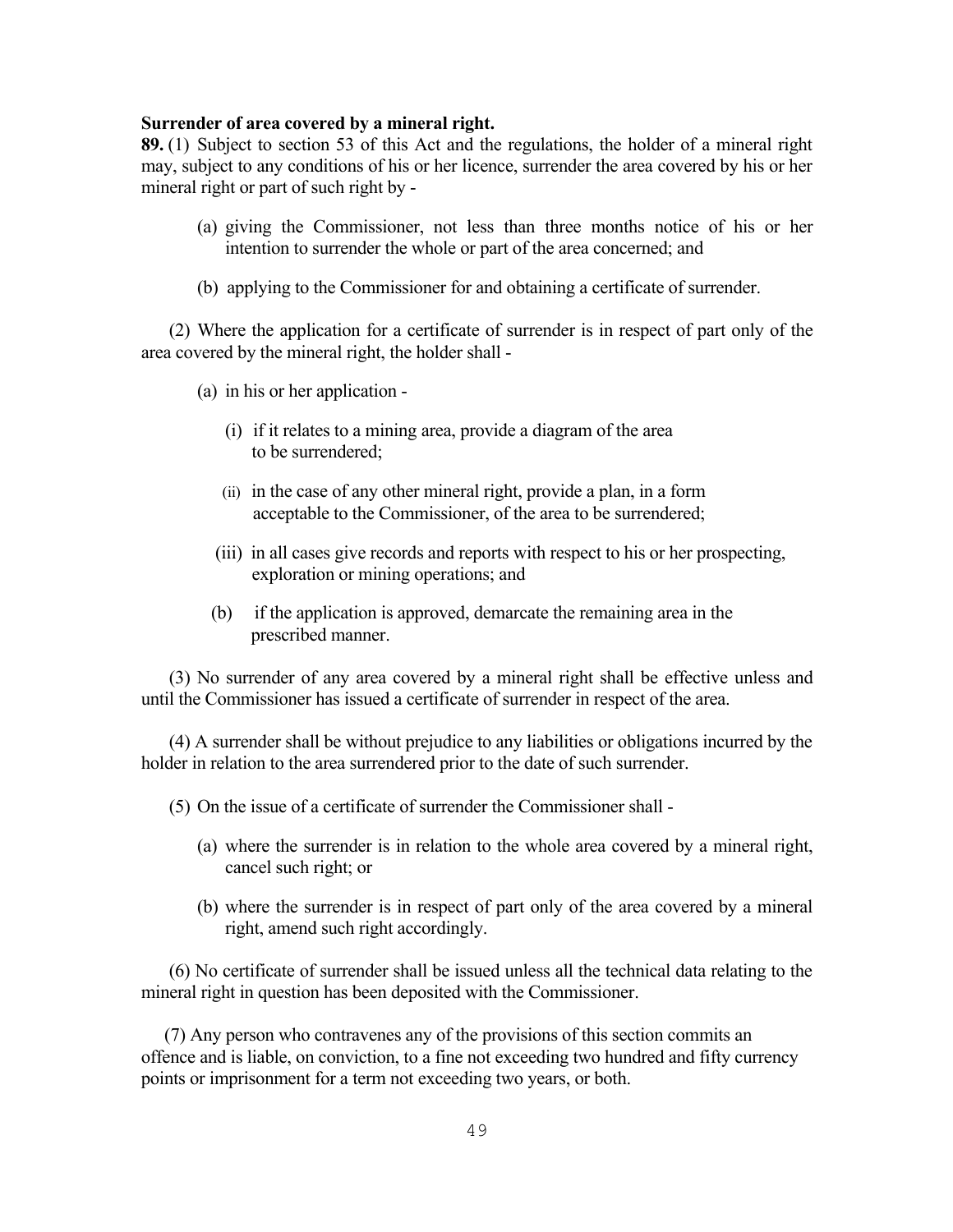#### **Suspension or cancellation of mineral right.**

**90.** (1) Subject to the provisions of this section, the Commissioner may suspend or cancel a mineral right if the holder of such mineral right -

- (a) fails to make any of the payments required by or under this Act on the due date;
- (b) contravenes any provision of this Act, the regulations or the conditions of his or her mineral right or the provisions of any other written law relating to mines and minerals;
- (c) dies, or becomes insolvent or bankrupt, or enters into any agreement or scheme of composition with his or her creditors, or takes advantage of any written law for the benefit of his or her debtors or goes into liquidation, except as part of a scheme for the reconstruction of the holder's business organisation;
- (d) makes any statement to the Commissioner in connection with his or her mineral right which he or she knows or ought to have known to be false; or
- (e) for any reason becomes ineligible to apply for a mineral right under section 4 of this Act.

 (2) The Commissioner shall, before suspending or cancelling any mineral right give to the holder of the mineral right a written notice and shall, in such notice, require the holder to remedy, within a reasonable time, any breach of the conditions of his or her mineral right; and where the breach cannot be remedied, to show cause to the satisfaction of the Commissioner why the mineral right concerned should not be suspended or cancelled.

 (3) Upon cancellation of a mineral right under this section, the rights of the holder of the mineral right shall cease, but without prejudice to any liabilities or obligations incurred under or in relation such mineral right prior to the date of cancellation.

Assets on termination.

91. (1) Subject to the provisions of this Act, the regulations and any provision to the contrary under any mineral right, the former holder of any such mineral right may, within six months after the date of termination of his or her mineral right, remove from the prospecting, exploration or mining area any building, fixed machinery or other movable property and any mineral product which may have been extracted from those areas.

(2) Where the Commissioner certifies that any buildings or fixed machinery are necessary for the continued maintenance of any area, which is the subject of a mineral right, those buildings or fixed machinery shall not be removed without the consent of the Minister.

 (3) In any case where the Minister refuses to consent to the removal of any such buildings or fixed machinery by the former owner of those buildings or machinery under subsection (2) of this section, the Government shall pay adequate compensation to the owner of the buildings or fixed machinery concerned.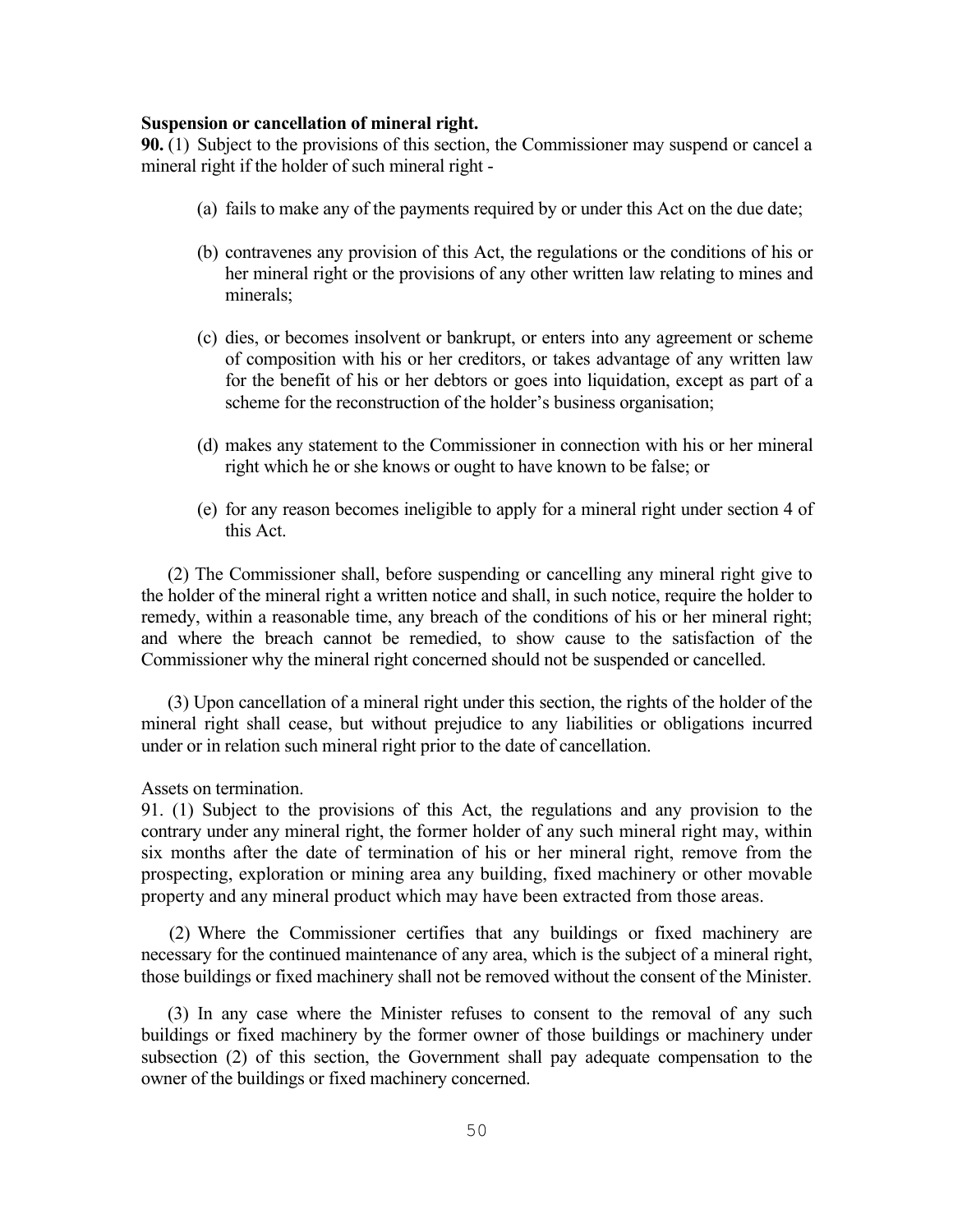#### **Delivery of documents on termination of mineral right.**

**92.** Upon the termination of any mineral right, the former holder of the mineral right shall deliver to the Commissioner within such period as may be prescribed, all the records which, prior to the termination, the former holder was obliged to maintain under the provisions of this Act.

## **PART IX - REGISTRATION AND RECORDS.**

#### **Register.**

**93.** (1) The Commissioner shall cause a record of every mineral right, other than a prospecting licence, granted under this Act and of any dealings with or affecting every such mineral right to be kept in a register, in this Part referred to as "the register".

(2) When a mineral right, other than a prospecting licence, is granted, the Commissioner shall cause the name of the person to whom the mineral right is granted to be recorded in the register as the registered holder of that mineral right.

(3) Where the Commissioner is satisfied that a mistake has been made or that some matter has been incorrectly entered in the register, the Commissioner shall rectify the register by correcting that mistake or incorrect entry.

(4) The grant, renewal, suspension or termination of any mineral right, other than a prospecting licence, and any mineral dealer's licence or goldsmith's licence shall be published in the Gazette.

#### **Offences in relation to register.**

**94.** A person who wilfully –

- (a) makes, or causes to be made or concurs in making a false entry in the register; or
- (b) produces or tenders in evidence a document falsely purporting to be a copy of, or an extract from, an entry in the register or of or from an instrument lodged with the Commissioner under this Part,

commits an offence and is liable on conviction to a fine not exceeding two hundred and fifty currency points or imprisonment for a term of not exceeding two years, or to both.

#### **Inspection of register.**

**95.** The register shall at all reasonable times be open for inspection by any person on payment of the prescribed fee; and a person may make copies of or an extract from any entry in the register on payment of the prescribed fee.

#### **Replacement of original instrument.**

**96.** Where the original of any instrument creating or evidencing any right under this Act is lost or destroyed or so obliterated as to become illegible, the Commissioner may, at the request of the holder of the instrument, cause a copy of the instrument to be prepared and endorsed with all the entries that were in the original instrument, so far as these can be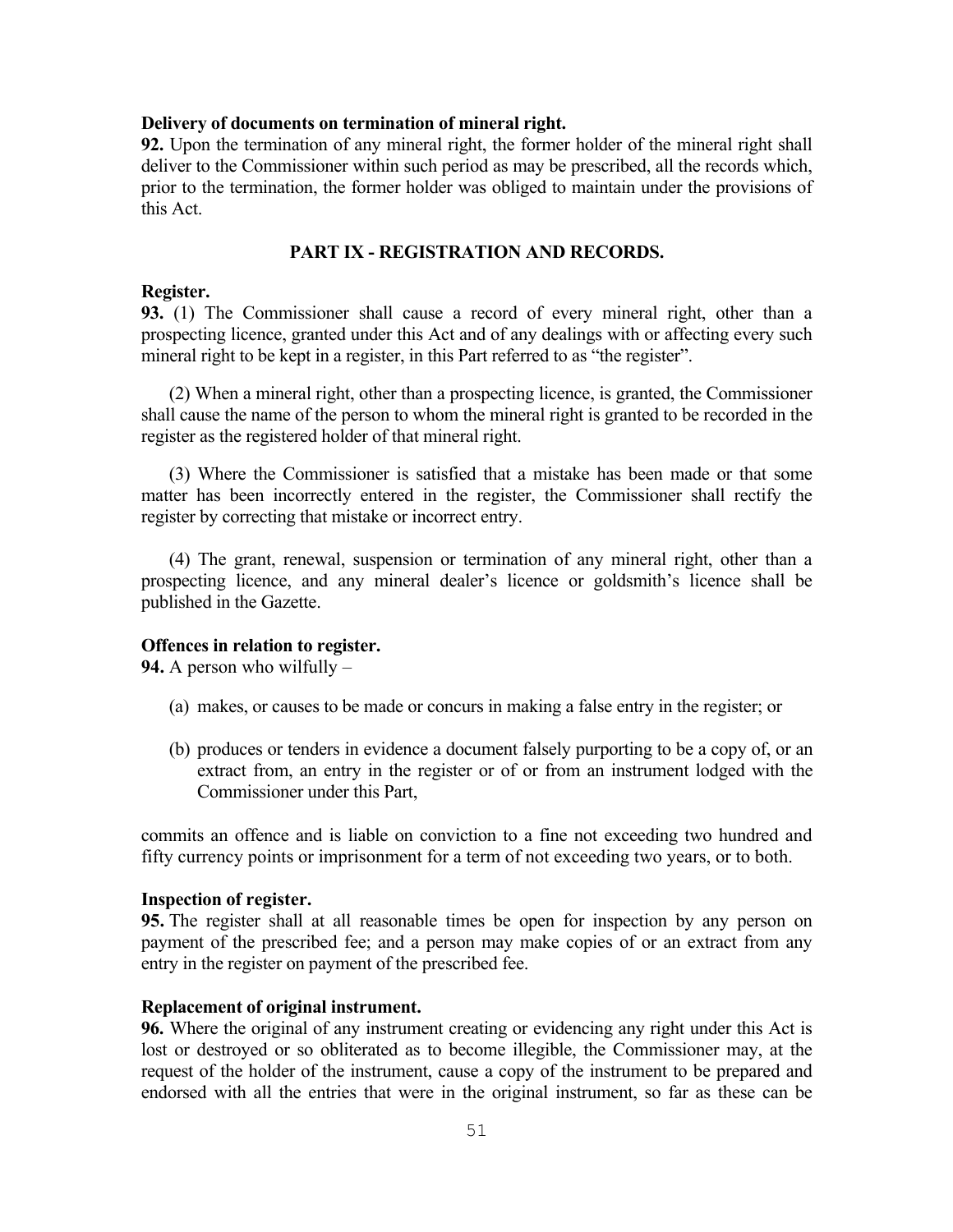ascertained from the records in the Commissioner's office and other available information; and the Commissioner shall make and sign a memorandum on the copy stating that such copy is a substitute to be used in place of the original.

#### **Evidentiary provision.**

**97.** (1) The Commissioner may issue a certificate of a type referred to in subsection (2) of this section, and such certificate shall be received in proceedings before any court as evidence of any matter, but without prejudice to the right to adduce evidence in rebuttal.

 (2) A certificate referred to in subsection (1) of this section is a certificate of the Commissioner that -

- (a) a mineral right was granted, transferred, suspended or cancelled on or with effect from a date specified in such certificate;
- (b) any land, identified in the certificate is or was on a date specified in the certificate subject to a mineral right;
- (c) a mineral specified in the certificate is or was on a date specified in the certificate subject to a mineral right;
- (d) any condition specified in the certificate is or was on a date so specified a condition of a mineral right;
- (e) a certificate of surrender was issued in respect of land identified on a date specified in the certificate;
- (f) any condition specified in the certificate is a condition on which a certificate of surrender was issued or on which any consent or approval so specified was given; or
- (g) a person named in the certificate is or was on a date specified on the certificate the holder of a mineral right.

#### **PART X – FINANCIAL PROVISIONS.**

#### **Royalties.**

**98.** (1) Subject to section 100 of this Act, all minerals obtained or mined in the course of prospecting, exploration, mining or mineral beneficiation operations shall be subject to the payment of royalties on the gross value of the minerals based on the prevailing market price of the minerals at such rates as shall be prescribed.

(2) Royalty shall be shared by the Government, Local Governments and owners or lawful occupiers of land subject to mineral rights as specified in the Second Schedule to this Act.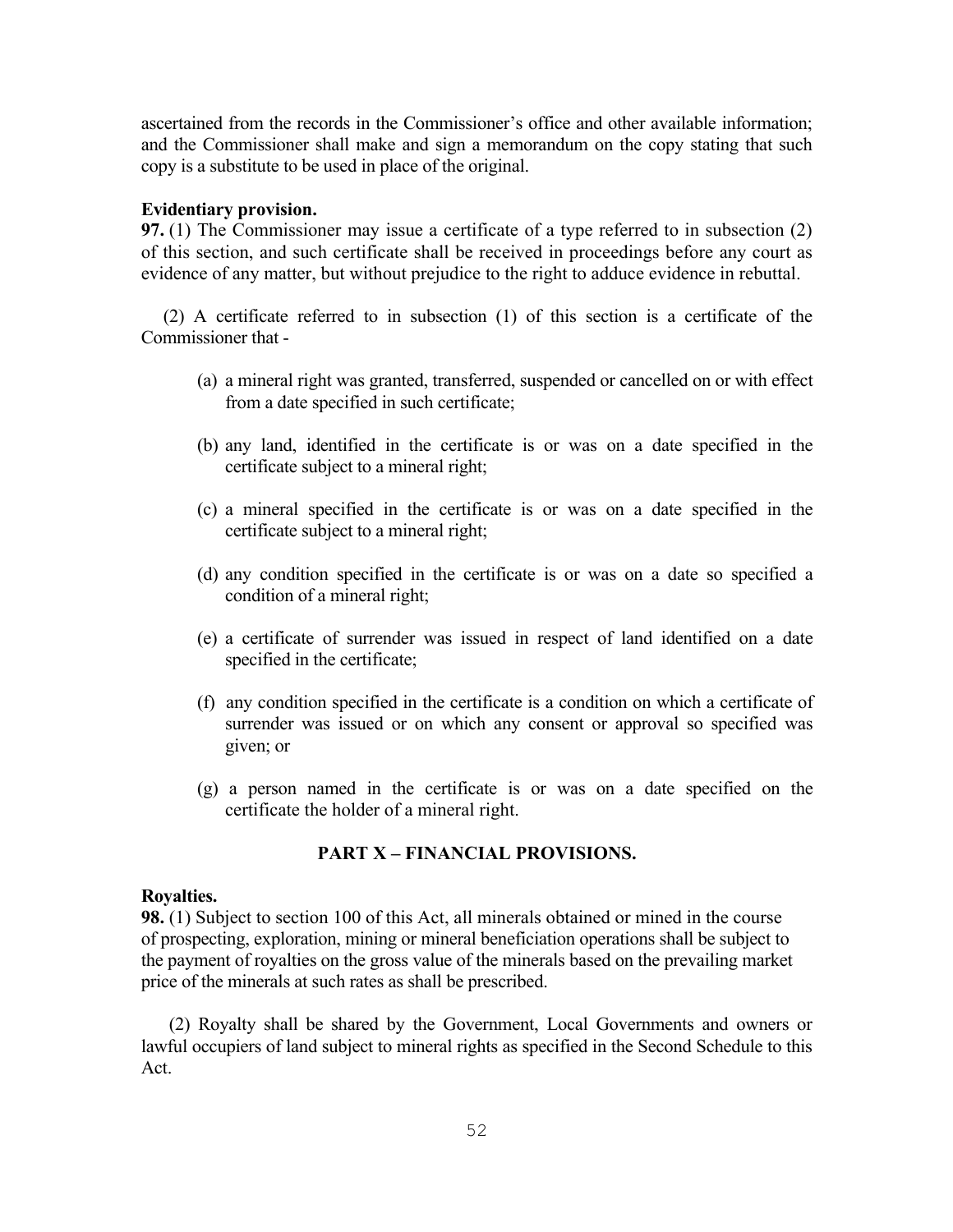(3) Samples of minerals for the purposes of assay, analysis or other examination, and in such quantities as shall be determined by the Commissioner, shall be exempted from the payment of any royalty.

 (4) For the purposes of this section, "mineral beneficiation" means the process of improving the grade or quality of mineral ore using various mining processes.

#### **Waiver of royalty, etc.**

**99.** The Minister may, with the approval of the Cabinet, waive in whole or in part, any royalty payable on any mineral obtained or mined from a particular deposit, for such period as the Minister may determine, if he or she considers it expedient to do so in the interests of the production of any such mineral.

#### **Provisional royalties.**

**100.** Where for any reason it is impractical to assess the amount of any royalty due, the Commissioner may, with the approval of the Minister, assess a provisional royalty.

# **Valuation of minerals.**

**101.** The value of any mineral, whether for export or for domestic consumption, shall be determined in such manner as shall be prescribed.

#### **Royalty on stockpiled minerals.**

**102.** Where a mineral is to be stockpiled by the producer, a notice to stockpile shall be given to the Commissioner who shall assess the value of the mineral for the determination of royalty due; and the royalty so determined shall be paid as though the mineral has been disposed of commercially.

#### **Due date of royalty.**

**103.** The assessed royalty on any mineral shall be due within thirty days from the date of the assessment, and delay in payment shall attract an interest on the unpaid royalty at the rate of 2% per annum above the commercial bank lending rate as established by the Bank of Uganda; and interest on any such unpaid royalty shall not be deductible for purposes of assessing taxable income.

#### **Failure to pay royalty on due date.**

**104.** (1) Where the holder of a mineral right fails to pay any royalty payable by him or her on or before the due date, the Commissioner shall, by notice served on the holder, prohibit the holder from disposing of any mineral obtained or mined by him or her from the mining area concerned, or from any other mining area held by that holder, until all outstanding royalties have been paid or until an arrangement has been made, acceptable to the Commissioner, for the payment of the royalties, and the holder shall comply with the notice.

(2) Any holder of a mineral right who contravenes or fails to comply with a notice given under subsection (1) of this section, commits an offence.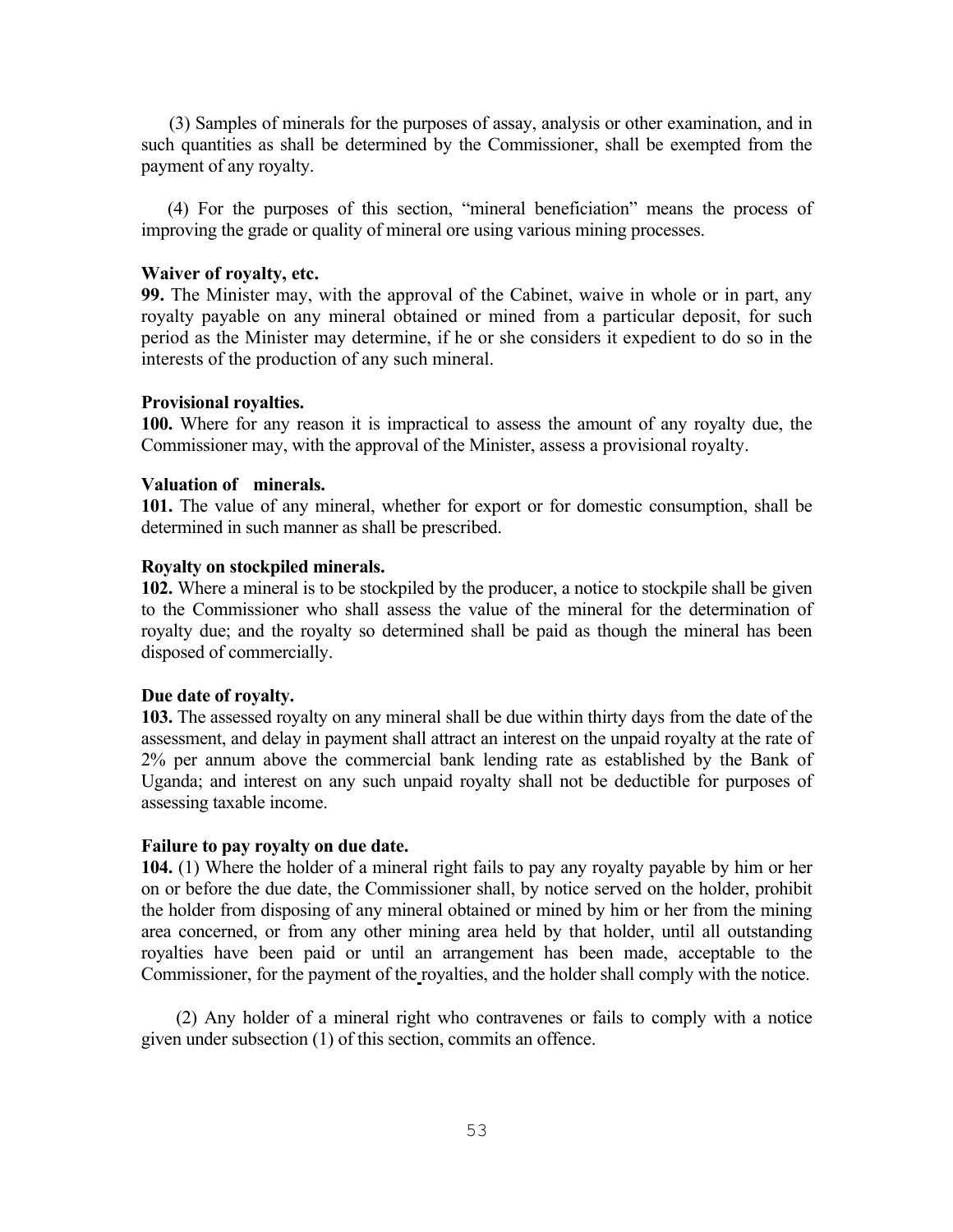# **Recovery of royalty, etc.**

**105.** (1) Royalty and any annual surface rent payable under this Act are debts owed to the Government and are recoverable as such by civil action in a court of competent jurisdiction.

(2) In any proceedings under subsection (1) of this section, a certificate of the Commissioner certifying that a specified amount of royalty, or an annual surface rent of a specified amount, is payable by an identified person shall be received as evidence of that fact; but without prejudice to the right to adduce evidence in rebuttal.

(3) Where two or more persons are the joint holders of a mineral right when royalty becomes payable, those persons are jointly and severally liable for the payment of the royalty or annual surface rent without prejudice to any agreement, express or implied existing between or among them.

#### **Annual mineral rents.**

**106.** (1) There shall be payable to the Commissioner by an applicant for, or the holder of, a mining lease, a location licence, a retention licence or an exploration licence, an annual mineral rent of such amount as shall be prescribed.

- (2) The annual rent payable under subsection (1) of this section is payable on the
- (3) application for the grant a mining lease, a location licence, a retention licence or an exploration licence and thereafter annually on the anniversary of the grant until the termination of the mineral right concerned.

#### **Commissioner's power to require for information.**

**107.** (1) Where the Commissioner has reason to believe that a person is capable of giving information or producing or making available books or documents relating to minerals obtained or mined by the holder of a mineral right or the value of such minerals, the Commissioner may, in writing order that person –

- (a) to furnish to him or her in writing, within the period and in the manner specified in the instrument, any such information;
- (b) to attend before him or her or a person specified in the instrument, at a specified time and place, and there to answer questions relating to minerals obtained or mined by such holder or the value of such minerals; or
- (c) to produce or make available to a person specified in the instrument, at a specified time and place, books or documents in his or her custody, power or control, relating to minerals obtained or mined by such holder or the value of such minerals.

(2) A person is not excused from furnishing information, answering a question or producing or making available books or documents when required to do so under this Act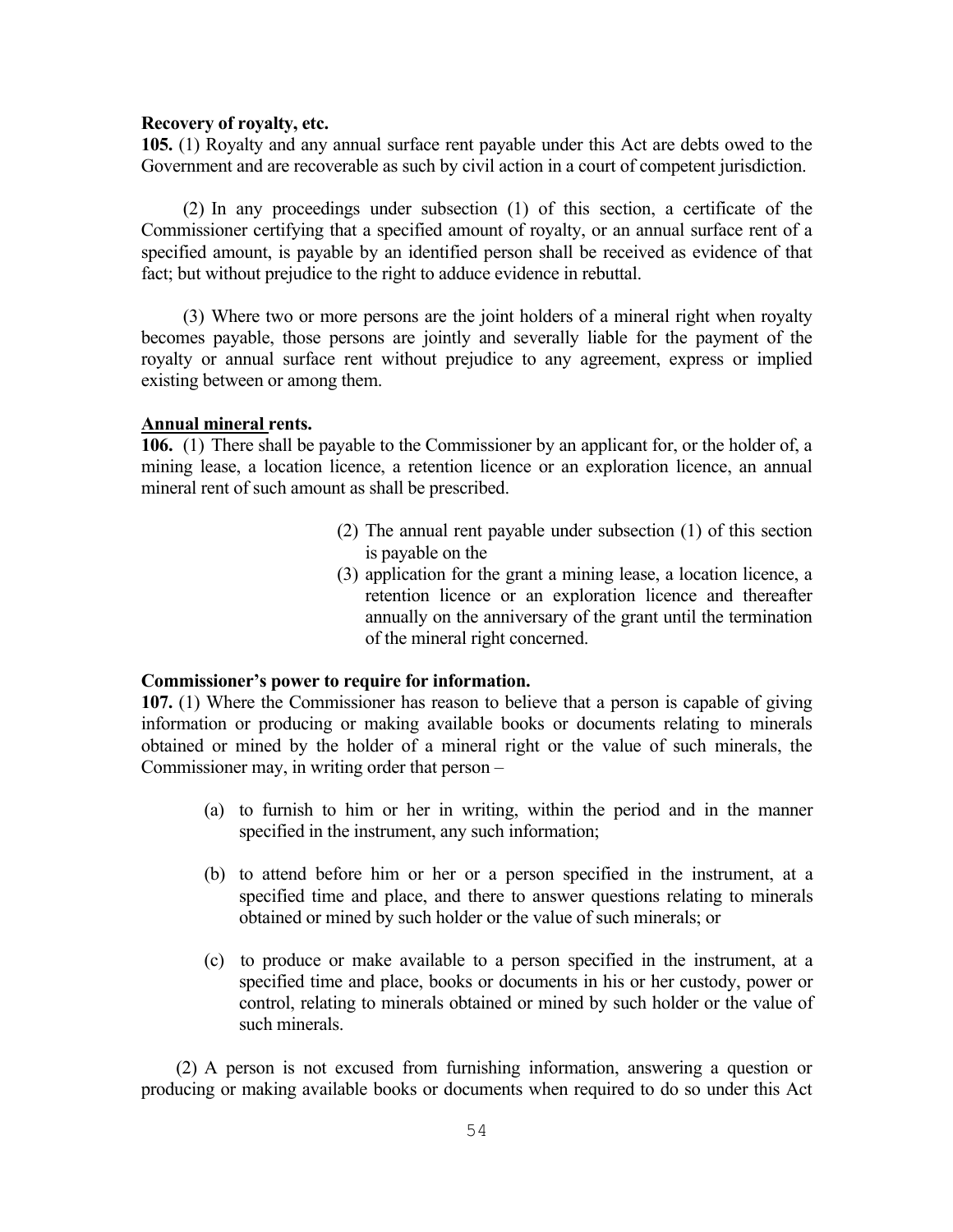merely because the information to be so furnished, the answer to the question or the production or making available of any such books or documents, might tend to incriminate him or her or make him or her liable to a penalty; but the information so furnished is not admissible in evidence against such person in any proceeding other than proceedings for an offence against this section.

(3) Where books or documents are made available pursuant to a requirement under subsection (1) (c) of this section, the person to whom the books or documents are so made available may make copies of, or take extracts from, those books or documents.

- (4) A person shall not
	- (a) refuse or fail to comply with a requirement under subsection (1) of this section to the extent to which that person is capable of complying with such requirement;
	- (b) in purported compliance with such a requirement, knowingly furnish information that is false or misleading in a material particular;
	- (c) when attending before the Commissioner or an authorised officer in pursuance of such a requirement, knowingly make a statement or produce a document which is, or knowingly produce books which are false or misleading in a material particular; or
	- (d) when making available books or documents in pursuance of such a requirement, knowingly make available books which are, or a document which is, false or misleading in a material particular

(5) Any person who contravenes subsection (4) of this section commits an offence and is liable on conviction to a fine of not less than one hundred and fifty currency points or to a term of imprisonment not exceeding one year, or both.

# **PART XI - PROTECTION OF THE ENVIRONMENT.**

#### **Environmental impact assessment and environmental audits.**

**108.** (1) Every holder of an exploration licence or a mining lease shall carry out an environmental impact assessment of his or her proposed operations in accordance with the provisions of the National Environment Statute, 1995, Statute No. 4 of 1995.

 (2) The holder of a licence referred to in subsection (1) of this section shall commence his or her operations under this Act only after securing a certificate of approval of his or her proposed operations from the National Environment Management Authority.

 (3) The holder of a licence referred to in subsection (1) of this section shall carry out an annual environmental audit, and shall keep records describing how far the operations conform to the approved environmental impact assessment.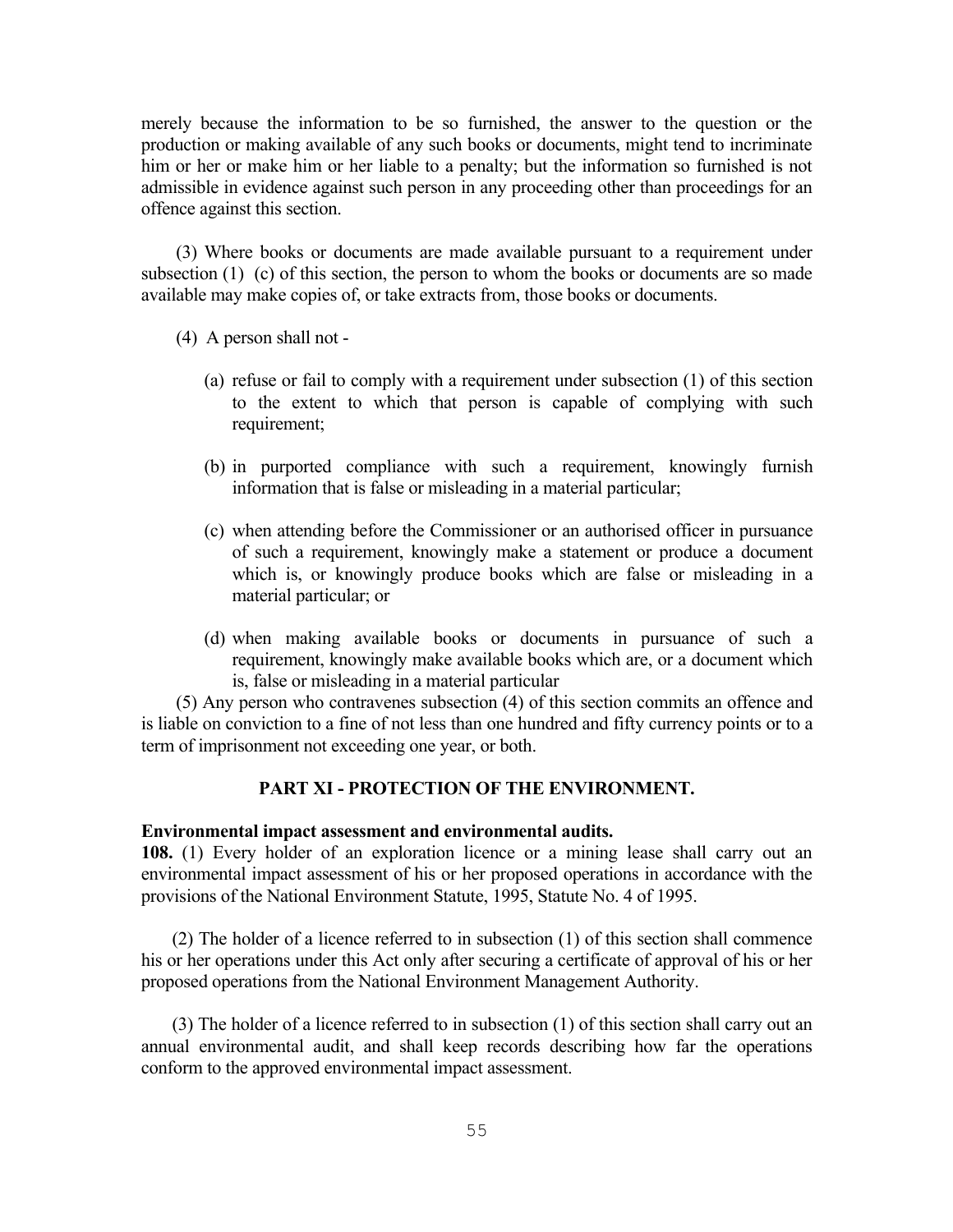(4) The provisions of subsections (1), (2) and (3) of this section relating to environmental impact assessment and audit shall not apply to the holder of a location licence.

#### **Environmental protection standards.**

**109.** (1) There shall be included in every exploration licence or mining lease granted under this Act a condition that the holder of such licence or lease takes all necessary steps to ensure the prevention and minimisation of pollution of the environment in accordance with the standards and guidelines prescribed under the National Environment Statute, 1995, Statute No. 4 of 1995.

 (2) Notwithstanding the provisions of subsection (1) of this section, the holder of an exploration licence or a mining lease may exceed the standards and guidelines prescribed under the National Environment Statute, 1995, Statute No. 4 of 1995, if authorised by a pollution licence issued under the National Environment Statute, 1995, Statute No. 4 of 1995.

 (3) The holder of an exploration licence or a mining lease shall submit to the Commissioner and the Executive Director of the National Environment Management Authority an environmental management plan indicating the type and quality of wastes to be generated from any exploration or mining operations under this Act and the method of its final disposal.

 (4) The environmental management plan referred to in subsection (3) of this section may be revised from time to time either by the holder of the exploration licence or mining lease, or if required by the Commissioner or the Executive Director of the National Environment Management Authority.

#### **Environmental restoration plan.**

.

**110.** (1) There shall be included in an exploration licence or a mining lease granted under this Act, a condition that the holder shall submit an environmental restoration plan of the exploration or mining area that may be damaged or adversely affected by his or her exploration or mining operations.

(2) The environmental restoration plan shall include the following –

- (a) an identification of the exploration or mining area concerned, its current uses and productivity prior to exploration or mining operations;
- (b) a detailed time table of the accomplishment of each major step to be carried out under the restoration plan which may include –
	- (i) the reinstatement, levelling, re-vegetation, reforesting and contouring of the affected land;
	- (ii) the filling in, sealing, or fencing off of excavations, shafts and tunnels, or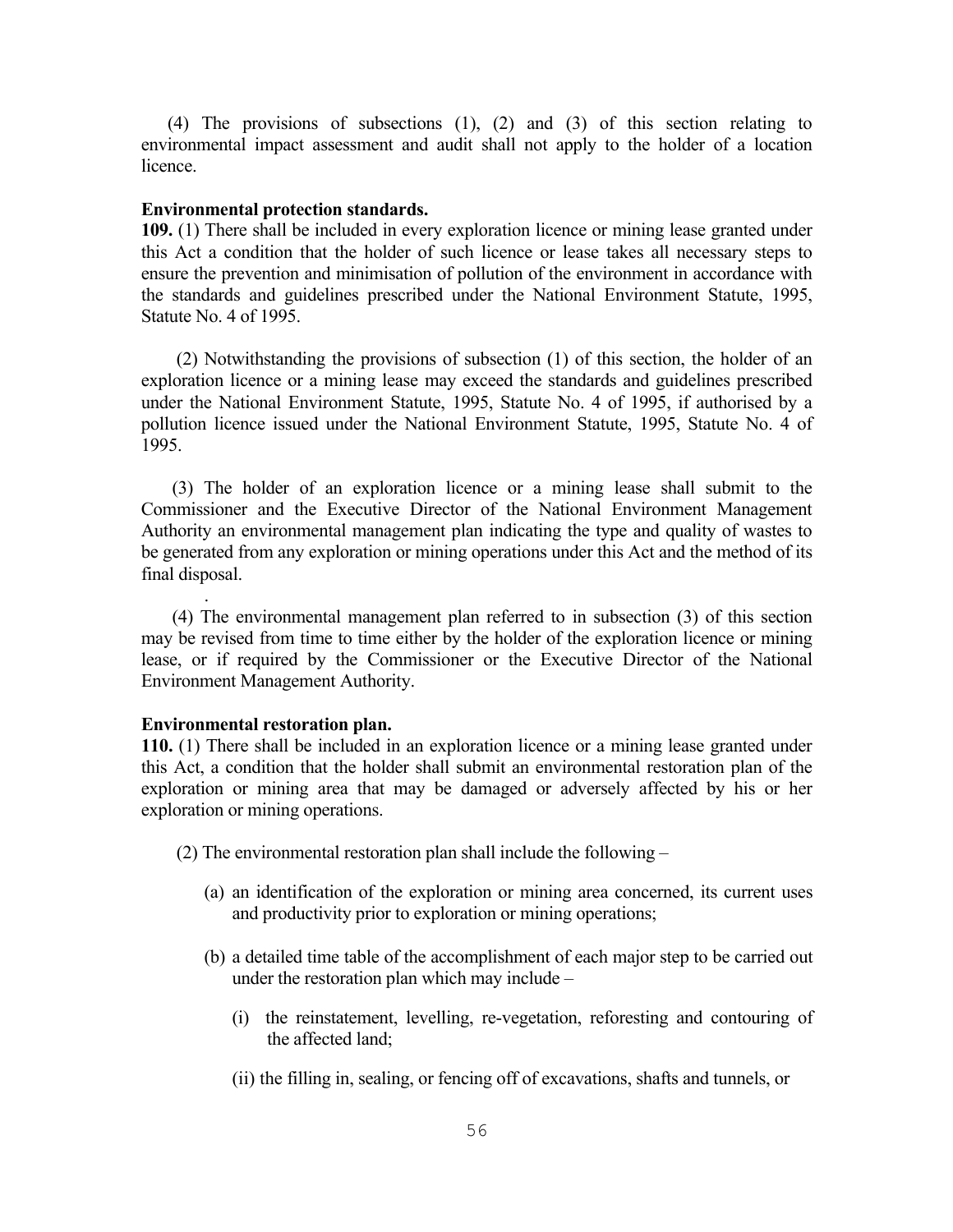- (iii) any other method that may be prescribed;
- (c) the use to which the land is proposed to be put following restoration, including a statement of the utility and capacity of the restored land to support a variety of alternative uses.

(3) In making a decision whether to accept the environmental restoration plan, the Commissioner shall take into account –

- (a) the steps taken to comply with applicable environmental protection standards, existing land use policies and plans and any applicable health and safety standards; and
- (b) the consideration that has been given in developing the environmental restoration plan in a manner consistent with local physical, environmental and climatological conditions.

#### **Direction for protection of environment.**

**111.** (1) Where an exploration licence or a mining lease over any land is wholly or partly terminated, the Commissioner may, by notice served on the person who was the last holder of the exploration licence or mining lease concerned, direct the person to take such steps within such time as may be specified in the notice to give effect, in relation to the land which is no longer subject to such licence or lease, to any conditions included in his or her exploration licence or mining lease under sections 108 and 109 of this Act.

(2) Any person to whom a direction is given under subsection (1) of this section who, without reasonable excuse, fails or neglects to comply with such direction commits an offence and is liable on conviction -

- (a) in the case of an individual, to a fine of not less than one hundred currency points or to imprisonment for a term of not less than two years or both; and
- (b) in the case of a body corporate, to a fine of not less than five hundred currency points;

(3) Where a person to whom a direction is given under subsection (1) of this section does not comply with such direction, the Commissioner may take or cause to be taken any steps specified in the notice containing the direction.

 (4) Costs and expenses incurred pursuant to subsection (3) of this section are a debt due to the Government and are recoverable as such from the guarantees provided under section 12 (1) of this Act or from the environment performance bond executed under section 112 of this Act or by civil action in a court of competent jurisdiction.

 (5) In any proceedings instituted for the recovery from a person to whom a direction was given under subsection (1) of this section of a debt due by that person to the Government under subsection (4) of this section, a certificate of the Commissioner that a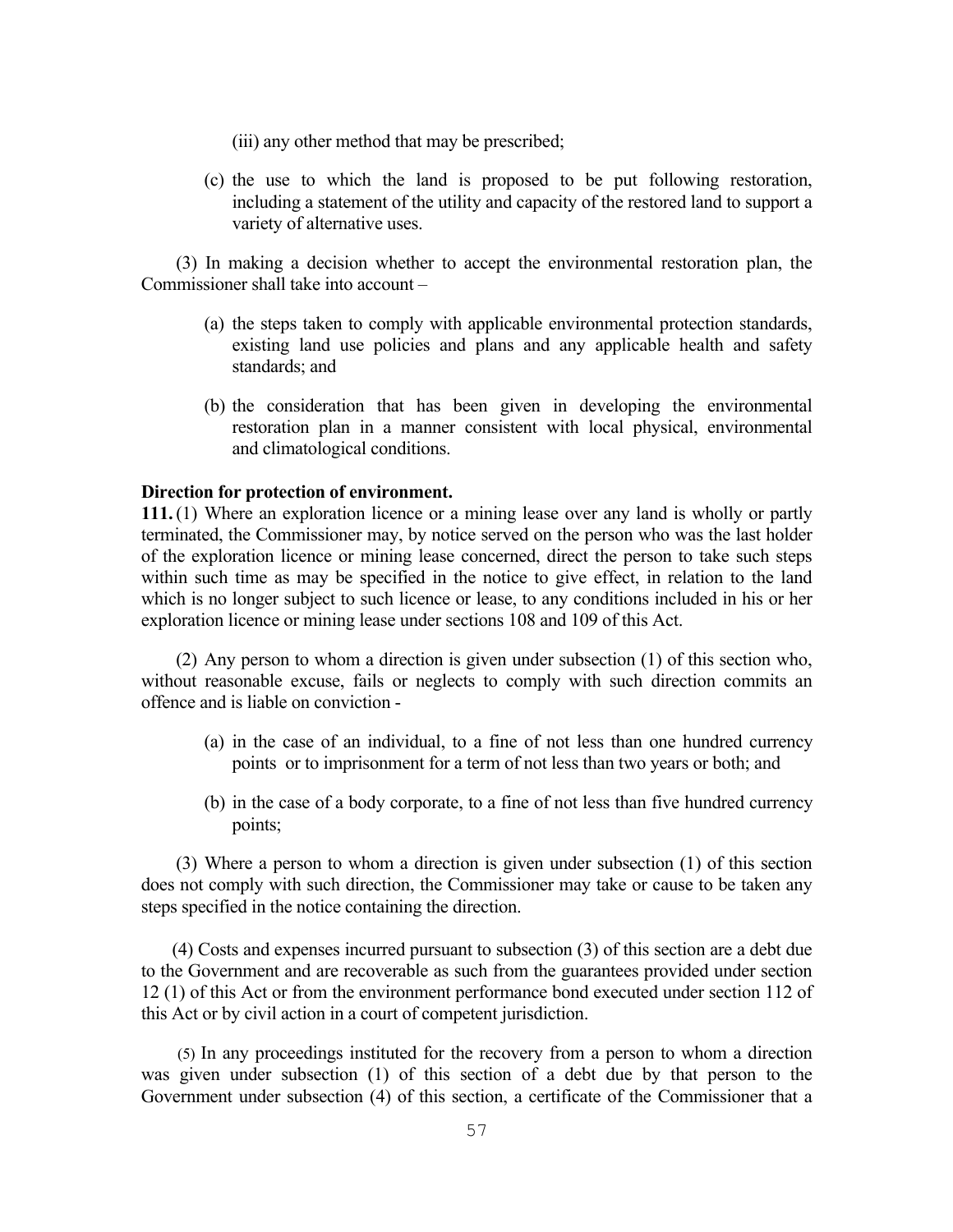specified amount is the amount of the debt due shall be received as evidence of that fact without prejudice to the right to adduce evidence in rebuttal.

 (6) A debt due by any person to the Government under subsection (4) of this section is recoverable notwithstanding that that person has been convicted of an offence under subsection (2) of this section.

 (7) Where two or more persons are the joint holders of an exploration licence or a mining lease, those persons are jointly and severally liable for the payment of any costs and expenses which may be recovered under this section from the person who is or was the last holder of the licence without prejudice to any right to contribution existing between them.

#### **Environmental performance bond.**

**112.** (1) The Commissioner may require the holder of an exploration licence or a mining lease to execute an environmental performance bond to ensure the fulfilment of all the environmental requirements under this Act.

(2) The amount of such bond shall depend on the environmental restoration plan and shall reflect the probable difficulty of restoration, taking into consideration such factors as topography, geology of the site, hydrology and re-vegetation potential.

(3) Liability under the bond shall be for the duration of the mining and restoration operations.

(4) The amount of the bond required may be adjusted by the Minister by statutory instrument.

## **PART XII – MISCELLANEOUS PROVISIONS.**

#### **Preference for Ugandan products and employment of Uganda citizens.**

**113.** (1) The holder of a mineral right shall in the conduct of his or her operations give preference to -

- (a) materials and products made in Uganda; and
- (b) service agencies located in Uganda,

to the maximum extent possible and consistent with safety, efficiency and economy.

(2) The holder of a mineral right shall, in all phases of his or her operations, give preference in employment to citizens of Uganda to the maximum extent possible and shall carry out all operations in a manner consistent with safety, efficiency and economy.

#### **Underground work for women, etc.**

**114.** Notwithstanding the provisions of any other law to the contrary, a woman may be employed in any underground work in any mine or in any operation or activity relating to or associated with mining.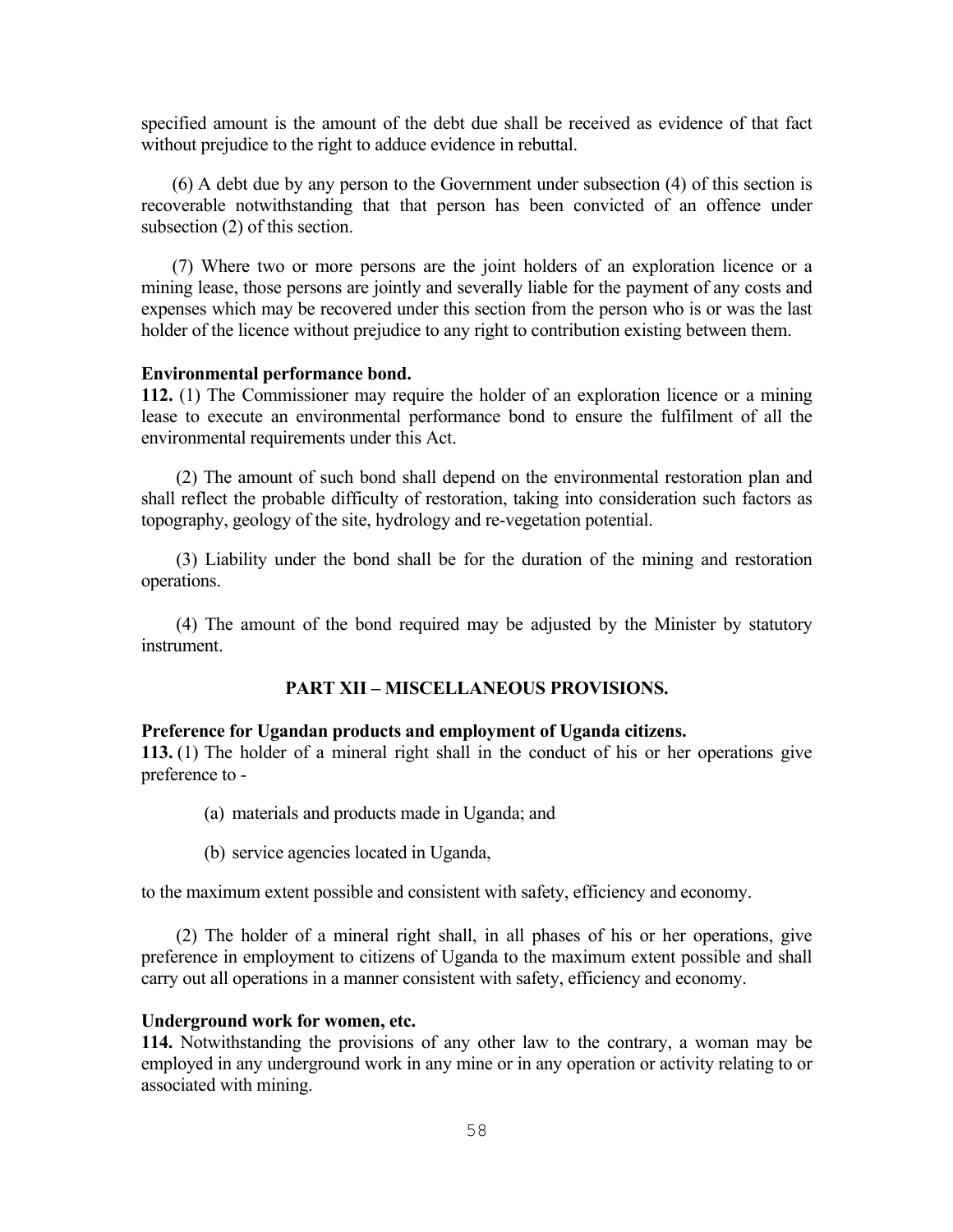#### **Disposal of minerals.**

**115.** (1) No minerals shall be disposed of in any manner whether for the purposes of sampling, assay, analysis or otherwise except -

- (a) with the written consent of the Commissioner;
- (b) in accordance with the terms of the mineral right concerned; or
- (c) as otherwise permitted by or under this Act.

(2) Any person who contravenes subsection (1) of this section commits an offence and is liable, on conviction, to a fine of not less than two hundred and fifty currency points or to imprisonment for a term of not less than two years, or both.

#### **Export of minerals.**

**116.** (1) The Commissioner may grant to any person a permit to export minerals from Uganda on conditions determined by or under this Act and specified in such permit.

(2) The grant of any such permit shall not exempt the person concerned from complying with the requirements of any other law relating to the export of minerals.

(3) Any person who exports any mineral from Uganda without complying with the requirements of subsection (1) of this section commits an offence and is liable, on conviction, to a fine of not less than two hundred and fifty currency points or to imprisonment for a term of not less than two years, or both.

#### **Import of minerals.**

**117.** (1) The Commissioner may grant to any person an import permit to import minerals into Uganda on conditions prescribed by or under this section and specified in the permit.

 (2) A person who imports any minerals into Uganda under this section shall make a declaration before a customs officer regarding the type and quantity of minerals imported, after which the customs officer shall certify the import permit.

 (3) An import permit under subsection (1) of this section shall be issued only on payment of the prescribed fee.

 (4) Before any minerals are re-exported from Uganda, the relevant import permit shall be surrendered to a customs officer who shall submit it to the Commissioner.

 (5) Any person who imports any minerals into Uganda without complying with the requirements of this section commits an offence and is liable, on conviction, to a fine of not less than two hundred and fifty currency points or to imprisonment for a term of not less than two years, or both.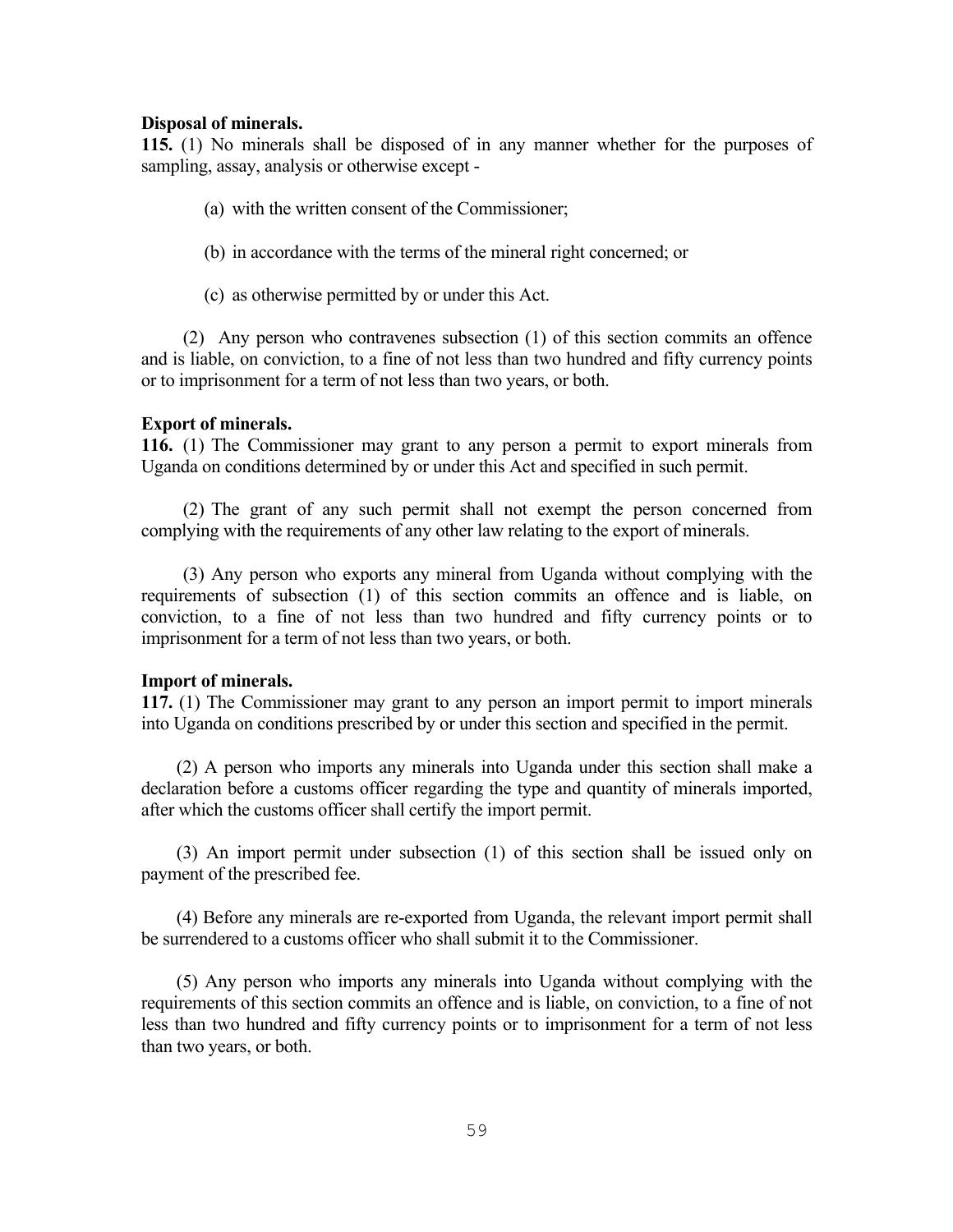#### **Administrative review by Minister.**

**118. (**1) Any person aggrieved by any decision of the Commissioner may, within thirty days after being notified of the decision, request, in writing, an administrative review of the decision by the Minister.

 (2) The Minister may, within sixty days after receipt of a request for administrative review under this section, confirm, set aside or vary the decision complained of.

 (3) The Minister shall give reasons in writing for his or her decision on a review under this section**.**

#### **Judicial review of Minister's decisions.**

**119.** (1) Any person aggrieved by -

- (a) the rejection by the Minister of a request for administrative review under section 118 of this Act; or
- (b) any direction, decision or order by the Minister under this Act; or
- (c) any other act or omission by the Minister under this Act,

may, within forty five days after receipt of notification of the act or omission complained of, or, if the Minister fails to decide on an administrative review within thirty days after the period prescribed under subsection (2) of section 118 of this Act, apply to the High Court for judicial review.

 (2) On an application to the High Court under this section, the High Court may make such orders as it may consider just.

#### **Miscellaneous offences.**

**120.** (1) Any person who shall -

- (a) place or deposit or be an accessory to the placing or depositing of any mineral in any spot or place for the purpose of misleading any person as to the nature, quality or quantity of the mineral naturally occurring at such spot or place; or
- (b) mingle or cause to be mingled with any sample of metal, mineral ore or any substance which will increase or decrease the value or in any way change the nature of such metal, mineral or ore, with intent to defraud any person,

commits an offence and is liable, on conviction, to a fine not exceeding two hundred and fifty currency points or to imprisonment for a term not exceeding five years, or both.

(2) Any person who without lawful authority –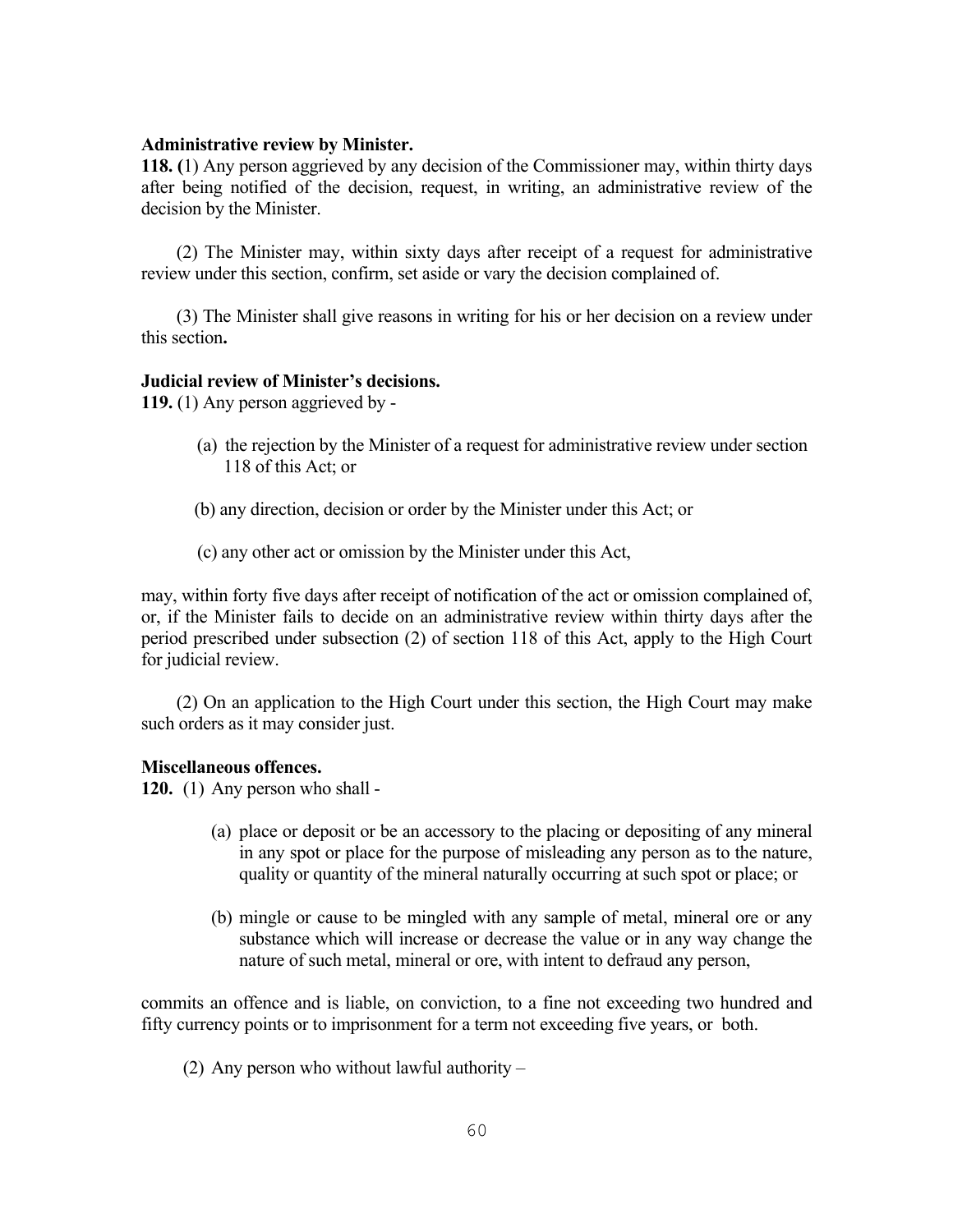- (a) wilfully breaks, defaces or removes, or in any way interferes with any boundary mark, beacon, pillar, peg or post erected for any of the purposes of this Act; or under the regulations; or
- (b) wilfully removes or alters any such mark, beacon, pillar, peg or post after it has been delineated on a plan or survey,

commits an offence and is liable, on conviction, to a fine not exceeding two hundred and fifty currency points or to imprisonment for a term not exceeding two years, or both.

(3) Any person who -

- (a) interferes with any prospecting, exploration or mining operations authorised by or under this Act;
- (b) obstructs any holder of a mineral right in the exercise of any right conferred by or under this Act; or
- (c) interferes with any machinery, plant, works or property established on, in, under or over any land in exercise of a right conferred by or under this Act,

commits an offence and is liable, on summary conviction, to a fine not exceeding two hundred and fifty currency points or to imprisonment for a term not exceeding two years, or both.

(4) Any person who commits a breach of any of the provisions of this Act for which no penalty is expressly provided shall be liable, on summary conviction, to a fine not exceeding one hundred currency points or to imprisonment for a term not exceeding one year, or both.

 (5) Where any person is convicted of an offence under this section and the time limited for appeal has elapsed or the appeal has been refused, the Commissioner shall cancel any mineral right, which has been granted to any such person under this Act.

#### **Regulations.**

**121.** (1) The Minister may make regulations for the conservation and development of mines and minerals on new areas or areas already gazetted as such and otherwise for the purpose of giving effect to the provisions of this Act.

(2) Without prejudice to the generality of subsection (1) of this section, the regulations may include provisions for or with respect to -

(a) anything, which may be prescribed under this Act;

 (b) the manner in which applications under this Act shall be made, the form of documents required and information to be supplied by an applicant;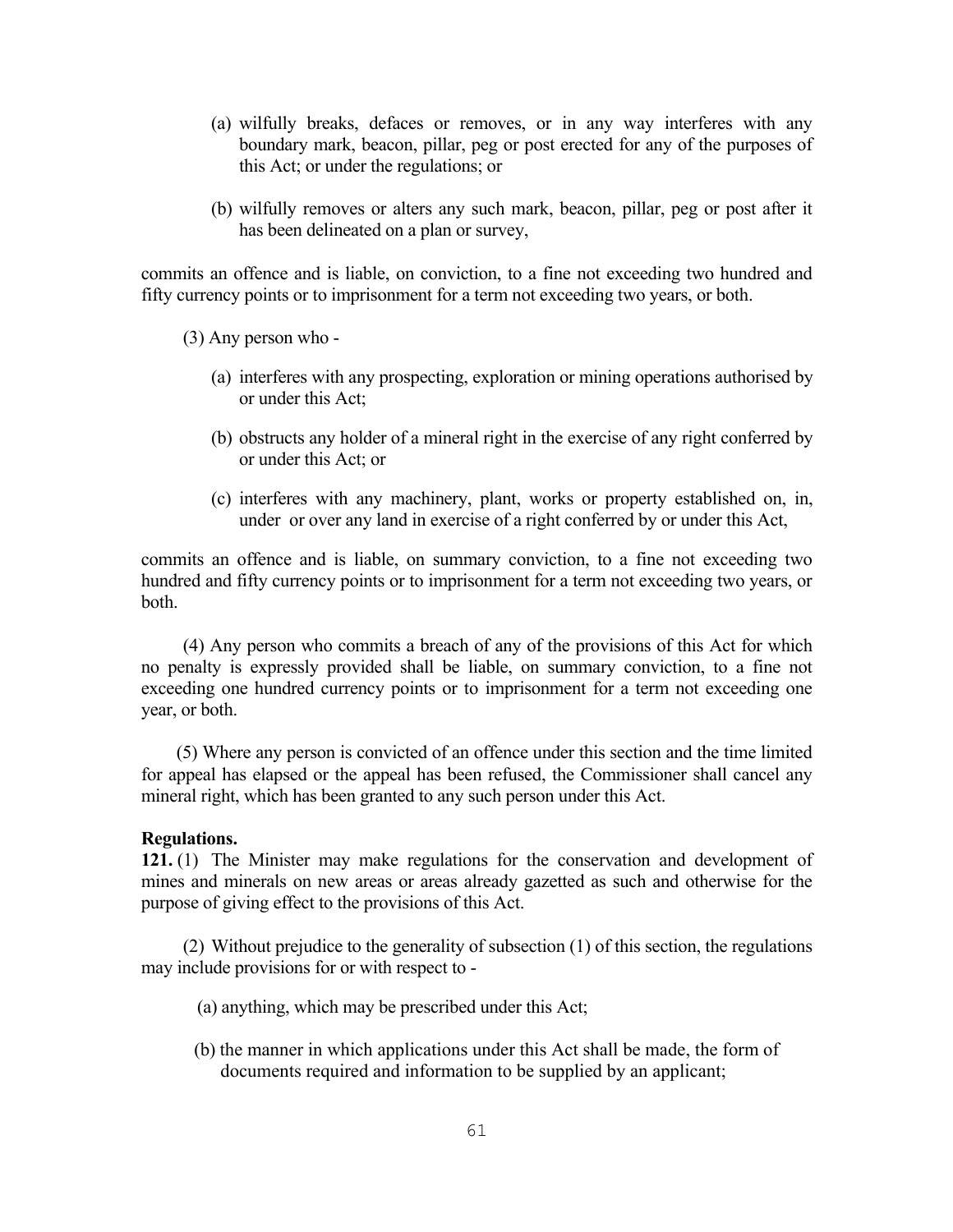- (c) the shape of the area over which a mineral right may be granted and the manner in which areas and boundaries shall be marked, beaconed and surveyed and the fees payable in respect of such surveys;
- (d) the rejection of an application for a mineral right and the renewal, transfer, assignment or surrender of a mineral right;
- (e) the returns to be rendered and the nature of the accounts, books and plans to be kept by the holder of a mineral right;
- (f) the valuation, sampling, weighing and testing of minerals;
- (g) the method of calculation of the amount of royalties and the manner of payment of such royalties;
- (h) the fees to be paid in respect of any service rendered or matter or thing done under this Act;
- (i) the restriction or prohibition of prospecting, exploration or mining operations for environmental reasons;
- (j) the safety of the public and the safety and welfare of persons employed in mines and the carrying on of prospecting, exploration and mining operations in a safe, proper and effective manner;
- (k) the notices and other safety measures necessary to protect the owner or lawful occupier of any land who exercises his or her right to graze stock upon or cultivate the surface of such land under section 80 of this Act;
- (l) the inspection of mines by authorised officers;
- (m) the proper and efficient working of exploration and mining areas and mines, as well as the avoidance of wasteful mining practices or wasteful metallurgical practices;
- (n) the penalties, not exceeding one hundred currency points or imprisonment for a term not exceeding one year, for breach of any offence under the regulations or anything which is to be prescribed; and
- (o) requiring any person who is the holder of a mineral right on the date of commencement of this Act to comply with such provisions of this Act as the Minister may from time to time specify.